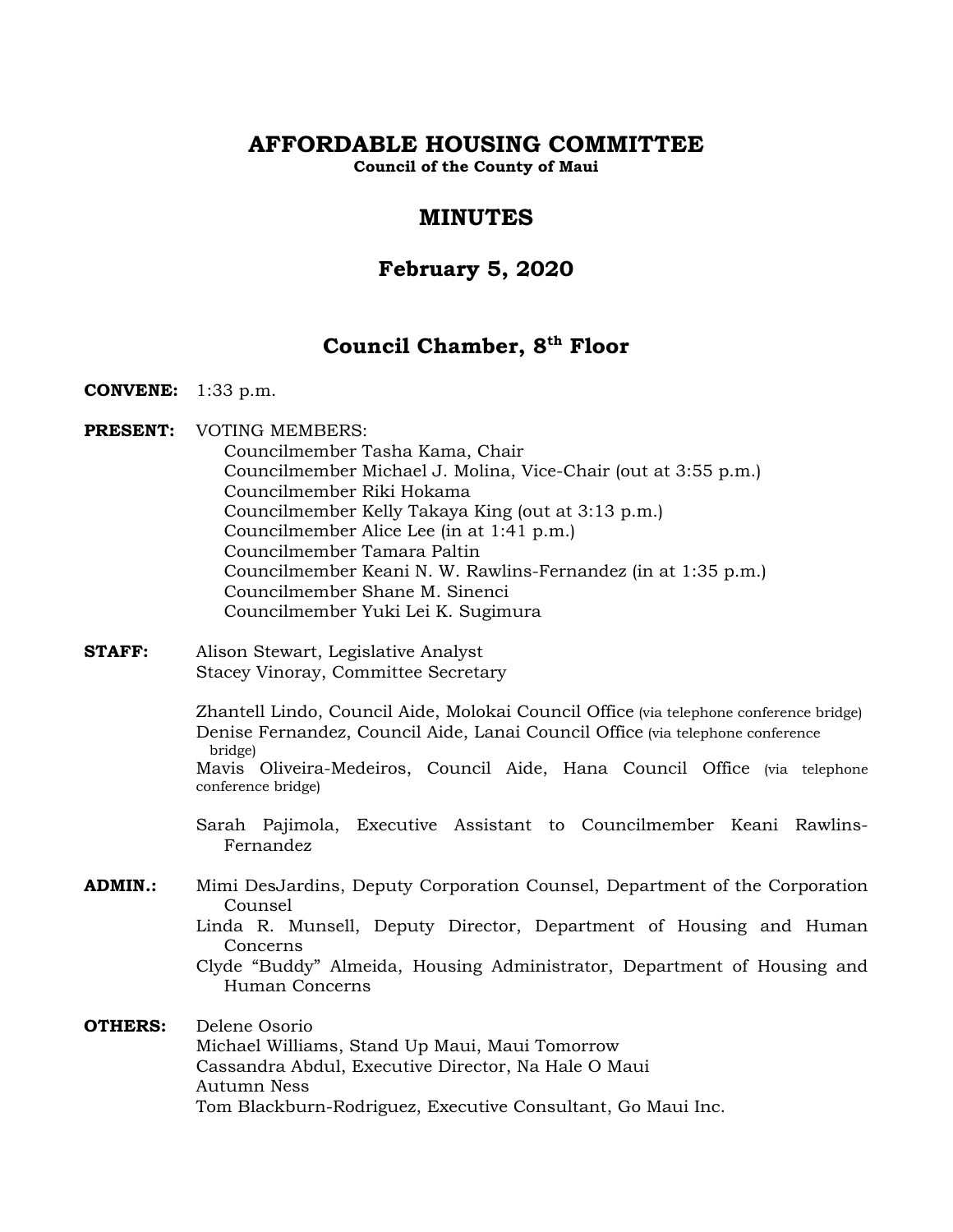#### **February 5, 2020 \_\_\_\_\_\_\_\_\_\_\_\_\_\_\_\_\_\_\_\_\_\_\_\_\_\_\_\_\_\_\_\_\_\_\_\_\_\_\_\_\_\_\_\_\_\_\_\_\_\_\_\_\_\_\_\_\_\_\_\_\_\_\_\_\_\_\_\_\_\_\_\_\_\_\_\_\_\_\_\_\_\_\_\_\_\_\_\_\_\_\_\_\_\_\_\_\_\_\_**

Rick Jacobus, Principal, Street Level Advisors Brian Ige, Construction Manager, Dowling Company Kellie Pali-Cruz, Owner, Creative Financial, LLC

Additional attendees (10)

**PRESS:** *Akaku--Maui County Community Television, Inc.*

------------------------------------------------------------------------------------------------------------------

## **ITEM AH-: BIENNIAL REVIEW OF RESIDENTIAL WORKFORCE HOUSING POLICY (CHAPTER 2.296, MAUI COUNTY CODE)** (CC 17-290)

- CHAIR KAMA: *. . .(gavel). . .* The meeting of the Affordable Housing Committee will now come to order. Today is February 5, 2020 and it is now 1:33 p.m. I would like to ask each and every one of you to please silence your noise-making devices. Good afternoon everyone, my name is Tasha Kama and I am the Chair of the Affordable Housing Committee. I'd like to go around and introduce everyone who's here this afternoon, beginning with Vice-Chair Mr. Mike Molina. Aloha auinala, Mike.
- VICE-CHAIR MOLINA: Aloha, Madame Chair.
- CHAIR KAMA: Also going over to my left, Mr. Shane Sinenci, aloha.
- COUNCILMEMBER SINENCI: Aloha Poakolu, Chair.
- CHAIR KAMA: Aloha Poakolu. And coming down the row to South Maui for Ms. Kelly King, aloha.
- COUNCILMEMBER KING: Good afternoon and aloha.
- CHAIR KAMA: Good afternoon. And moving right along with Mr. Riki Hokama, Councilmember for Lanai.
- COUNCILMEMBER HOKAMA: . . . *(inaudible). . .*
- CHAIR KAMA: Thank you for being with us. Also, Ms. Tamara Paltin, good afternoon.
- COUNCILMEMBER PALTIN: Good afternoon, aloha awakea. Go easy on these guys. They worked hard this morning.
- CHAIR KAMA: I got your message. So, I am going to go easy on them because your PSLU Chair said to, and she said you all worked so hard this morning and we only have one item on the agenda. So, that's easy for us today. And going on to Ms. Yuki Lei Sugimura, welcome.

COUNCILMEMBER SUGIMURA: Good afternoon, Chair.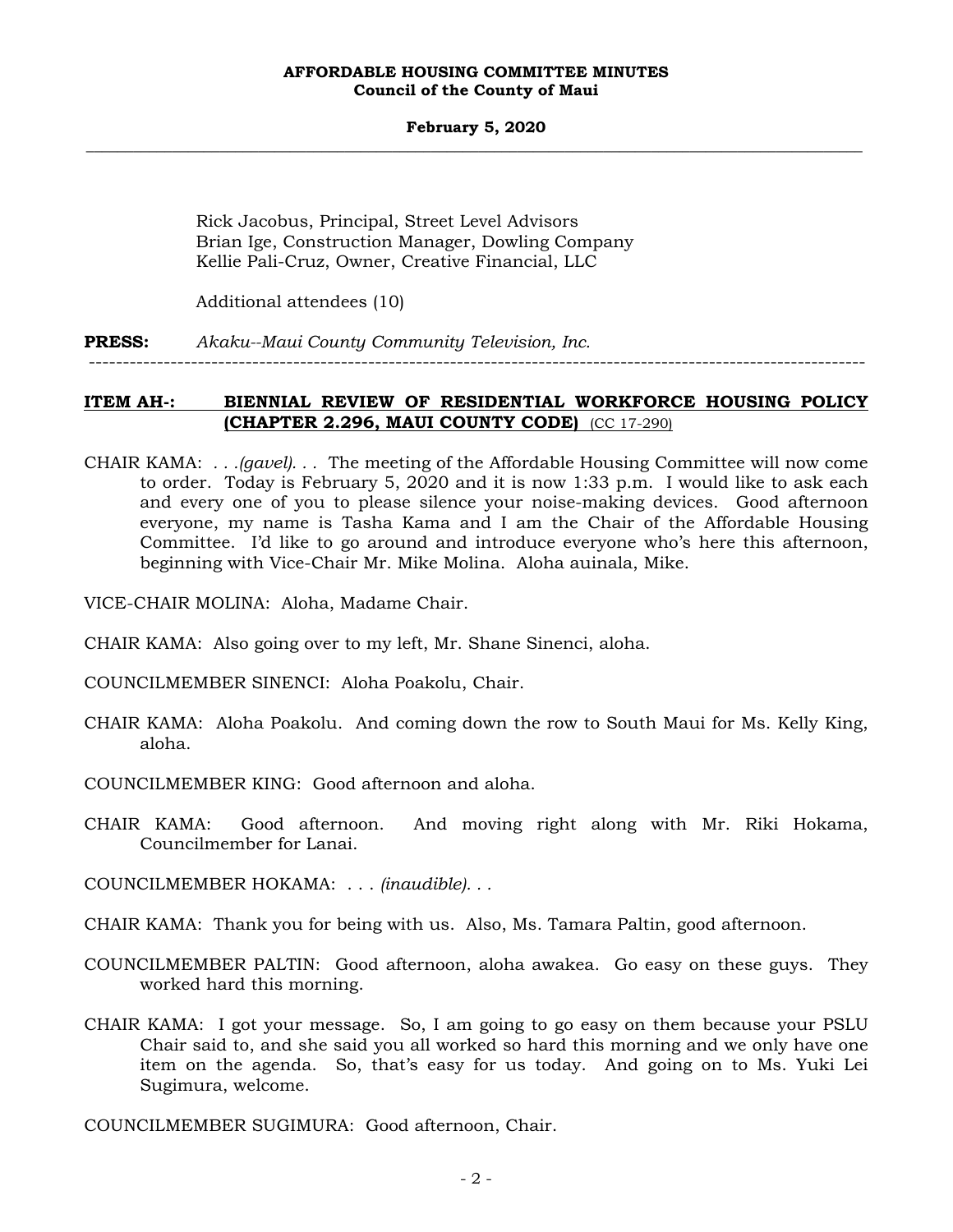#### **February 5, 2020 \_\_\_\_\_\_\_\_\_\_\_\_\_\_\_\_\_\_\_\_\_\_\_\_\_\_\_\_\_\_\_\_\_\_\_\_\_\_\_\_\_\_\_\_\_\_\_\_\_\_\_\_\_\_\_\_\_\_\_\_\_\_\_\_\_\_\_\_\_\_\_\_\_\_\_\_\_\_\_\_\_\_\_\_\_\_\_\_\_\_\_\_\_\_\_\_\_\_\_**

CHAIR KAMA: Thank you for being here. Our Chair Alice Lee who's a member of the Committee is not here at this time but certainly is welcome when she is able to. And yes, sprinting down, Ms. Keani Rawlins-Fernandez, welcome.

COUNCILMEMBER RAWLINS-FERNANDEZ: Aloha auinala, Chair.

- CHAIR KAMA: Aloha. And now I would like to introduce the Department of Housing and Human Concerns Deputy Director, Ms. Linda Munsell, aloha.
- MS. MUNSELL: Good afternoon, Chair.
- CHAIR KAMA: Also, Mr. Buddy Almeida from the Housing Division, Manager, he'll be here later. Okay. Also, with Corp. Counsel is Mimi DesJardins. Aloha, Mimi.
- MS. DESJARDINS: Aloha, Chair.
- CHAIR KAMA: And our Committee Staff is Alison Stewart, our Legislative Analyst, aloha.
- MS. STEWART: Aloha, Chair.
- CHAIR KAMA: Also, Ms. Stacey Vinoray, our Committee Secretary.
- MS. VINORAY: Aloha.
- CHAIR KAMA: And I think Anna is probably watching from someplace up there, or down there. Also, if we have our remote staff listening today with, from Hana, Ms. Mavis Oliveira-Medeiros. Are you there, Mavis, hello? We're going to talk to her later?
- MS. STEWART: If there's any testifiers.
- CHAIR KAMA: If there's testifiers. Okay. And also, we wanted to say hello to Ms. Zhantell Lindo from Molokai, and Ms. Denise Fernandez from the District Office of Lanai. And today we're going to have other resources, Ms. Rick Jacobus, the Principal Street Level Advisor who is participating via video conference. We have with us also Mr. Brian Ige, Construction Manager from Dowling Company Incorporated, Ms. Kellie Pali who's the Loan Officer with Creative Financial Hawaii. Kellie also serves as a Maui County Planning Commission member, but she is not here in that capacity. So, Members, welcome to today's meeting of the Affordable Housing Committee. There is a single item on the agenda, and it is the Biennial Review of Residential Workforce Housing Policy, Chapter 2.96, Maui County Code, or AH-10. The intent of the Residential Workforce Housing Policy is to encourage the provision and maintenance or residential workforce housing units, for both purchase and rental, to meet the needs of incomequalified households for the workforce, students, and special housing target groups. Chapter 2.96, Maui County Code, directs the Council to review the Policy every two years. So, at this time, Members, I'd like to open up for public testimony on this agenda item. If anyone would like to testify, please sign up with our Staff. Testimony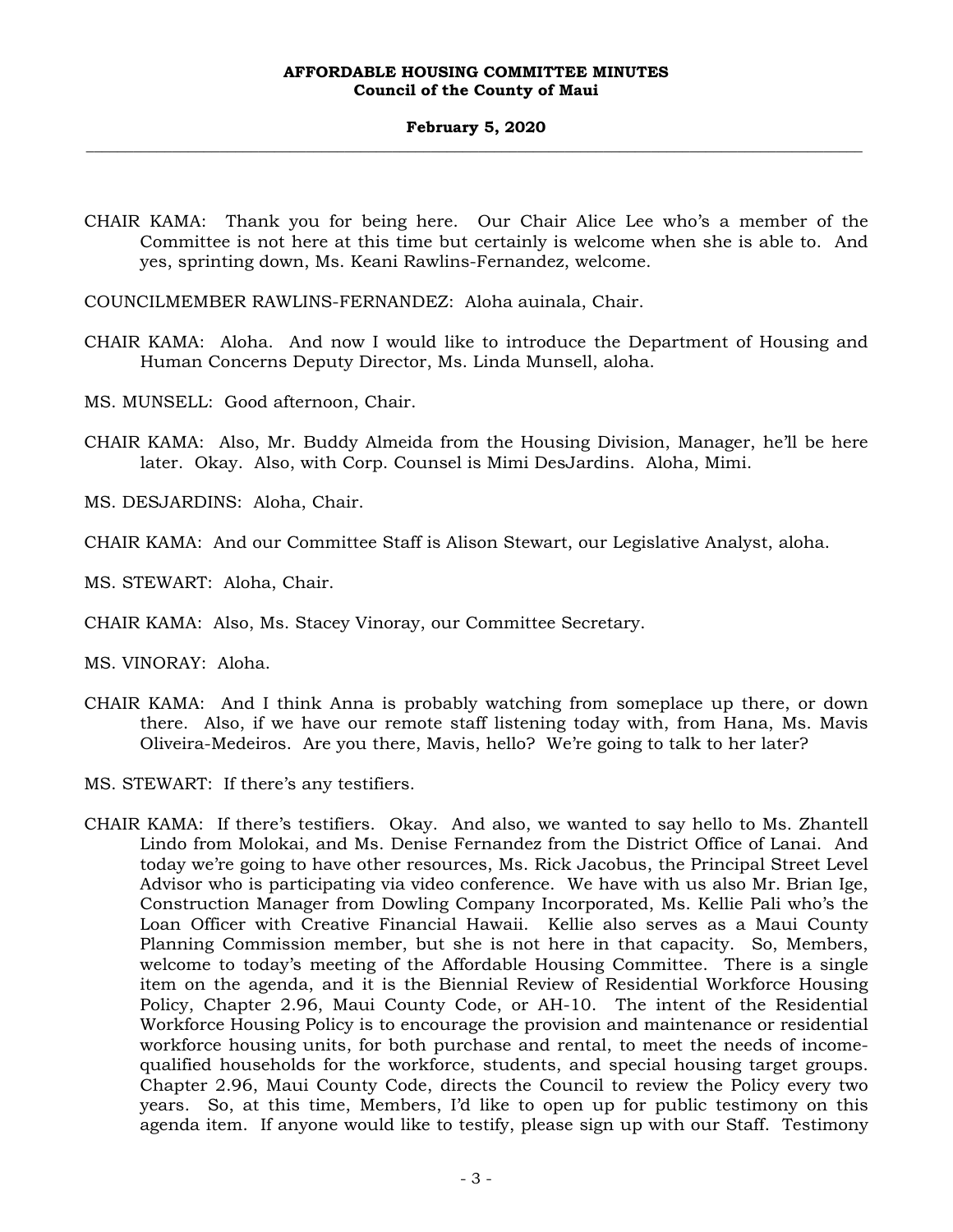#### **February 5, 2020 \_\_\_\_\_\_\_\_\_\_\_\_\_\_\_\_\_\_\_\_\_\_\_\_\_\_\_\_\_\_\_\_\_\_\_\_\_\_\_\_\_\_\_\_\_\_\_\_\_\_\_\_\_\_\_\_\_\_\_\_\_\_\_\_\_\_\_\_\_\_\_\_\_\_\_\_\_\_\_\_\_\_\_\_\_\_\_\_\_\_\_\_\_\_\_\_\_\_\_**

will be limited to three minutes and you will receive a notification when you have reached two-and-a-half minutes and then when you run out of time. When testifying, please state your name for the record, identify if you are testifying for a group, a business, or organization, and also please state if you are a paid lobbyist. But, Members, I'd like to be able to call on our District Offices first.

## *. . .BEGIN PUBLIC TESTIMONY. . .*

CHAIR KAMA: Do we have any testifiers, Alison?

- MS. STEWART: There are no testifiers in the District Offices at this time.
- CHAIR KAMA: Thank you, Ms. Stewart. So, we'll go back and check again after we've done our testimonies in the Chambers. So, with that being said, Alison, would you like to be able to please call our first testifier?
- MS. STEWART: The first testifier in the Chambers is Delene Osorio, testifying on behalf of herself.
- MS. OSORIO: Good afternoon.
- CHAIR KAMA: Good afternoon.
- MS. OSORIO: Thank you for this opportunity. The comments that I'm going to make relate to AMI percents at 60 percent and below. So, I might be saying something that doesn't apply for the other types of subsidies that there are out there. My name is Delene Osorio. I'm speaking on behalf of myself. I've been a property manager for 19 years in Hilo dealing only with housing that's at 60 percent and under. What I wanted to address, a couple of things in, to start off with, in 2.96.090 applicant selection ownership B(3) states, have gross annual family income, not to include income of minors, which doesn't exceed 140 percent of the County's area median income. That's a provision in the sales part. However, in the rental part there is no cap. So, the example that I gave you, there could be a family that lives here that sold their home, they have a half-a-million dollars that they put in the bank, it's a family of two, which might qualify for a two-bedroom unit, and there could be a family of four out there that really need housing. But first family that sold their homes up on the waitlist, they would be housed first. So, the family that really needs the housing will sit there and wait until the next unit becomes available. So, I would really suggest that the Council consider putting a cap on assets. Somebody could have half-a-million dollars, or a million dollars in the bank and still qualify for subsidized housing. For the Council's consideration too, 2.96.100, the applicant selection process, it states that the developer's partner or management company has to provide copies of the following information, applicant's completed final rental app, the rental lease, all Federal and State tax returns to determine eligibility. In the rental area, there is already a company that does the audit of all files when the tenants move in because the tax credit investor must be assured that tenants are eligible. So, there's that one process,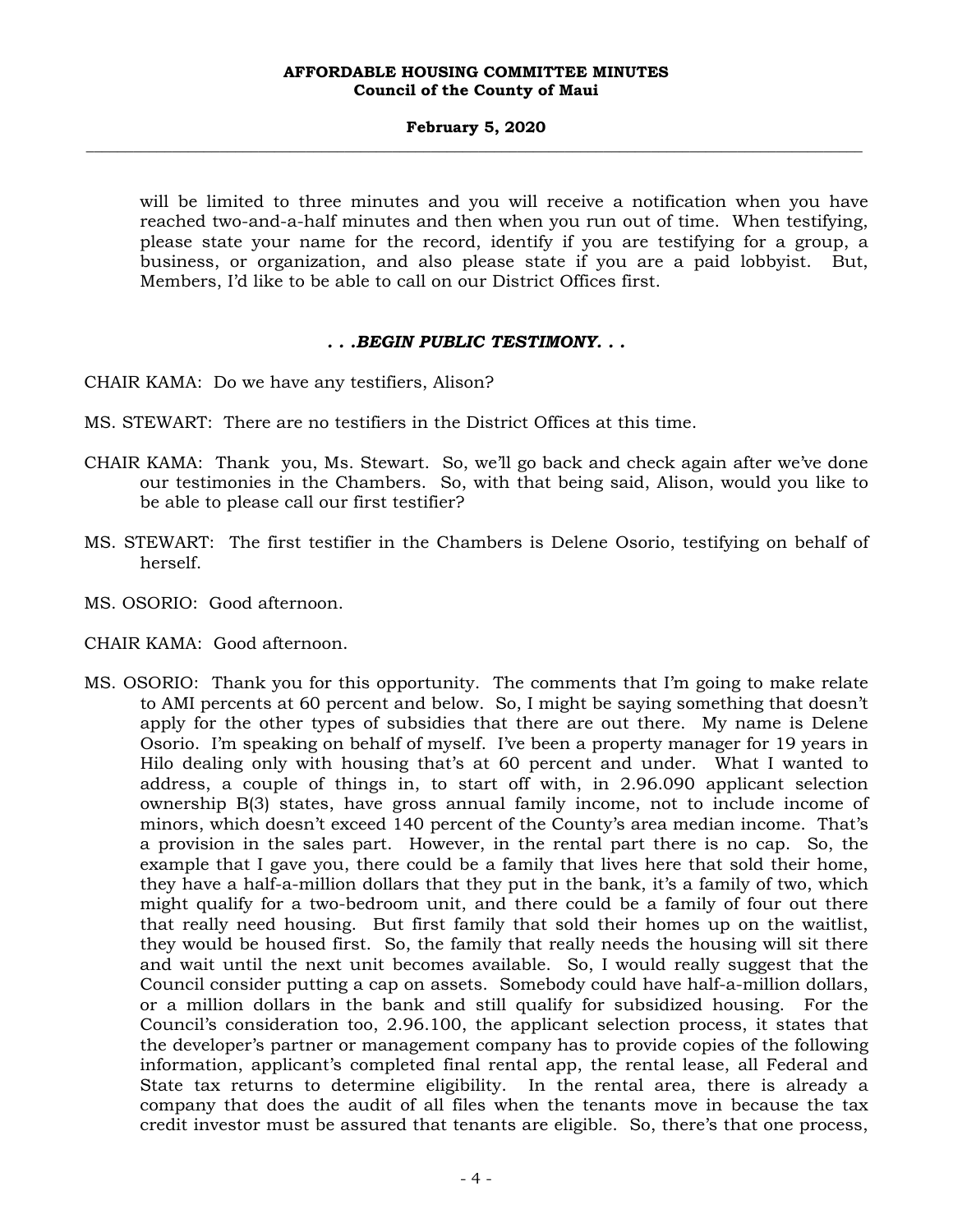#### **February 5, 2020 \_\_\_\_\_\_\_\_\_\_\_\_\_\_\_\_\_\_\_\_\_\_\_\_\_\_\_\_\_\_\_\_\_\_\_\_\_\_\_\_\_\_\_\_\_\_\_\_\_\_\_\_\_\_\_\_\_\_\_\_\_\_\_\_\_\_\_\_\_\_\_\_\_\_\_\_\_\_\_\_\_\_\_\_\_\_\_\_\_\_\_\_\_\_\_\_\_\_\_**

every year HHFDC hires a company to audit all the files, that's the second process. So, for the County's Housing Division to go through another audit would seem to be a little overkill. And if there's HUD involved as well, that's a fourth audit. So, do yourselves a favor. I see my time ticking down so I'm getting nervous now. Every year a report has to be made by February  $1<sup>st</sup>$ . So, if there's a way of combining the reports to make everybody's life easier, that would be much better. There's another one here way at the bottom, the way of combining, and the last thing is, Residential Workforce Affordable Housing Policy, can we make it an easier name like just Affordable Housing Policy? Twelve seconds left; I'm done. Thank you. Questions?

CHAIR KAMA: Members, do you have any questions for the testifier?

- MS. OSORIO: No? Good.
- CHAIR KAMA: Seeing none, thank you.
- MS. OSORIO: Thank you.
- CHAIR KAMA: Ms. Stewart?
- MS. STEWART: Next to testify is Michael Williams, testifying on behalf of Stand Up Maui and Maui Tomorrow, to be followed by Cassandra Abdul.
- MR. WILLIAMS: Aloha, Chair --

## CHAIR KAMA: Aloha.

MR. WILLIAMS: --Councilmembers. I hope my welcome's not wearing too thin yet. But I felt that, there's a couple things, a couple points I really want to make today about 2.96 and the inclusionary zoning policies of the County. And I'm speaking on behalf of Stand Up Maui and Maui Tomorrow here. The first is that, we think it's too early to be reviewing this policy in depth. You really need to be reviewing it as part of a comprehensive Countywide planning…plan and see how tweaks to the inclusionary zoning policies can fit into that. Right now, our other frustration with 2.96 is that the, we think two thirds of the need for housing here is for the 80 percent and below AMI, and almost all of that needs to be rentals, and we don't believe you can tweak 2.96 in any significant way that will keep the developers interested in it that's going to provide that range of housing. You know, we think that's going to have to be on County land with County infrastructure subsidy. So, we urge you to get expert advice on how to tweak 2.96 and to make it part of your comprehensive Affordable Housing Plan. And we're frustrated that we haven't got that up for action yet by this Committee. One tweak that I do think you should do, if you're going to go ahead and tweak it yourself without expert advice, is to eliminate the exemption for the Wailuku Redevelopment District. We think that you should reestablish the workforce housing requirement for any new hotel or any other new market type housing developments in Wailuku. That's all I have to say. Thank you.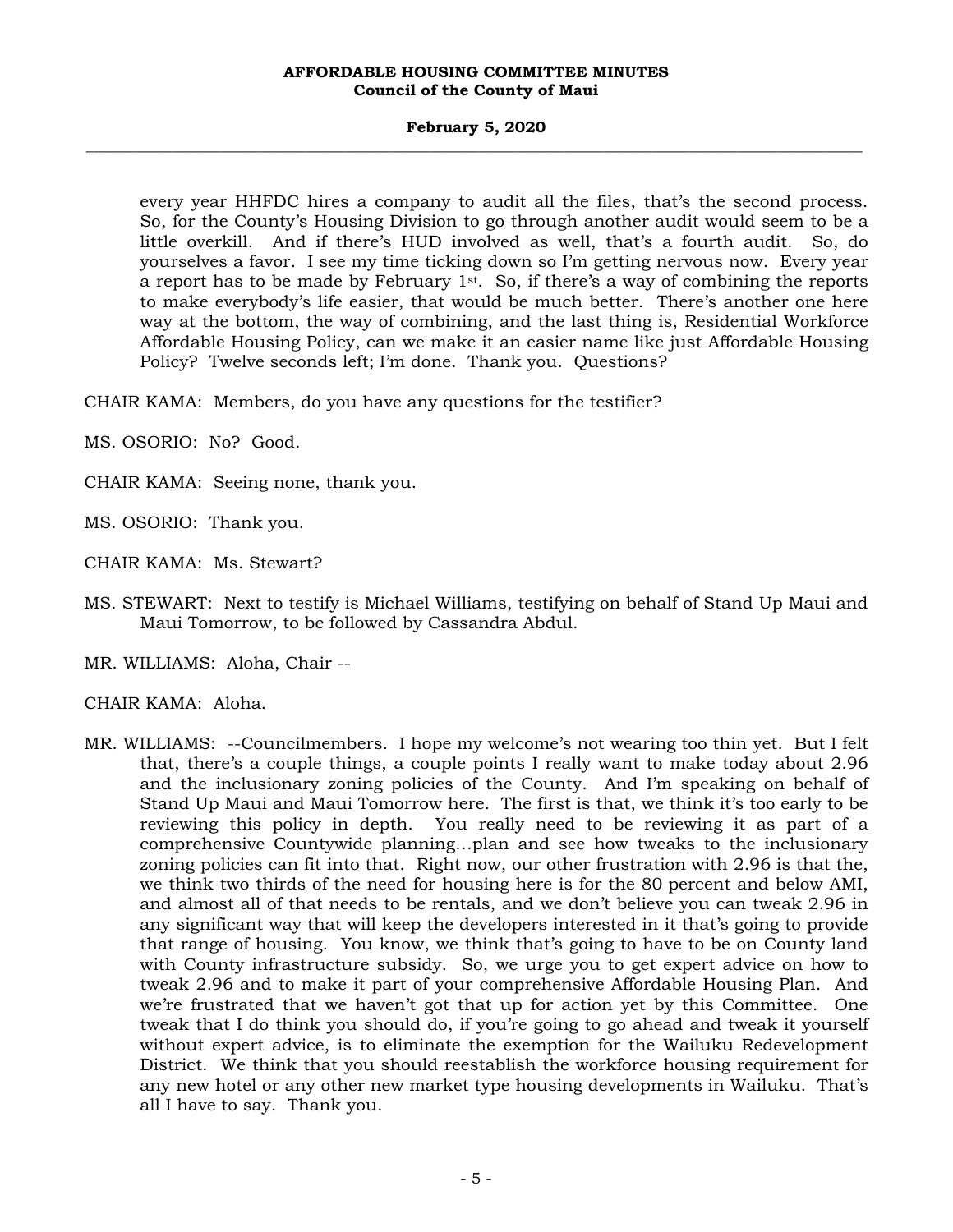CHAIR KAMA: Members, questions? Seeing none, thank you very much. Ms. Stewart?

- MS. STEWART: The next testifier is Cassandra Abdul, testifying on behalf of Na Hale O Maui, to be followed by Autumn Ness.
- MS. ABDUL: Oh, tall people. Aloha, Chair and Councilmembers. Thanks for reviewing workforce housing, the biennial review, and we would like to offer a few comments with our experience because we do go to the Affordable Housing Fund and we do fall under the workforce housing policies with our clients. Our clients, our organization is a  $501(c)(3)$ . It was approved by the IRS up to 140 percent of the area median income because, specifically because of the high cost of housing, and the high cost of living in Maui County. So, the IRS approved that up to 140 percent. We're governed by the funding that we receive. So, funding that we have received to date from the County Affordable Housing Fund has gone up to 120 percent of the area median income. Our homeowners, and we have 34 right now, we're almost ready to add 12 to that, about half are below 100 percent of AMI, and the other half is above 100 percent of AMI, up to 120. So, we feel that the current range that is, was approved by the voters and by the Council way back when are appropriate and they should remain as they are under 140 percent AMI although we don't go up that high. We believe that restricting any funding or restricting the policies is actually going to have unintended consequences of delivering less housing, not more. It would certainly affect our program; about half of our program we could not move forward with. And this is our workforce, these are people that work for you, they work for the County, they're firemen, they're policemen, we have a lot of teachers that are homeowners. They need housing if we want to keep them here. You know that we start every year short with teachers in this State and in Maui County and we can't keep them here, why, high cost of housing, high cost of living. This is a policy that works to help provide it. I would love to see you rather than restricting the policy and making it more difficult, to actually expand it so we can help more families, more people find housing here in Maui County. And we do, we appreciate very much all you have done for us as an organization, as a County for our homeowners who are very grateful for their housing. So, we'd like to continue to work with you and provide more housing for our workforce here in Maui County. And I would be happy to answer any questions that you have.

## CHAIR KAMA: Members, questions? Yes, Mr. Sinenci?

- COUNCILMEMBER SINENCI: Thank you, Chair. And thank you, Ms. Abdul, for being here. My question was, do you see, where is the demand, where does the demand lie? Do you see more of the low AMI, 80 percent and below, or above 100 percent AMI?
- MS. ABDUL: Okay. Well, not to be facetious, but basically the demand is all the way across the board, even in market-rate houses for doctors who we're short of also, right? But there are different kinds of housing that we provide. And when you're talking about 80 percent and below, you're talking about public housing. You're not talking about for-sale housing which most people want. If you talk to your employees, they want to be able to buy a home. We've actually had some issues selling condos at affordable prices because people still want to have homes and garages that they can load up with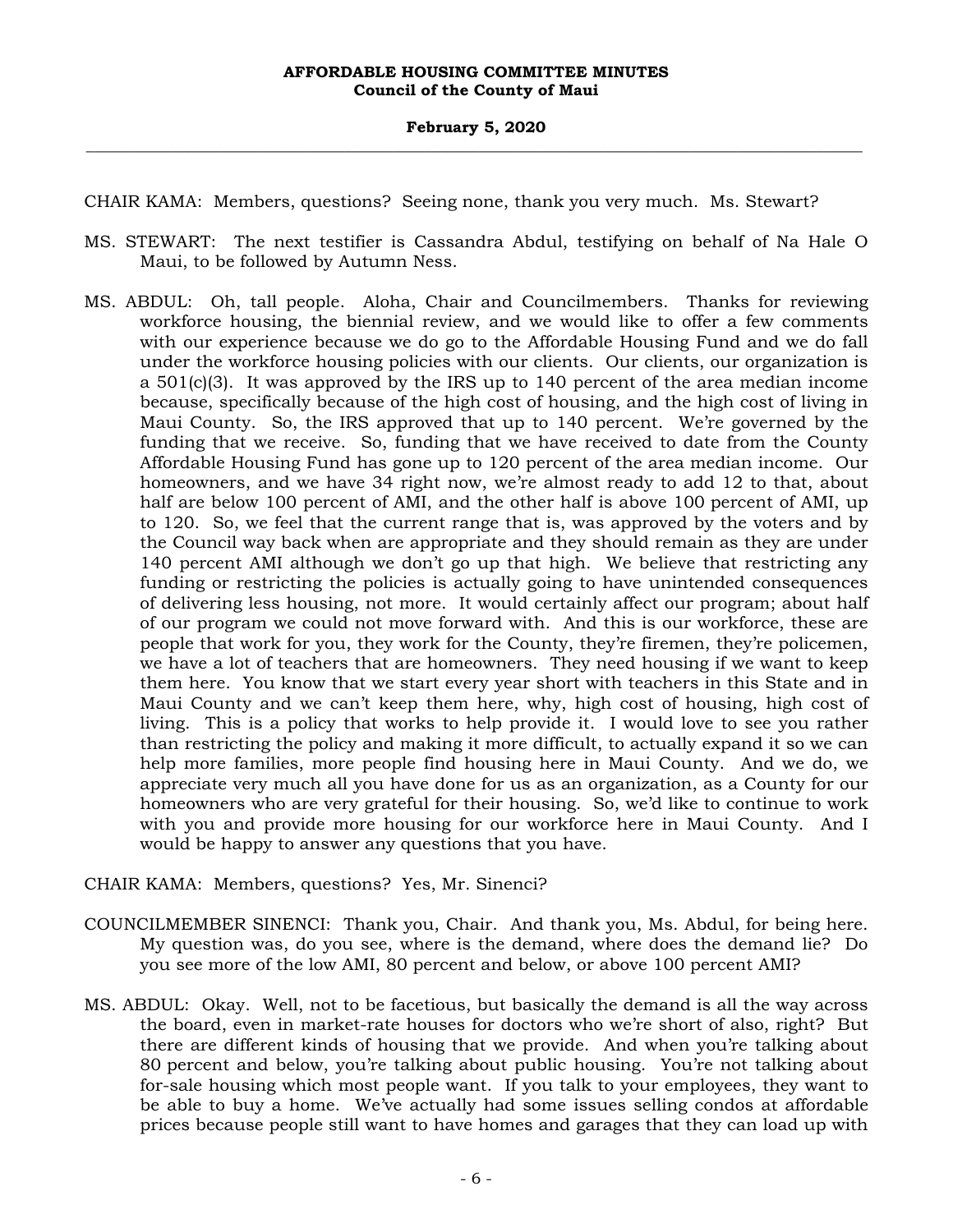#### **February 5, 2020 \_\_\_\_\_\_\_\_\_\_\_\_\_\_\_\_\_\_\_\_\_\_\_\_\_\_\_\_\_\_\_\_\_\_\_\_\_\_\_\_\_\_\_\_\_\_\_\_\_\_\_\_\_\_\_\_\_\_\_\_\_\_\_\_\_\_\_\_\_\_\_\_\_\_\_\_\_\_\_\_\_\_\_\_\_\_\_\_\_\_\_\_\_\_\_\_\_\_\_**

all their stuff. I do understand that when you look at the percentages that the larger percentage falls on the lower end of the range. But I don't think that you can ignore the rest of the range either. Seventy-five percent may be 100 percent and below, but where's the rest, the 25 percent? I mean, you know, 20, 25 percent is up to 120 percent. So, it's, I don't know how you can fix a big problem that's very complex and interrelated by only managing one small area of it. I think we need to address the entire housing issue. And I hope I answered your question.

COUNCILMEMBER SINENCI: Yes, you did, and a follow-up, Chair?

CHAIR KAMA: Go ahead.

- COUNCILMEMBER SINENCI: Just a question. So, Na Hale O Maui has the resources to address those higher AMI percentages?
- MS. ABDUL: We have with the help of the Affordable Housing Fund, with other outside grants, and donations from entities and individuals.

COUNCILMEMBER SINENCI: Okay.

MS. ABDUL: So, yes, we don't totally rely on the funding that we get from the Affordable Housing Fund. We do take those funds and then amplify them with other funds. If we were restricted to only 100 percent of AMI and below, that would basically make half of our mandate, half of our mission very, very difficult for us to fulfill because you cannot do affordable housing without subsidies by government, you just can't.

COUNCILMEMBER SINENCI: Okay. Thank you. Thank you, Chair.

- CHAIR KAMA: Yes, Ms. Keani Rawlins-Fernandez?
- COUNCILMEMBER RAWLINS-FERNANDEZ: Mahalo, Chair. Aloha, Ms. Abdul, mahalo for your testimony. Does Na Hale O Maui have a shared equity formula?
- MS. ABDUL: We absolutely do. We've had six resales and every single of our homeowners left with more than they came in with, including shared subsidy. We start in the first 5 years at 25 percent of the shared subsidy if there is any appreciation. And we only share on that portion that the family invests because they don't buy the land they don't share in any appreciation on the land either. So, there's a formula. And it goes up  $2\frac{1}{2}$  percent a year until you hit the 15<sup>th</sup> year which is our magic number at which point they share 50 percent. So, they start at 25 percent, they go up to 50 percent. And as I said earlier, up to date, all of our resales, they have left with shared appreciation.

COUNCILMEMBER RAWLINS-FERNANDEZ: Mahalo. Mahalo, Chair.

COUNCILMEMBER PALTIN: *. . .(inaudible). . .*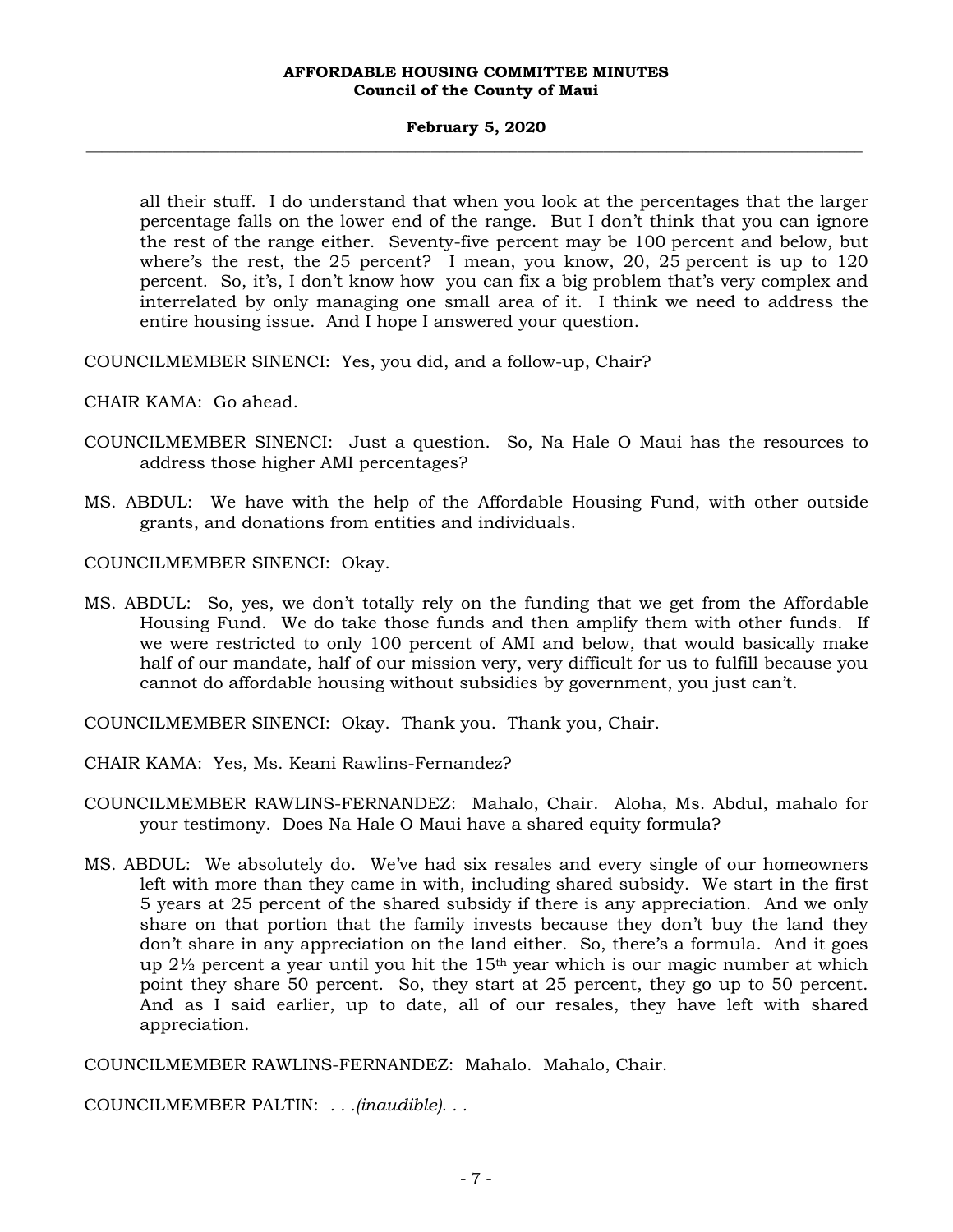CHAIR KAMA: Yes, Ms. Tamara Paltin?

COUNCILMEMBER PALTIN: Thank you, Chair. Thank you, Ms. Abdul, for being here. Hauoli makahiki hou, and thanks for all your hard work on this issue.

MS. ABDUL: My pleasure.

- COUNCILMEMBER PALTIN: I had a couple questions. I didn't fully catch, understand your answer to Council Vice-Chair Rawlins-Fernandez, the part where you were speaking about the shared subsidy, 25 percent of shared subsidy. Can you clarify that part? I'm not…
- MS. ABDUL: Yes, absolutely. It is shared appreciation. So, the formula's a little bit complicated. But basically, when we sell a house, we get an appraisal, a fee simple appraisal. And then, we look at what we actually sell the house for to our families. So, example, let's say the house is appraised at 400,000 and we sell it for 300,000. So, if you divide 300 by 400,000, you get 75 percent, right, three-fourths. So, now let's say in five years the value, the appraised value has gone up by \$100,000, we get a second appraisal. Okay. So, of that \$100,000, we apply that first ratio, the 75 percent, so now there's 75,000. And of that 75,000, that is what we share with the homeowner depending on how long that they've lived there. In this example, if it was 5 years, they'd get 25 percent of that. If it was 15 years, they'd get 50 percent of that, and it ranges in between, depending on how many years you've been there.

COUNCILMEMBER PALTIN: So, 25 percent of the…

MS. ABDUL: Seventy-five thousand.

- COUNCILMEMBER PALTIN: Okay. Thank you. And then, that was just a follow-up on Council Vice-Chair's question. May I ask my own question?
- CHAIR KAMA: I'm going to give you a break, of course.
- COUNCILMEMBER PALTIN: Thank you. I just was wondering if the County had say 50 lots in the Fairways area, would you consider putting that into your land trust to provide housing for the 80 to 120 percent AMI group?
- MS. ABDUL: If in a perfect world, if this was very straightforward, absolutely, without a doubt. But there are a lot of issues connected with that particular area. And I actually did some preliminary work on it several years ago that I would be happy to share with you. But I have concerns about the age and the condition of the infrastructure. I have concerns about future litigation by adjacent neighbors. I have concerns about the elevations, and, you know, once you start moving that soil if I could I'd probably look more on the side that's not on the steep drop-off, I'd be happier with those lots. But I also think you have issues with water runoff and where it goes. There's no agreement with Maui Lani to allow you to have the water runoff into the golf course. There are just a lot of unanswered questions. And anyone who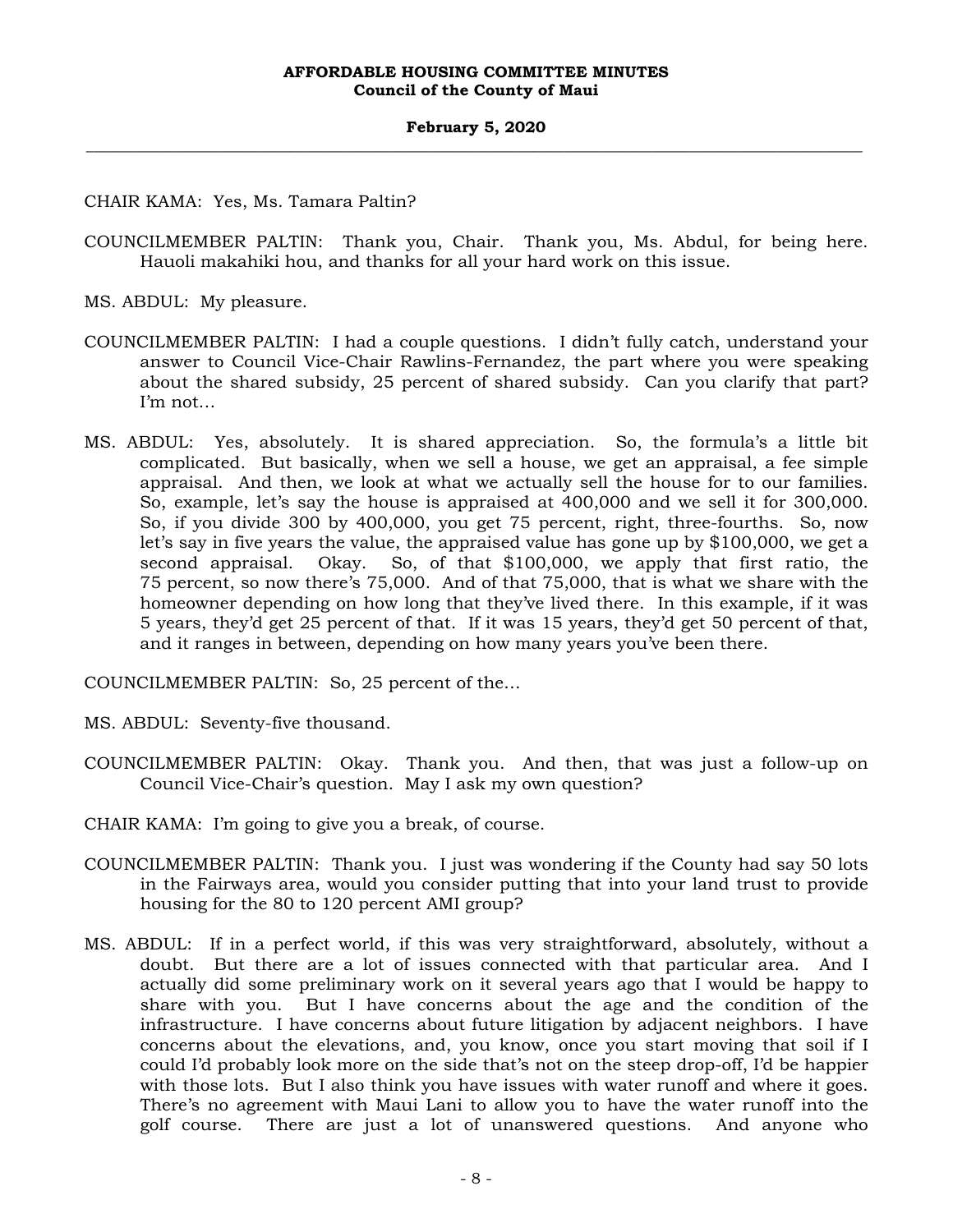#### **February 5, 2020 \_\_\_\_\_\_\_\_\_\_\_\_\_\_\_\_\_\_\_\_\_\_\_\_\_\_\_\_\_\_\_\_\_\_\_\_\_\_\_\_\_\_\_\_\_\_\_\_\_\_\_\_\_\_\_\_\_\_\_\_\_\_\_\_\_\_\_\_\_\_\_\_\_\_\_\_\_\_\_\_\_\_\_\_\_\_\_\_\_\_\_\_\_\_\_\_\_\_\_**

understands development or construction would want a due diligence period so that they could examine all of those issues.

CHAIR KAMA: And we can talk about that in EDB.

COUNCILMEMBER PALTIN: And if you could e-mail that to me that'd be awesome.

MS. ABDUL: Sure.

COUNCILMEMBER PALTIN: Tamara.paltin@mauicounty.us.

MS. ABDUL: I would be happy to. It was a real fast and dirty look at it when I was actually, I think in another conference in Honolulu at the time that I was asked. But I'm happy to share that with you.

COUNCILMEMBER PALTIN: Thank you so much.

CHAIR KAMA: Ms. Sugimura?

- COUNCILMEMBER SUGIMURA: So, that wasn't on the agenda. But it sounds like we should sell the lots then. And what you're speaking to, Cassandra, is about another item, which we had a Charter amendment about affordable housing funds and how it should be used. And I think you answered an important change that we made by talking about the AMI's. We cut it to 100 percent I believe, but you're saying it's easier to use affordable housing funds if it's left at 140 percent AMI from your work experience.
- MS. ABDUL: From my experience and my opinion, you'll get more housing if you leave it the way it is than if you restrict it. If you reduce it to 100 AMI, you don't have the ability to help people above that. And if you look at our organization, that would be half of our housing.
- COUNCILMEMBER SUGIMURA: Wow, important. Not on the agenda, but in the agenda. Thank you.
- CHAIR KAMA: You all are so smart. Any other questions? Thank you.
- MS. ABDUL: Thank you very much --
- CHAIR KAMA: Ms. Stewart?
- MS. ABDUL: --and thank you all for all you're doing. I appreciate it.
- MS. STEWART: Next testifier is Autumn Ness, testifying on behalf of herself, to be followed by Tom Blackburn Rodriguez.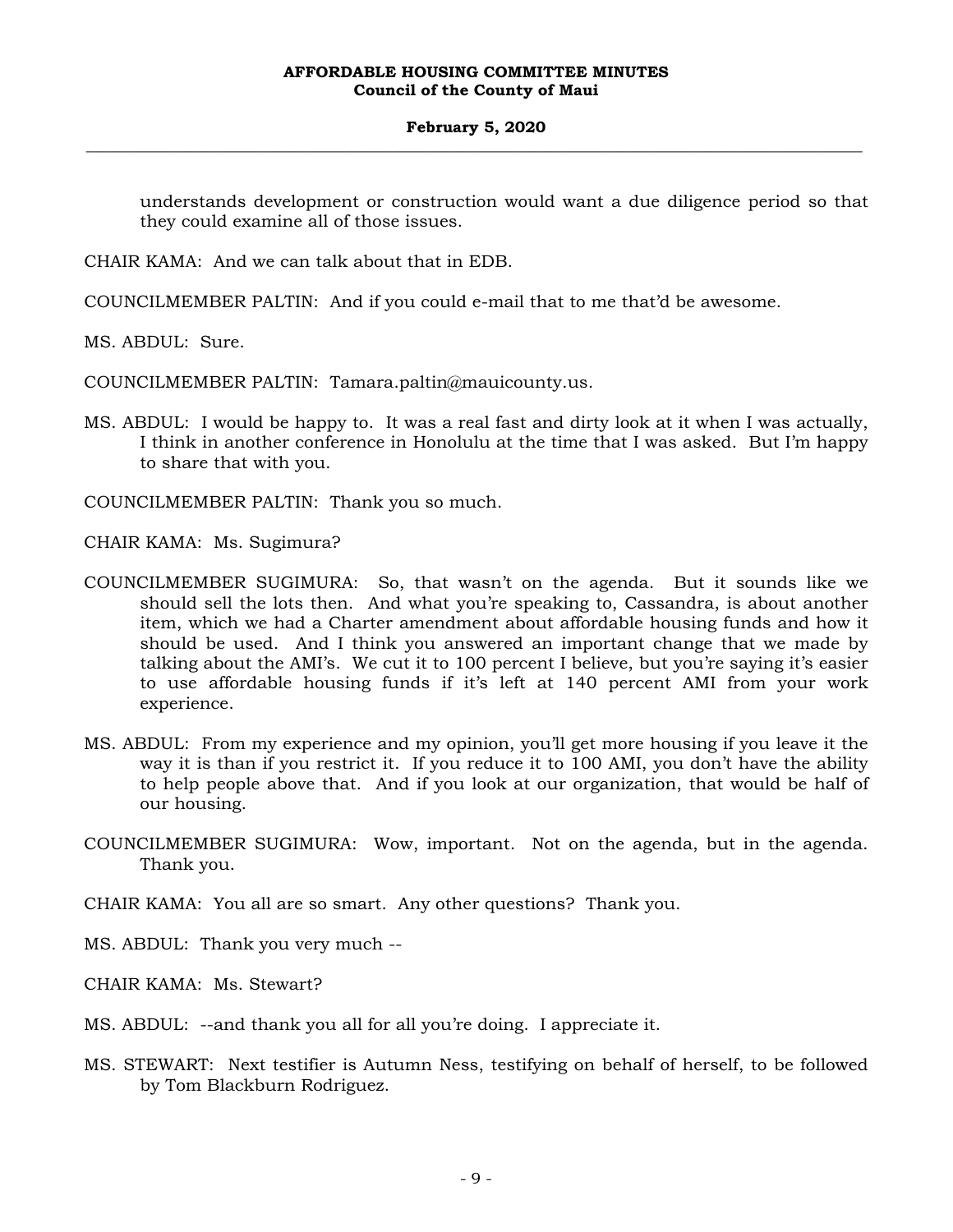#### **February 5, 2020 \_\_\_\_\_\_\_\_\_\_\_\_\_\_\_\_\_\_\_\_\_\_\_\_\_\_\_\_\_\_\_\_\_\_\_\_\_\_\_\_\_\_\_\_\_\_\_\_\_\_\_\_\_\_\_\_\_\_\_\_\_\_\_\_\_\_\_\_\_\_\_\_\_\_\_\_\_\_\_\_\_\_\_\_\_\_\_\_\_\_\_\_\_\_\_\_\_\_\_**

MS. NESS: Aloha, Committee Members. My name is Autumn Ness. I'm here to implore you guys to understand how important permanent affordability is to be included in rules around workforce housing and the Affordable Housing Fund, and quickly, before any other homes are built using affordable housing funds. I know that you've probably heard, and you might here today that equity built through the appreciation of a starter home is the only way for middle class families to build wealth so that we shouldn't restrict home appreciation. And that's partly true in a standard housing market, whatever that means these days. But we are not standard. You all know that Maui's market caters to off-island investment interests. A third of our homes are sold to offisland buyers. That will not change. We're highly volatile. In 2018, the median price of a home was 688,000. And now it's upwards of 840,000. Yes, these are market trends. But we have the power to insulate a small power…portion of an affordable housing inventory from these forces. We don't have to subject our entire workforce to them, especially when we're talking about homes that have been subsidized by our taxpayers through our Affordable Housing Fund. Many successful resort-based economies in highly volatile investor focused housing markets successfully built an inventory of affordable workforce housing by making subsidized affordable housing affordable in perpetuity. Are the owners of those units upset that they're not building equity in Aspen, for example? No, because the reality of the situation is this. Right now, a large portion of our community doesn't even have the brain space to think about building equity because they will never be able to buy a home. And more than that, they're actually worried about what happens every single day if their landlord decides to sell the house they're renting or turn it into a short-term rental, or just jack up the rent because they can. Right now, if you lose your rental on Maui, you are screwed. It is a life changing event and that is not an exaggeration. Seriously, try to find a house right now on an average income to rent. It has the capacity to ruin your life. A majority of our workforce who wants to buy a house wants to do so because they want a home that they can't be evicted from, a home not to flip, a home that they can feel secure in to know that they will have a place to live next year and the year after that. It's that simple, it's Maslow's Hierarchy of Needs. You can't worry about building wealth if your stomach is empty, if you're hungry, right? Same thing, we can't worry about building wealth if we are worried about being kicked out of our home every day. Right now, every renter on this island is housing insecure, subject to the whim of their landlord, and that's the truth. If people understood in our community right now how important permanent affordability is and how it would affect their ability to rent homes on Maui, I could pack this room with our workforce. But they just don't understand it. I'm not saying that every home should be affordable in perpetuity. If someone wants to use their home to build equity for themselves, they should do so. I'm saying that homes that are subsidized with our tax dollars and that are built as a requirement of 2.96 should be affordable in perpetuity because housing is a right for our workforce and should be insulated from the market. Thank you.

CHAIR KAMA: Members, questions? Yes, Ms. Lee?

COUNCILMEMBER LEE: Thank you, Madam Chair. Hi, Autumn.

MS. NESS: Hi.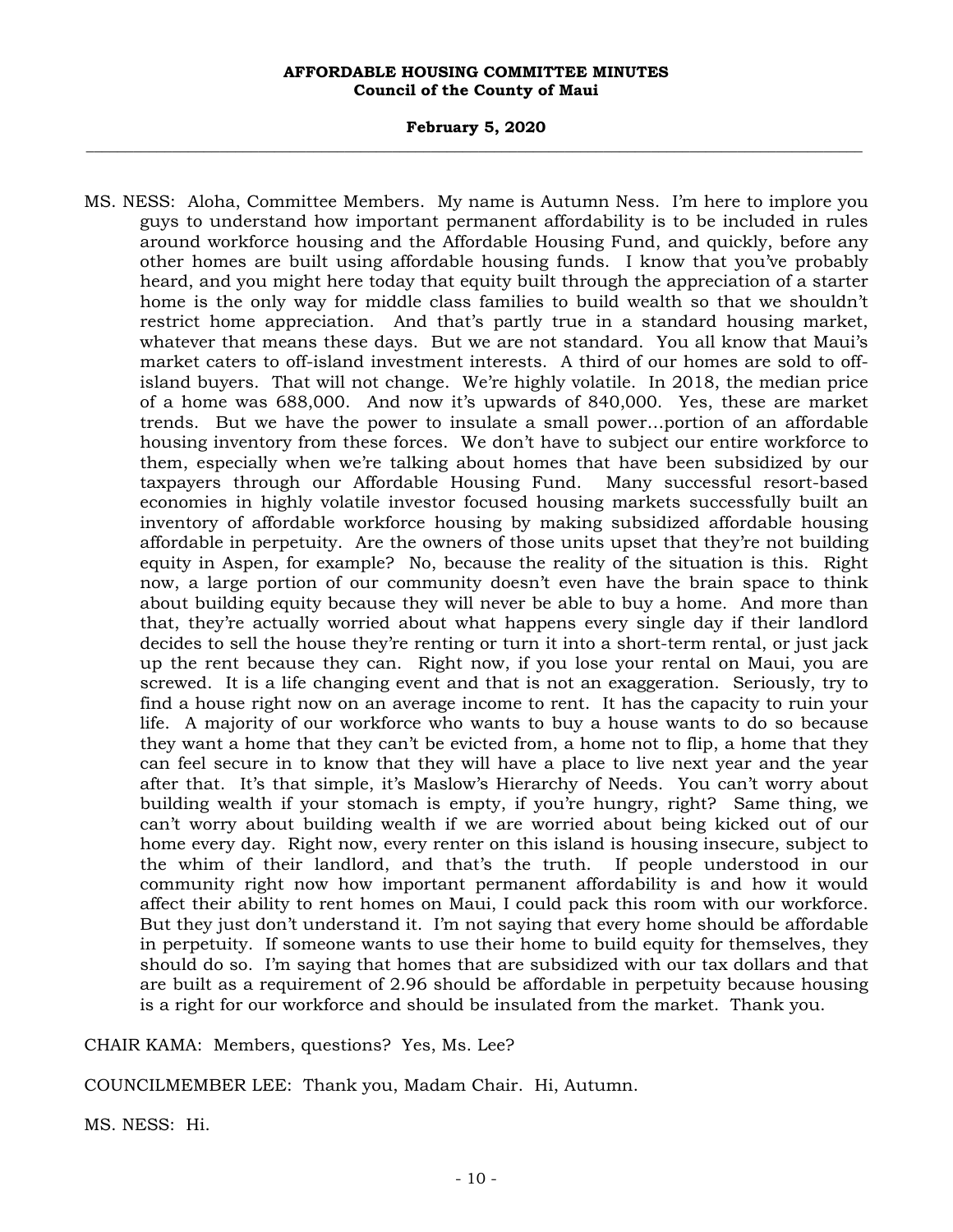COUNCILMEMBER LEE: So, were you on a TIG previously in a previous term?

MS. NESS: I was.

- COUNCILMEMBER LEE: You were. And what were the top three hurdles to obtaining affordable housing did you, did your group discuss?
- MS. NESS: That TIG to be clear, was put together under the Planning Committee. So, we talked specifically about Planning things as they relate to Planning. So, permanent affordability wasn't in there. But we did discuss offsite infrastructure costs as being huge, and also the planning process itself because time is money, and the unpredictability of the amount of time that it takes to get your permitting and stuff, those are the two main things that like shown above the rest. And then there was a whole list, but those are the two big ones.
- COUNCILMEMBER LEE: So, did you also discuss--I know this is in another Committee, but it's still affordable housing--any kind of demonstration project relative to the Maui Lani 50 lots?
- MS. NESS: We did, and to make the answer short, the TIG came up with a recommendation to sell those lots because at the time of the TIG, we were unable to get some really important documents, including the CC&R's, and things that, background information about those lots. After the TIG was disbanded and this topic came up again, those documents that were unavailable to us in the beginning became available to us, including the CC&R's. So, I could go on for days. But I won't do it right now. My personal opinion about those lots has changed, and I can give those to you later. But they're not the same, I agree with the TIG in the beginning because we had, we were missing a lot of information.
- COUNCILMEMBER LEE: Madam Chair, can we ask Ms. Ness if she could be a resource person?
- CHAIR KAMA: Of course, Ms. Ness? Yes.
- MS. NESS: I'd be happy to, yeah. Thank you.
- COUNCILMEMBER LEE: Thank you. Thanks.
- CHAIR KAMA: Any, yes, Ms. Paltin, then Ms. Rawlins-Fernandez.
- COUNCILMEMBER PALTIN: I'll reserve my, she's gonna, if she's going to be a resource person, I'll reserve it so that we don't take up additional time 'cause these guys work so hard.
- CHAIR KAMA: She's so nice to you folks even in the afternoon. Yes, Ms. Rawlins-Fernandez?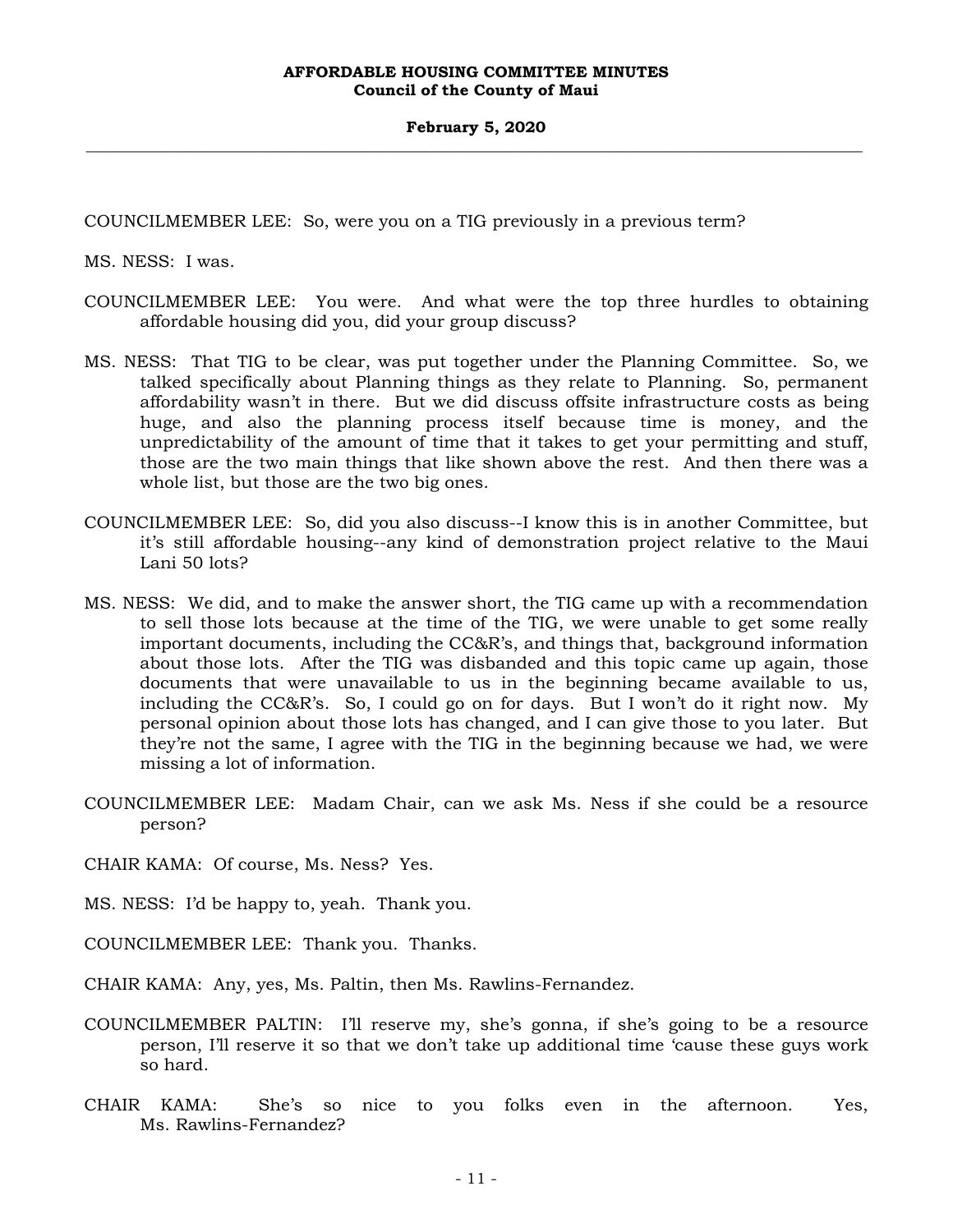- COUNCILMEMBER RAWLINS-FERNANDEZ: Mahalo, Chair. Real quick, I'll just see if Ms. Ness wants to answer or reserve her comments for when she's brought back down as a resource. Mahalo for your testimony, Ms. Ness. So, a lot of times people get alarmed at the word perpetuity. And I know that was included in your testimony. So, when you're saying this, and you know, other comments in your testimony, are you saying that you wouldn't support buyers of subsidized homes, you know, gaining any benefit or making any money off of the homes after resale?
- MS. NESS: No, that's not what I'm saying. I'm saying that we kind of coined the term when, with, in Elle's office, managed appreciation. So, affordable, affordability in perpetuity people think that it's just a flat like zero, nothing's ever going to happen. I'm talking about managing the appreciation. So, the last time I was in front of you guys, I don't know if you remember, we talked about this really basic formula where you appraise the house upon purchase, you appraise the house upon sale, and the difference, how much it appreciated, you apply a 25 percent ratio to that, if that's what we decided to go with, and then, that's the amount that you're allowed, or sorry, let me back up, let's say you buy a house that has been subsidized for 25 percent. So, a \$100,000 house is \$75,000, that's what you paid for, right? So, that's the ratio that runs with the, with your deed, with your land for the rest of eternity. And when you go to sell that house, that same ratio gets applied upon, to the appreciation, to the, what's the word I'm looking for, appraisal, thank you, upon the sale. So, that's not a small amount of money. That, the amount of money that you could make if you live in that house and apply that ratio is the house for your next or is the down payment for your next home. So, I'm not saying…and plus, you haven't been dumping rent into a black hole. You've been actually saved; you get all your rent money back and money for a down payment. So, it's managed, it's a managed appreciation formula. Thank you.

COUNCILMEMBER RAWLINS-FERNANDEZ: Mahalo, Ms. Ness.

MS. NESS: Sorry.

COUNCILMEMBER RAWLINS-FERNANDEZ: Mahalo, Chair.

MS. NESS: Okay. Thank you.

- CHAIR KAMA: Anyone else? Thank you. Ms. Stewart?
- MS. STEWART: The final testifier we have signed up is Tom Blackburn Rodriguez, testifying on behalf of Go Maui Inc.
- MR. BLACKBURN-RODRIGUEZ: Good afternoon --

CHAIR KAMA: Good afternoon.

MR. BLACKBURN-RODRIGUEZ: --Chair Kama and Members of the Affordable Housing Committee. First of all, let me also say thank you for all the hard work you're doing.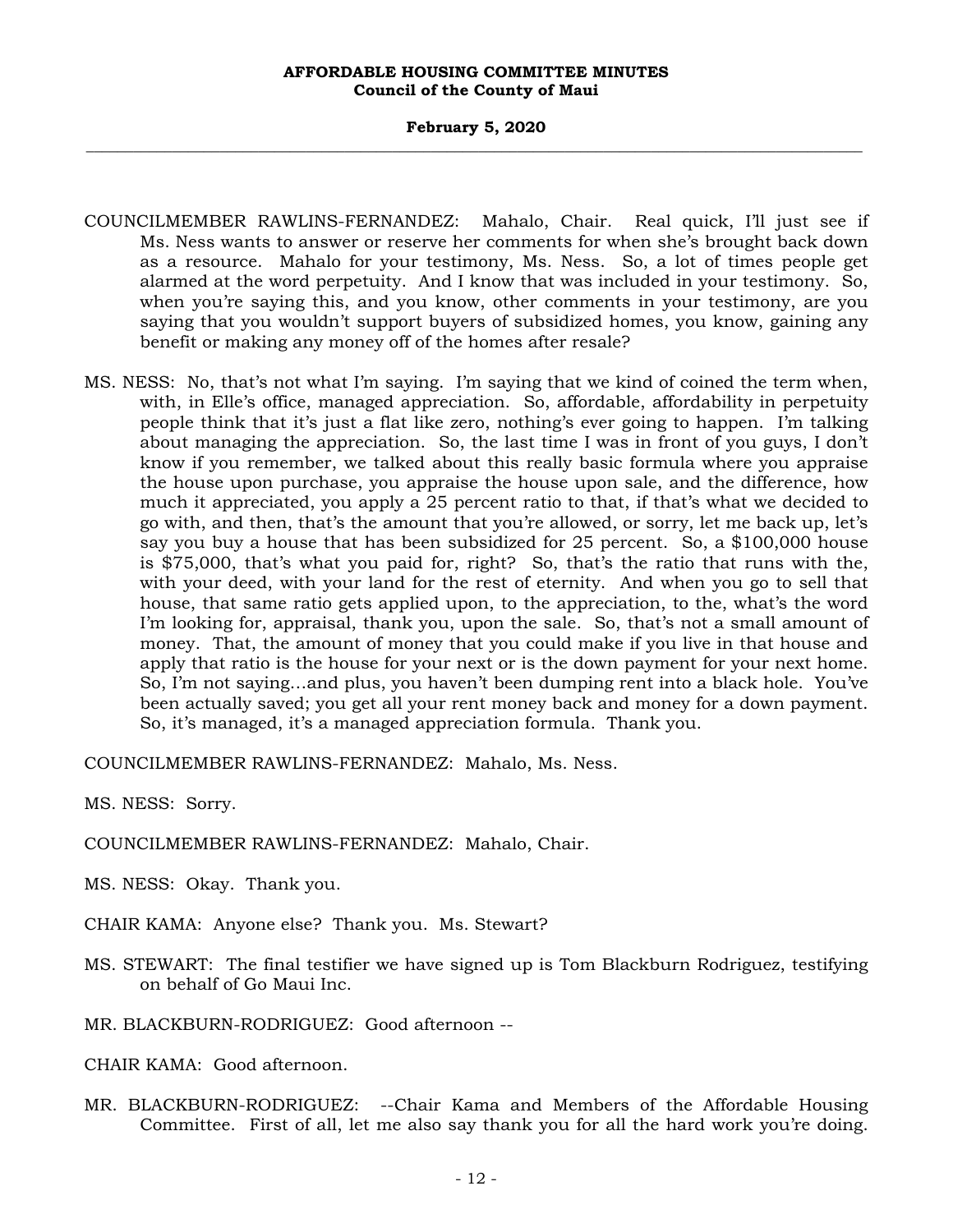#### **February 5, 2020 \_\_\_\_\_\_\_\_\_\_\_\_\_\_\_\_\_\_\_\_\_\_\_\_\_\_\_\_\_\_\_\_\_\_\_\_\_\_\_\_\_\_\_\_\_\_\_\_\_\_\_\_\_\_\_\_\_\_\_\_\_\_\_\_\_\_\_\_\_\_\_\_\_\_\_\_\_\_\_\_\_\_\_\_\_\_\_\_\_\_\_\_\_\_\_\_\_\_\_**

This is kind of like trying to untie my children's shoelaces. I have no idea how the knot got so tight. But thank you very much for your work. My name is Tom Blackburn Rodriguez. I'm speaking on behalf of Go Maui on agenda item Biennial Review of Residential Workforce Housing Policy. More information about Go Maui can be found at gomauiinc.org. Go Maui endorses the income distributions under the current version of 2.96. If the income categories of 80 to 140 percent of AMI were eliminated, it would wipe out the value of the Affordable Housing Fund for police officers, experienced firefighters and EMT personnel, special education teachers, community and social service workers, healthcare support workers, librarian technicians, correctional officers and jailers, among others. These are essential workers who desperately need workforce housing and we need to keep them here and not push them out to the mainland. What citizen will vote to take an increasing percentage of our tax revenue to fund a program from which they once were a part of and now are being excluded? This could fatally fracture the community consensus on affordable housing funding. According to the most recent US Census data, the median income for Maui County is \$77,114. According to the REALTORS® Association of Maui, the median sale price in December 2019 for a single-family home was \$740,000, an increase of 4.6 percent over 2018. The RAM affordable housing index measures housing affordability for the region. For example, an index of 120 means the median household income is 120 percent of what is necessary to qualify for a median-priced home under prevailing interest rates. A higher number means greater affordability. Unfortunately, currently, the RAM affordable housing index stands at 45, a decrease of 2.2 percent from the same period in 2019. With all due respect, this is not the time to change horses in midstream. We do not need to tweak income levels. Any suggestion that we can waive a wand and order developers to build housing for income groups we are abandoning is not realistic. We do not live in a government planned and command economy. The solution is to work together to do what it takes to build thousands of new housing units, including single-family homes, rentals, and experimental homes. In closing, Go Maui endorses the income distributions under the current version of 2.96. And again, we thank you for your work. Aloha.

CHAIR KAMA: Members, questions? Yes, Ms. Sugimura?

- COUNCILMEMBER SUGIMURA: Thank you, Mr. Blackburn Rodriguez. You're always so organized. Do you have that in writing, your testimony?
- MR. BLACKBURN-RODRIGUEZ: Yes, I do have it in writing and I --
- COUNCILMEMBER SUGIMURA: *. . .(inaudible). . .*
- MR. BLACKBURN-RODRIGUEZ: --practice it ahead of time.
- COUNCILMEMBER SUGIMURA: So, you're going to submit it to us?
- MR. BLACKBURN-RODRIGUEZ: Yes, I can, I have a copy and I, I'll give it to the Clerk, yes.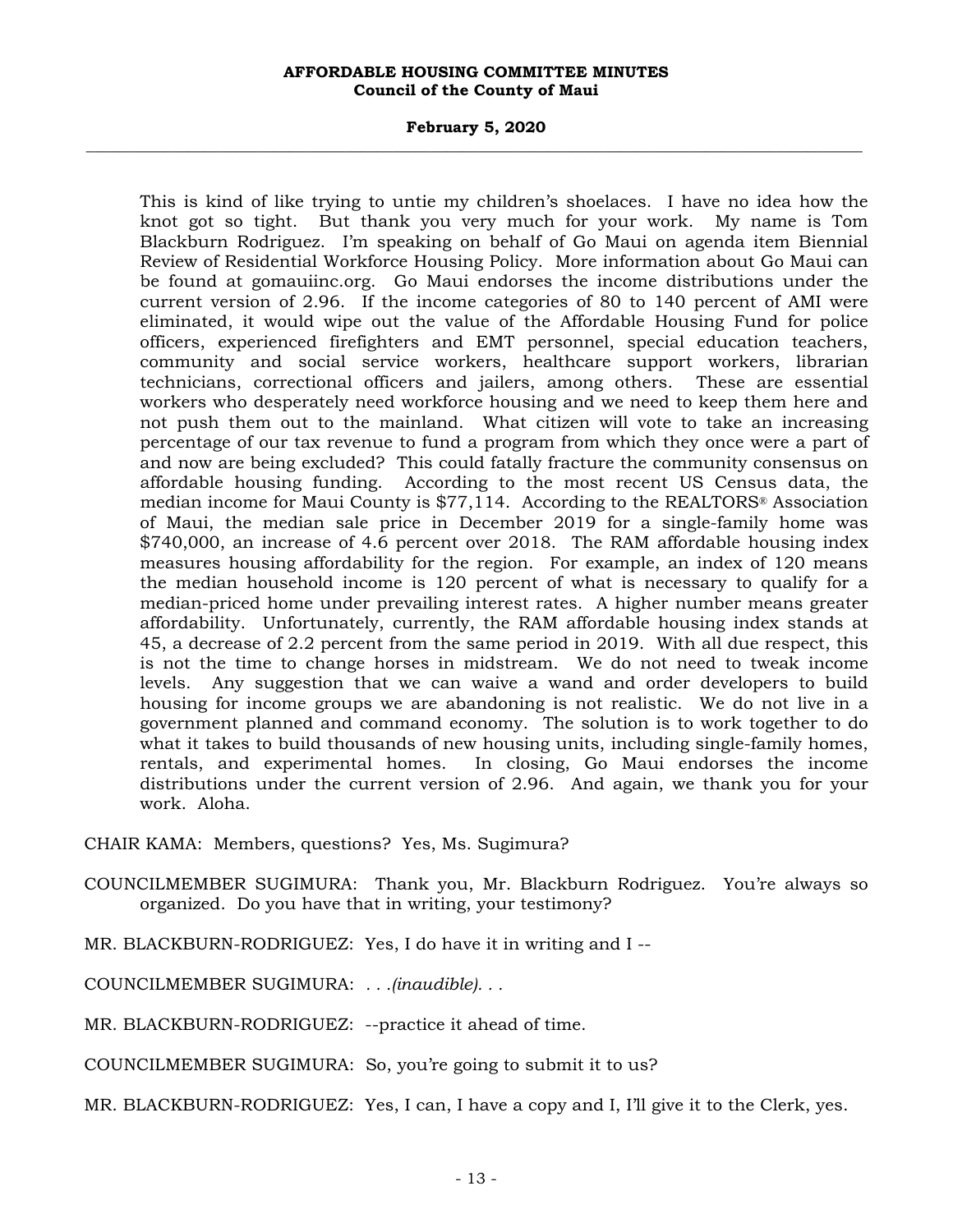#### **February 5, 2020 \_\_\_\_\_\_\_\_\_\_\_\_\_\_\_\_\_\_\_\_\_\_\_\_\_\_\_\_\_\_\_\_\_\_\_\_\_\_\_\_\_\_\_\_\_\_\_\_\_\_\_\_\_\_\_\_\_\_\_\_\_\_\_\_\_\_\_\_\_\_\_\_\_\_\_\_\_\_\_\_\_\_\_\_\_\_\_\_\_\_\_\_\_\_\_\_\_\_\_**

COUNCILMEMBER SUGIMURA: Thank you.

CHAIR KAMA: Thank you.

- MR. BLACKBURN-RODRIGUEZ: Thank you very much and a Happy New Year to everyone. Aloha.
- CHAIR KAMA: And the same to you. Thank you. So, do we have any testimonies from the District Offices, Alison?

MS. STEWART: No, there's no testimony in the District Offices.

CHAIR KAMA: Okay. Is there anyone else in the galley that would like to testify? Okay. Seeing none, without objections, Members, I'd like to close public testimony.

#### **COUNCILMEMBERS VOICED NO OBJECTIONS**.

#### *. . .END OF PUBLIC TESTIMONY. . .*

CHAIR KAMA: So, we're going to have…so, we should take a break now, right? Okay. I'm going to ask for a very short recess. So, you all don't move 'cause we're going to get  $Mr. --$ 

COUNCILMEMBER SUGIMURA: Setup.

CHAIR KAMA: --Jacobus on video. Okay. So, recess until 2:15. *. . .(gavel). . .*

#### **RECESS: 2:09 p.m.**

#### **RECONVENE: 2:15 p.m.**

CHAIR KAMA: *. . .(gavel). . .* It is now 2:15 p.m. and the Affordable Housing Committee will now reconvene. Aloha, Mr. Jacobus. My name is Tasha Kama, and I am the Chair of the Affordable Housing Committee. I just want to say thank you for joining us this afternoon. I'm not sure how much you can see of all of us. But --

CHAIR KAMA: --I'm hoping that at some point in time you'll be able to see us all and we'll be able to ask questions of you after your presentation and probably introduce themselves to you. So, let me just continue with what I was going to say. So, Members, we have before us Mr. Rick Jacobus who is the Principal of Street Level Advisors, who is a nationally recognized expert in inclusionary zoning and affordable housing. He's going to be talking to us about the, to help us understand the Maui County Code 2.96. So, he'll be doing a presentation to all of us. And then, when he's done, we have an opportunity to ask questions of him. And then when he's done, he's

 $((02:02:48))$ 

MR. JACOBUS: I can.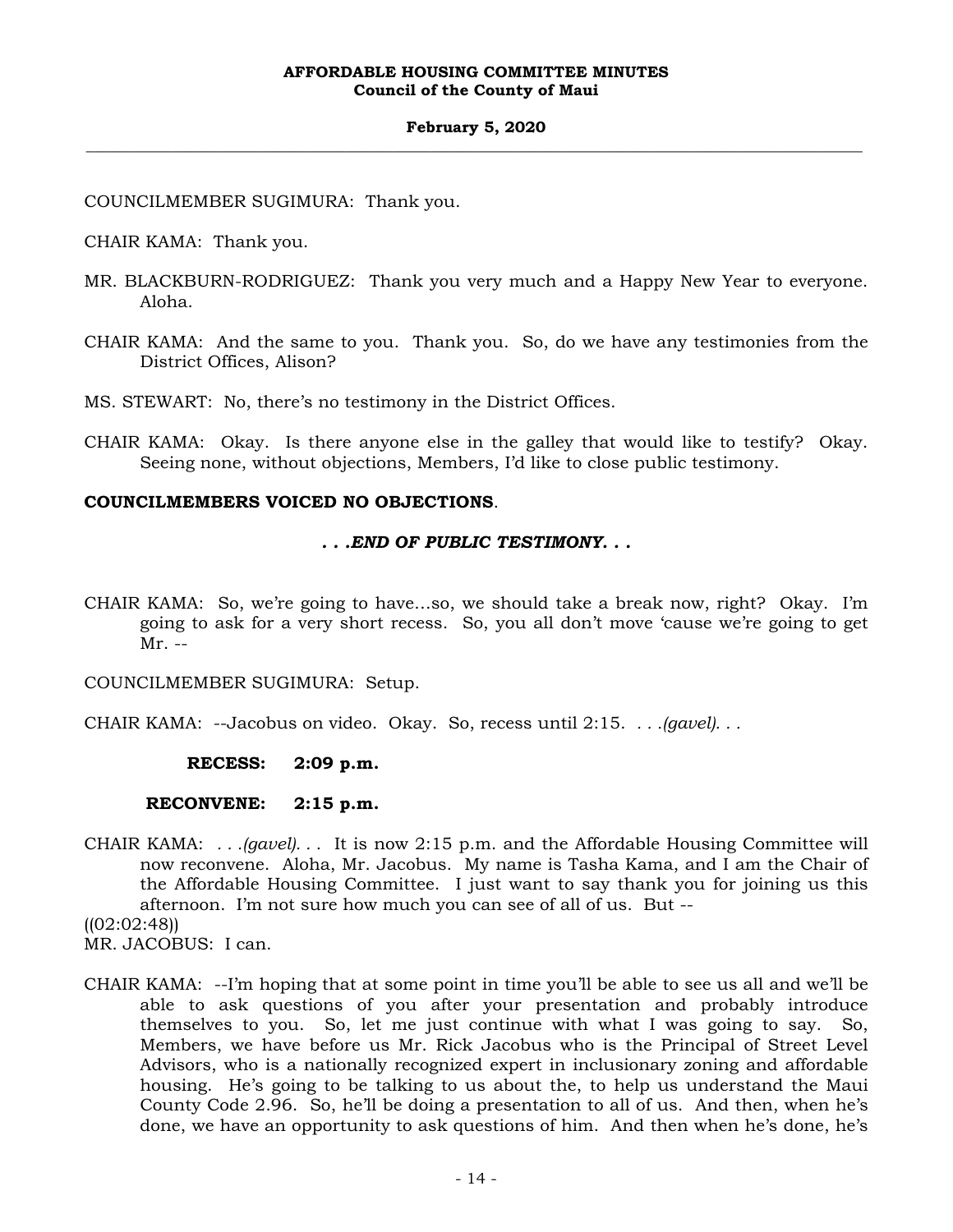#### **February 5, 2020 \_\_\_\_\_\_\_\_\_\_\_\_\_\_\_\_\_\_\_\_\_\_\_\_\_\_\_\_\_\_\_\_\_\_\_\_\_\_\_\_\_\_\_\_\_\_\_\_\_\_\_\_\_\_\_\_\_\_\_\_\_\_\_\_\_\_\_\_\_\_\_\_\_\_\_\_\_\_\_\_\_\_\_\_\_\_\_\_\_\_\_\_\_\_\_\_\_\_\_**

going to have to go and then we'll continue on with the other resources that we have here. So, Mr. Jacobus, it's all yours, and thank you.

MR. JACOBUS: Aloha and thank you for having me. I don't have much of a presentation. I just got yesterday sort of the beginning of questions about what you're trying to explore today. So, my hope is I can say a few words at the beginning and then you'll have questions for me. Let me tell you a little bit about myself and my background and then I can address the one question that I got from Alison. So, I'm a consultant and I work on inclusionary housing all over the United States. I'm based in Oakland, California. I've been working in recent years in San Francisco and San Jose, in Minneapolis, and Denver, and Seattle. And for the last few years I've also been working in Honolulu. So, I have some context from Hawaii. And I work on a range of policies that we call inclusionary housing but it's really any of the policies where a local government is requiring affordable housing from the market rate housing development, or when we're building market-rate housing, we require some affordable units. And so, your workforce ordinance is a fairly typical example of that kind of policy. And I do work on both the design of these policies, and also the implementation, how do we do a good job of actually managing those units once we've built them, in addition to, how do we, what do we require and what, how do we target the program. The, I wrote a book a few years back about inclusionary housing which gave me a chance to survey what people do across the country. And I developed a website which is called inclusionaryhousing.org which you might find helpful for an organization called Grounded Solutions Network. And we collected up examples of inclusionary policies and the, sort of how communities deal with some of the questions that you inevitably run into as you try to implement one of these programs. And they also have on that website a very helpful database of policies. And there are more than 800 inclusionary housing programs that they've been able to identify, spread across the United States. And they have collected some information about the sort of characteristics of the different programs. So, what income level do they target, what percent of the units do they require be affordable, how long do they keep them affordable. These are I think the kinds of questions that you're struggling with for Maui County. And so, you can look and see how different the different programs are one to the next. And there really are quite a few differences even though they're, they have a similar structure. The one question that Alison asked me to address was the question of what's the right percentage of units to require in an inclusionary housing program. How, you know, what share of the housing should be affordable? And the, you know, it seems like the kind of question where there'd be a single answer that would make sense, should be the same everywhere, that it should always be 10 percent, or always be 20 percent. But the, it turns out to be a much more complicated question. And so, I just want to mention three of the *. . .(inaudible). . .* that answering that question and say a little bit about how we tend to address that question in other places. And the first thing which I suspect you're all fairly familiar with is the idea that it costs a lot more for a developer to make a unit affordable at 50 percent of median income, or 80 percent of median income, than it does if the unit is affordable at 120 or 140 percent of median income. The discount is much greater. And so, really the question of like what's the right affordability requirement is actually, you know, not, like we tend to answer it in terms of percentage of units. But it's really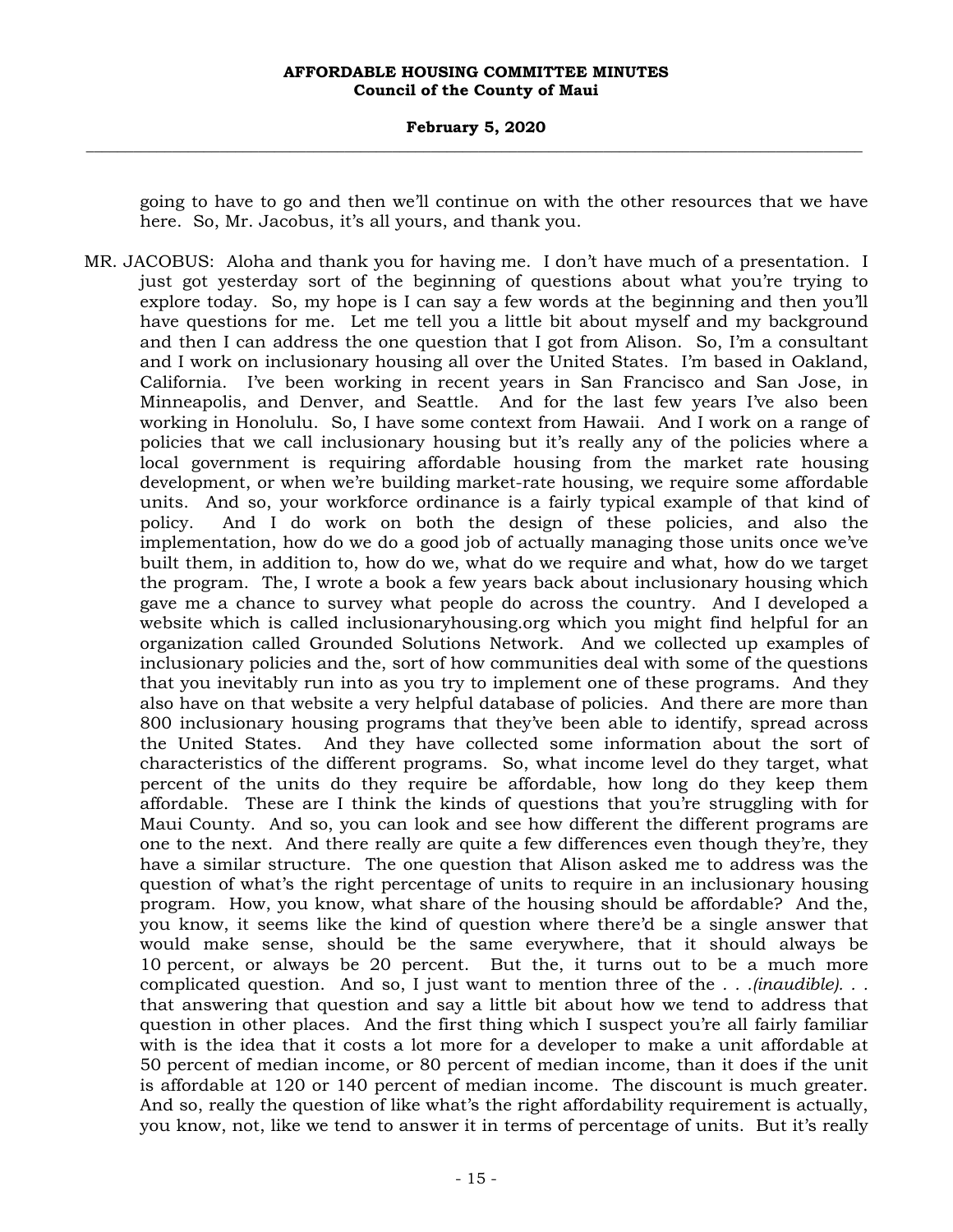#### **February 5, 2020 \_\_\_\_\_\_\_\_\_\_\_\_\_\_\_\_\_\_\_\_\_\_\_\_\_\_\_\_\_\_\_\_\_\_\_\_\_\_\_\_\_\_\_\_\_\_\_\_\_\_\_\_\_\_\_\_\_\_\_\_\_\_\_\_\_\_\_\_\_\_\_\_\_\_\_\_\_\_\_\_\_\_\_\_\_\_\_\_\_\_\_\_\_\_\_\_\_\_\_**

not a single answer in terms of the percentage of units. The question is actually, how much can we expect a market-rate project to contribute to the affordable housing needs in our community. And then, there's a second question which is, what do we do with that contribution? *. . .(inaudible). . .* do we serve, how do we structure that, what's the right way to target that resource. But the two different programs might have the same impact on a developer's bottom line, and one of them would provide 10 percent of the units for fairly low income residents, and another might provide 20 percent of the units to a much higher targeted income group, and they might have the same total cost to a project. And so, those are two separate questions that you can wrestle with. And there's no reason to try to answer them both in the same breath. You know, you can separate them out. And so, the way that we think about what the right level of contribution is, is through, I'm sorry, through what we call a feasibility study. It used to be somewhat rare, and it's become fairly common and almost universal for these programs to commission a study where an economist looks carefully at the local housing market and thinks about how *. . .(inaudible). . .* context, and then looks at what happens to the profitability of development if we require some level of affordable housing. And so, when we do these kind of studies, we're able to, you know, not with great precision, not with a perfect crystal ball, but generally, to evaluate how effectively the County can capture some of the profit from housing development and use it to serve affordable housing needs. And the thing that people say, and it's really, it's like very easy to say, but it's really very fundamentally true is that you can't get housing, affordable housing through your inclusionary housing program if you require too high a requirement. So, I did a study of programs across California that have these inclusionary requirements. And we looked at how many housing units the different programs had built over time. And we also looked at *. . .(inaudible). . .* programs. And the, and then we tried to answer the question of what were the characteristics of programs that produced the most affordable housing units, right? Because the question if you're concerned about affordable housing…uh-oh, did you lose me?

UNIDENTIFIED SPEAKER: We can hear you.

MR. JACOBUS: Hello? The, I see the screen went blank. There I am again. Can you still hear me?

## COUNCILMEMBER LEE: Yes.

MR. JACOBUS: Okay. Sorry, so, what we found was that the percentage of affordable units required wasn't correlated with the number of units that were produced. programs that required a higher share didn't produce more affordable housing than the programs that required a lower share. The, which, you know, it might seem a little surprising. But it's not really if you think about it. The thing that determined how much *. . .(inaudible). . .* was really one thing more than anything else, and it was, how fast were the communities growing. In communities that were building a lot of housing in general, inclusionary housing produced a lot of affordable housing units at whatever the percentage requirement was. And for communities that were not growing, and not building new housing, inclusionary housing didn't produce very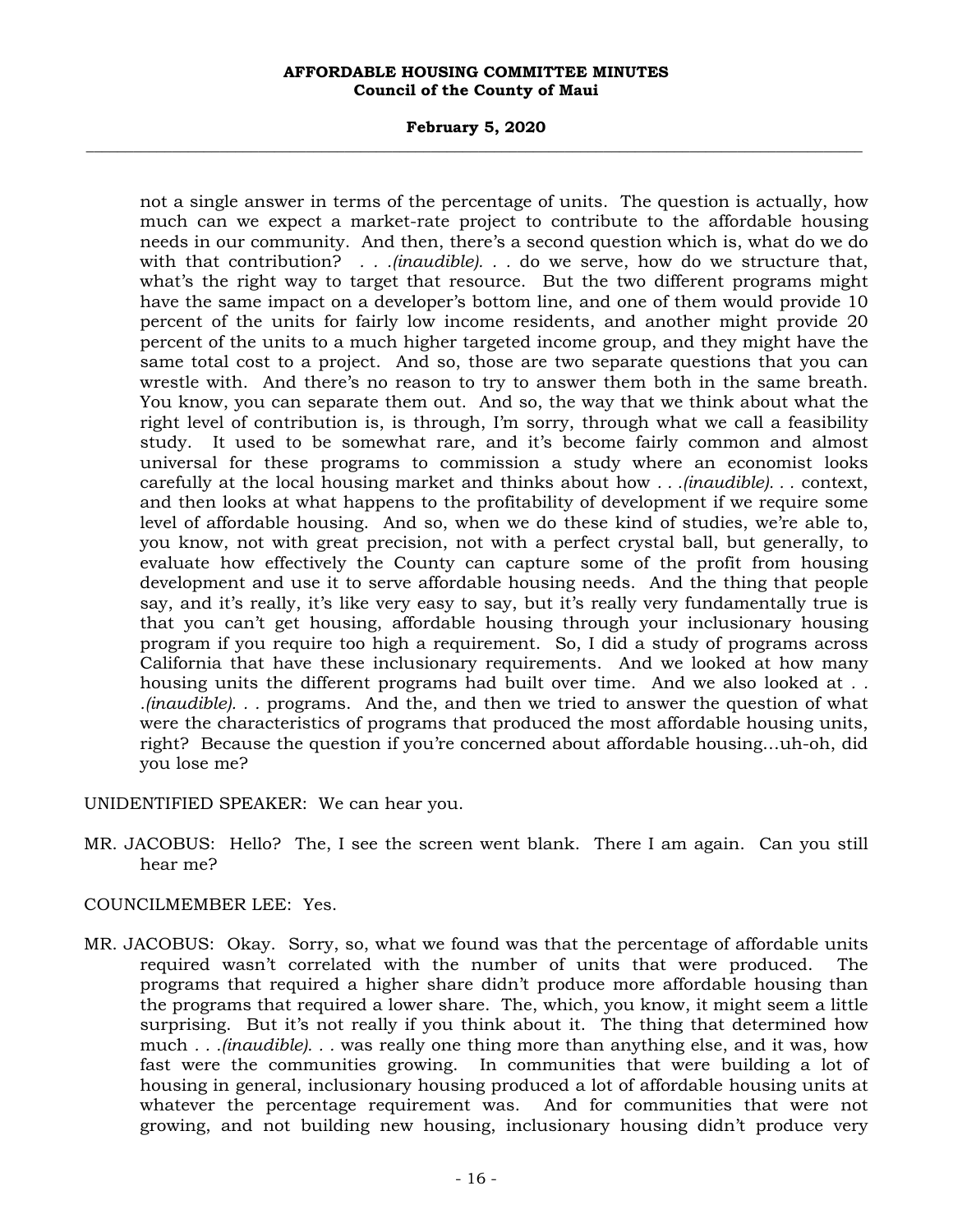#### **February 5, 2020 \_\_\_\_\_\_\_\_\_\_\_\_\_\_\_\_\_\_\_\_\_\_\_\_\_\_\_\_\_\_\_\_\_\_\_\_\_\_\_\_\_\_\_\_\_\_\_\_\_\_\_\_\_\_\_\_\_\_\_\_\_\_\_\_\_\_\_\_\_\_\_\_\_\_\_\_\_\_\_\_\_\_\_\_\_\_\_\_\_\_\_\_\_\_\_\_\_\_\_**

much affordable housing no matter what the percentage was. So, the key question first and foremost is, how much can you, how much of a burden can you place on market-rate development before you stand in the way of feasibility. So, what most cities are doing nowadays is studying that question and saying we want to require affordable housing, but we don't want to have the requirement that is so burdensome that projects are no longer feasible. And so, we're able to sort of look at the costs of development and the prices and rents that are available to a developer and we build a pro forma that shows us kind of a sample project, right. It doesn't reflect every project, but it says here's what a kind of normal looking housing project would look like and here's how profitable it would be, and if we require some affordable housing, here's how much less profitable it would be. And we want that difference to be small enough that development still moves forward. That's a difficult thing to do. And nobody does it perfectly. And whenever we do it, there's always more questions. But I think that the lesson is that we get better public policy when we do that exercise than when we don't, even though the exercise is imperfect. So, that's the first piece is how much burden can we impose, and then there's a separate question about where do we, how do we spend that burden, or where do we direct the benefit of that burden. And so, in some programs, your program you have three different income tiers that you require be served. Some programs offer developers a choice between *. . .(inaudible). . .* some programs require payment of a fee; other programs require units onsite. Sometimes there are other options like dedication of land. Each of these things has a pros and cons, and costs and benefits. But the net cost to a project tends to be similar between the different options in a menu like that. And so, the policy question is, if we want to serve very low-income families, then we require a smaller number of units. And if we want to serve higher income families, we require a higher number of units. But the net cost to a project might be similar in either strategy. And so, you can imagine your program having exactly the same impact on development that it has right now but having a very different mix of incomes that it targets. And the income targeting question is really a, it's a question about what the needs are in the community, and it's a question about sort of the political and social priorities of the Council. And *. . .(inaudible). . .* can calculate the tradeoffs between different options. So, we can say, what would be the equivalent number of units if you change to only serving people at 80 percent of median and wanted to have the same effect on development that your current policy has. And so, there's just some math to kind of translate between the different options. Typically, when the city commissions a feasibility study, we're looking at both of those things and there's a third question which is how valuable are any incentives. So, some communities offer developers extra bonus density, they can build more units, some communities offer public subsidy, we'll provide some public grant money or loan money, some communities offer other kinds of tax incentives in exchange for the affordable units in the inclusionary program. And we have to calculate that into the sort of overall cost of the project. And so, there's not the, there's not just what does *. . .(inaudible). . .* housing requirement cost a developer, there's also how much does it benefit a developer. And it's that, it's the net difference between those two that's the important number. The net impact on the bottom line of a project that we're looking at. So, we want the cost minus the benefits to be something that a project can sustain. And we want the way you're going to invest those benefits in affordable housing to be in line with what you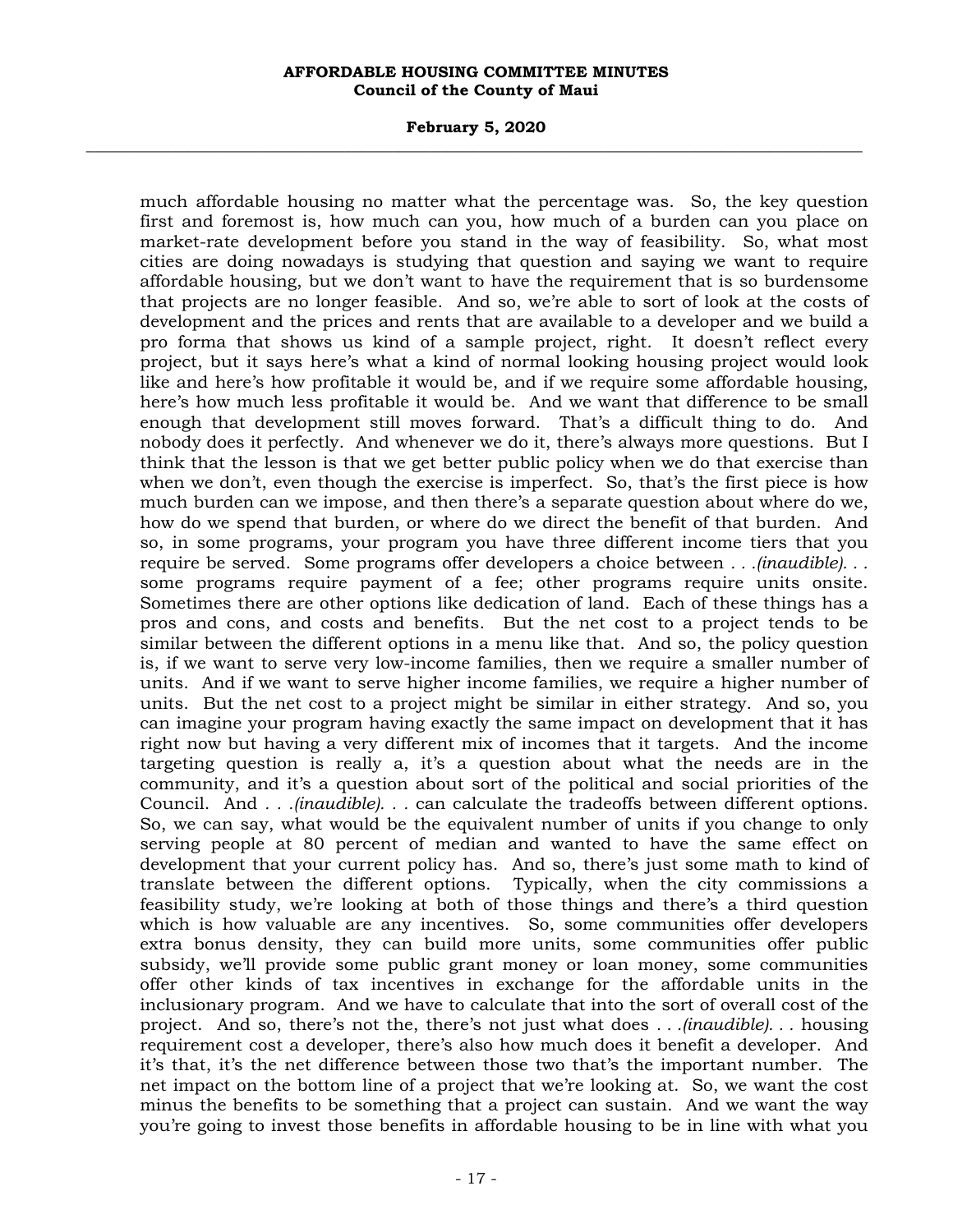#### **February 5, 2020 \_\_\_\_\_\_\_\_\_\_\_\_\_\_\_\_\_\_\_\_\_\_\_\_\_\_\_\_\_\_\_\_\_\_\_\_\_\_\_\_\_\_\_\_\_\_\_\_\_\_\_\_\_\_\_\_\_\_\_\_\_\_\_\_\_\_\_\_\_\_\_\_\_\_\_\_\_\_\_\_\_\_\_\_\_\_\_\_\_\_\_\_\_\_\_\_\_\_\_**

see as the needs for the community. One last thing I wanted to say about process is that the norm recently for larger communities has been to commission these feasibility studies and that's sort of hire an outside expert that comes in and crunches all the numbers and sort of gives you an opinion about how much your market can sustain, you know, based on the targeting that you want to do in terms of income. But what a lot of communities have done, and it, but it's difficult for smaller communities to afford to do that kind of study and to do it regularly *. . .(inaudible). . .* very good job. What a number of communities have done is they've had working groups or task forces that try to do the same work that a consultant might otherwise do. And that can either be done with a consultant or it can be done entirely independently. But the, if you get a group of interested stakeholders, a developer or two, some housing advocates, a realtor, somebody with familiarity with the finance industry, and you get them to work together to construct a hypothetical, you know, pro forma for a project. They can often come to some consensus about what's feasible without having to commission a full-on study. And in some cases, they're doing that in addition to commissioning a study. So, you have a little set of local stakeholders who are kind of providing a, you know, eyes on the ground reality check for what the outside consultant might say and I think you get a better result. However, it can be very political who you put in that *. . .(inaudible). . .* room. And so, *. . .(inaudible). . .* a skewed result. So, I'm going to stop there and see what questions you have for me and I suspect that many of the questions you're going to have are going to be questions that I've heard before. And if they're not, I'll try to follow-up.

- CHAIR KAMA: Thank you. Members, questions? Nobody has questions for Mr. Jacobus? Thank you, Mister.…yes, Ms. Lee?
- COUNCILMEMBER LEE: Who would you recommend to do a feasibility study? I mean, you've worked in Honolulu and on the West Coast, do you have anybody in mind?
- MR. JACOBUS: I have a short list of firms that do this. I do this work. There in Honolulu I worked with a firm called Strategic Economics and they did the feasibility study. There's three or four other firms on the West Coast that do these studies quite regularly and I'd be happy to give your Staff a list. And I, typically what you would do is issue a request for proposals or request for qualifications and you'd get proposals from multiple firms. It's a fairly standard product these days.

COUNCILMEMBER LEE: And how much do you think a study would cost?

MR. JACOBUS: Yeah, this is the question, it depends how broadly you want the consultant to look at your market. And so, the range in cost is anywhere from say \$30,000 to beyond \$100,000. And, you know, so larger cities tend to spend a lot more, smaller counties and communities tend to spend a lot less. The difference is mostly how much does the study reflect the different geographies within your area. So, if you just do one *. . .(inaudible). . .* example *. . .(inaudible). . .* Maui you get an answer that's sort of interesting and helpful, but it doesn't tell you what happens in Lanai, what happens in, you know, like it doesn't address the specific, you know, sub-communities. And when you have to look at the different sub-communities it gets a lot more expensive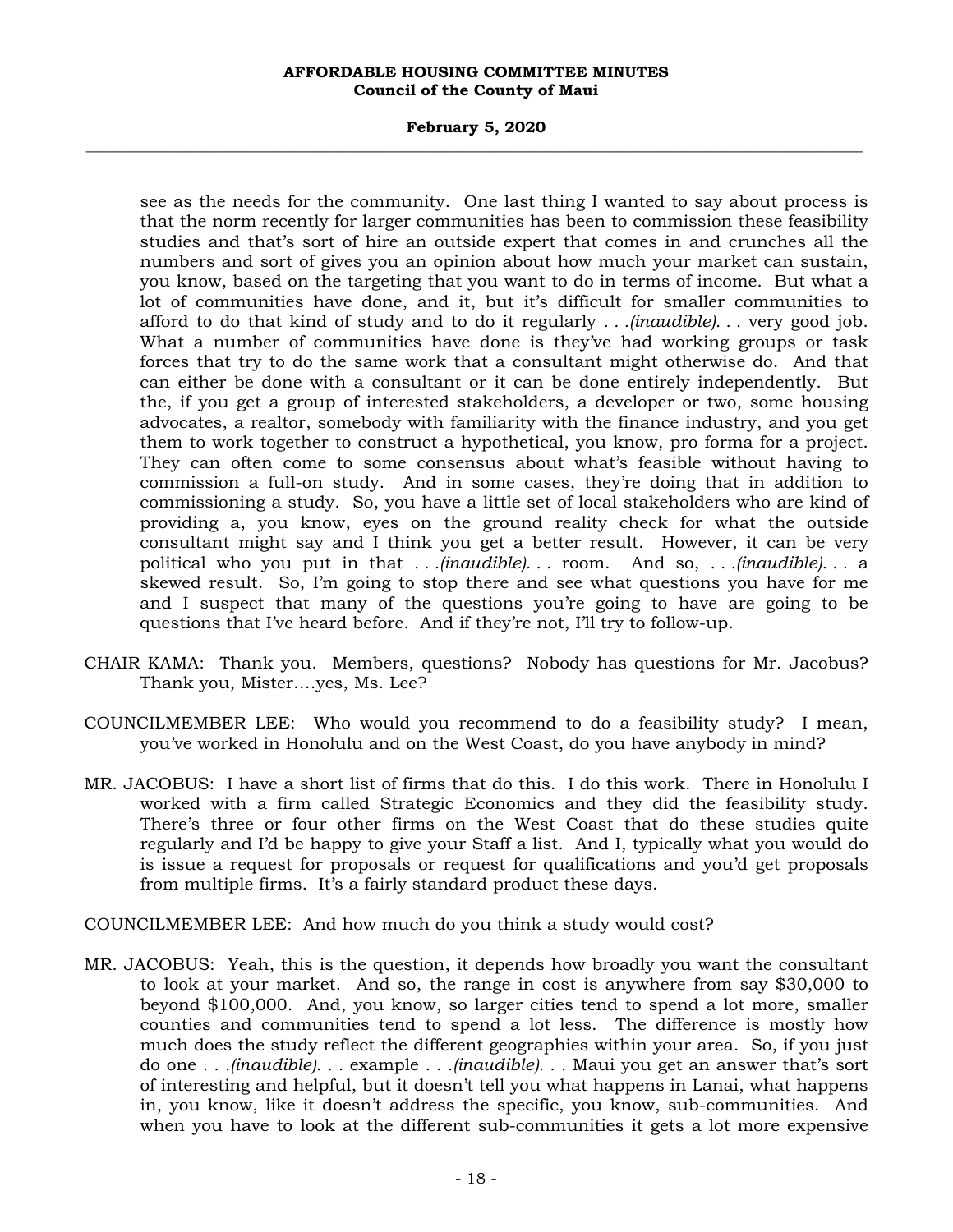'cause you need to collect a lot more information and sort of reality check a lot more data. Does that help?

CHAIR KAMA: Mr. Sinenci?

- COUNCILMEMBER SINENCI: Thank you, Chair. Thank you, Mr. Jacobus. I just had a question about which projects were you involved with on Oahu…in Honolulu?
- MR. JACOBUS: My role has been advising the City on the, first the development of their policy. So, their inclusionary housing policy was sort of, came out of their transit-oriented development program. And they engaged me to help them think through the drafting of the ordinance that they ultimately adopted which they called Affordable Housing Requirement Ordinance. And then after they adopted it, I, which was two years ago roughly, I've been working with their staff in their Planning Division to help the guidelines for the program and the sort of procedures that developers have to follow when they're bringing new projects forward under that ordinance.

COUNCILMEMBER SINENCI: Thank you, Chair. Thank you.

CHAIR KAMA: You're welcome.

MR. JACOBUS: Does that answer your question?

CHAIR KAMA: Any other questions? If not, thank you, Mister...yes, oh I'm sorry --

COUNCILMEMBER RAWLINS-FERNANDEZ: Real quick, sorry.

- CHAIR KAMA: --Ms. Keani Rawlins-Fernandez?
- COUNCILMEMBER RAWLINS-FERNANDEZ: Mahalo Chair. Aloha, Mr. Jacobus, mahalo for being with us today. So, I attended the affordable housing summit that you were the keynote speaker, or you were a speaker at. I think that was in 2017 and it was cohosted by the Maui Chamber of Commerce. And it seemed like at that time when you had presented you were pretty certain that, you know, the sweet spot for Maui County was between 13 and 17 percent. But here today your recommendation is for us to do a feasibility study. So, at that time of the summit what information were you basing that percentage off of?
- MR. JACOBUS: I have to tell you I can't imagine. I don't think that I've ever had a specific recommendation for what Maui County should require. It's possible that there was someone else at that summit that had done some analysis and presented numbers though I don't remember that either. I would have to go back through my notes from that to think what you might be referring to. But I'm quite certain that I hadn't done any analysis of the market on Maui at the time. So, I wasn't really making any recommendations about what the right percentage would be. Can you remember more about what the context of that would've been?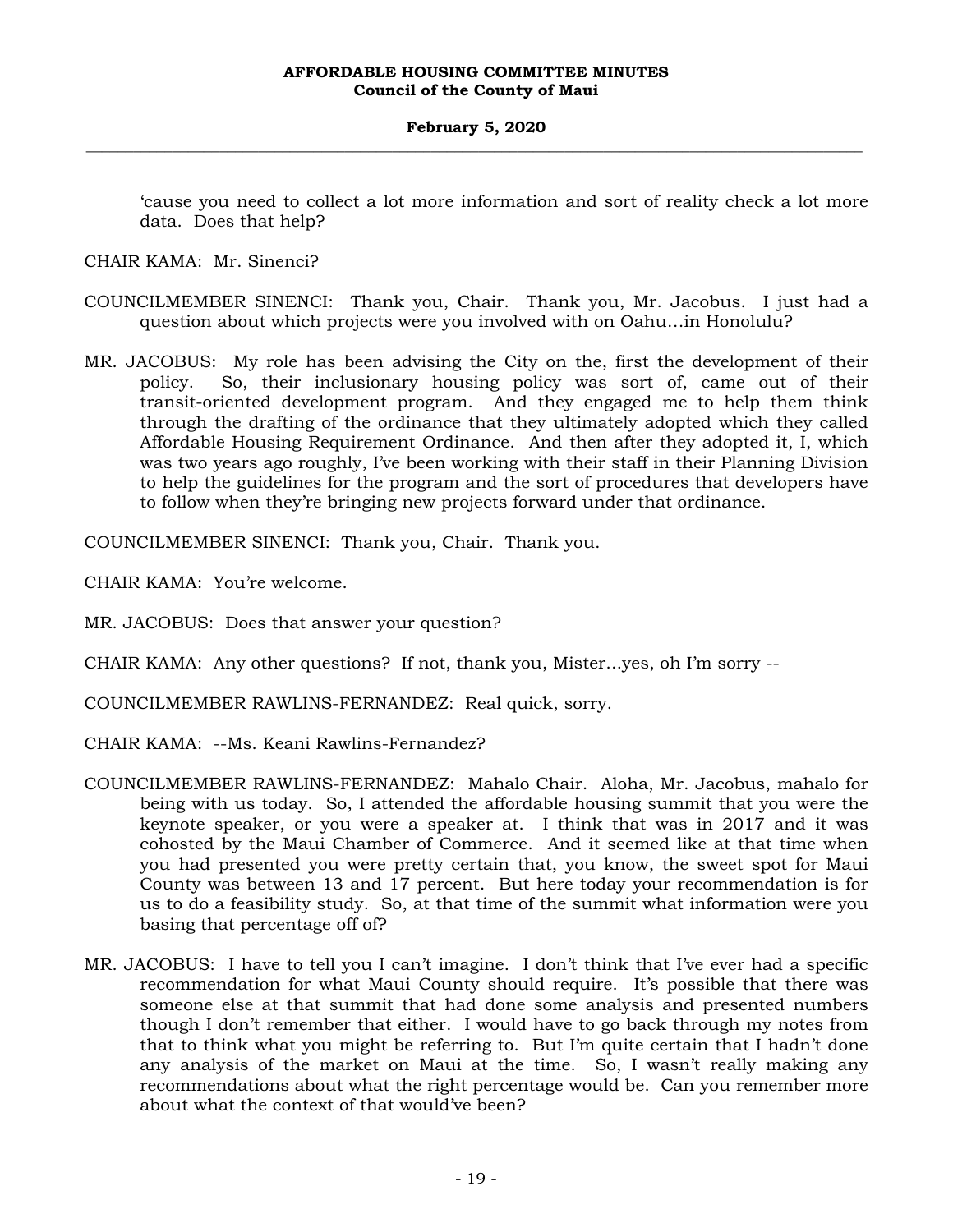#### **February 5, 2020 \_\_\_\_\_\_\_\_\_\_\_\_\_\_\_\_\_\_\_\_\_\_\_\_\_\_\_\_\_\_\_\_\_\_\_\_\_\_\_\_\_\_\_\_\_\_\_\_\_\_\_\_\_\_\_\_\_\_\_\_\_\_\_\_\_\_\_\_\_\_\_\_\_\_\_\_\_\_\_\_\_\_\_\_\_\_\_\_\_\_\_\_\_\_\_\_\_\_\_**

COUNCILMEMBER RAWLINS-FERNANDEZ: No. So, in your work in Honolulu --

MR. JACOBUS: Yes.

COUNCILMEMBER RAWLINS-FERNANDEZ: --did they complete a study? I'm sorry if you already said this.

MR. JACOBUS: Yes.

COUNCILMEMBER RAWLINS-FERNANDEZ: But did they complete a feasibility study to find what their percentage would be there?

MR. JACOBUS: Yes, they did, and I think it was in 2016 that they completed that study.

COUNCILMEMBER RAWLINS-FERNANDEZ: Okay. Mahalo. Mahalo, Chair.

CHAIR KAMA: Anyone else, questions? If not, thank you very much for joining us today, Mr. Jacobus. Thank you for your time. We appreciate it.

MR. JACOBUS: Yes, aloha.

CHAIR KAMA: Mahalo, aloha.

MR. JACOBUS: Thank you. Good luck to all. This is a complicated subject.

CHAIR KAMA: Thank you.

MR. JACOBUS: Let me know *. . (inaudible). . .* be of any further help.

CHAIR KAMA: Yes, thank you. So, at this time I'm going to call for a recess until 2:40. *. . .(gavel). . .*

**RECESS: 2:38 p.m.**

#### **RECONVENE: 2:41 p.m.**

CHAIR KAMA: *. . .(gavel). . .* The Affordable Housing Committee of February 5th will now reconvene. It is now 2:41 p.m. So, Members, as we continue our presentation today with Mr. Almeida from the Housing Division, I just wanted to let you know that my sense of bringing this forward today is so that we can get some really deep understanding of what 2.96 is doing in this housing market of ours. I mean, we have to take, we have to review it, we have to see if it makes sense, if it doesn't make sense and make it better for our people. So, we also have to consider everyone's perspective, the developer's perspective, our perspectives, and also the stakeholders who are out there. So, today we're going to hear from Mr. Almeida and we're going to hear from Mr. Ige, and Ms. Pali when she gets here and think about what it is that we'd like to see--aloha--in terms of how we want to improve 2.96. So, we had a lot of testifiers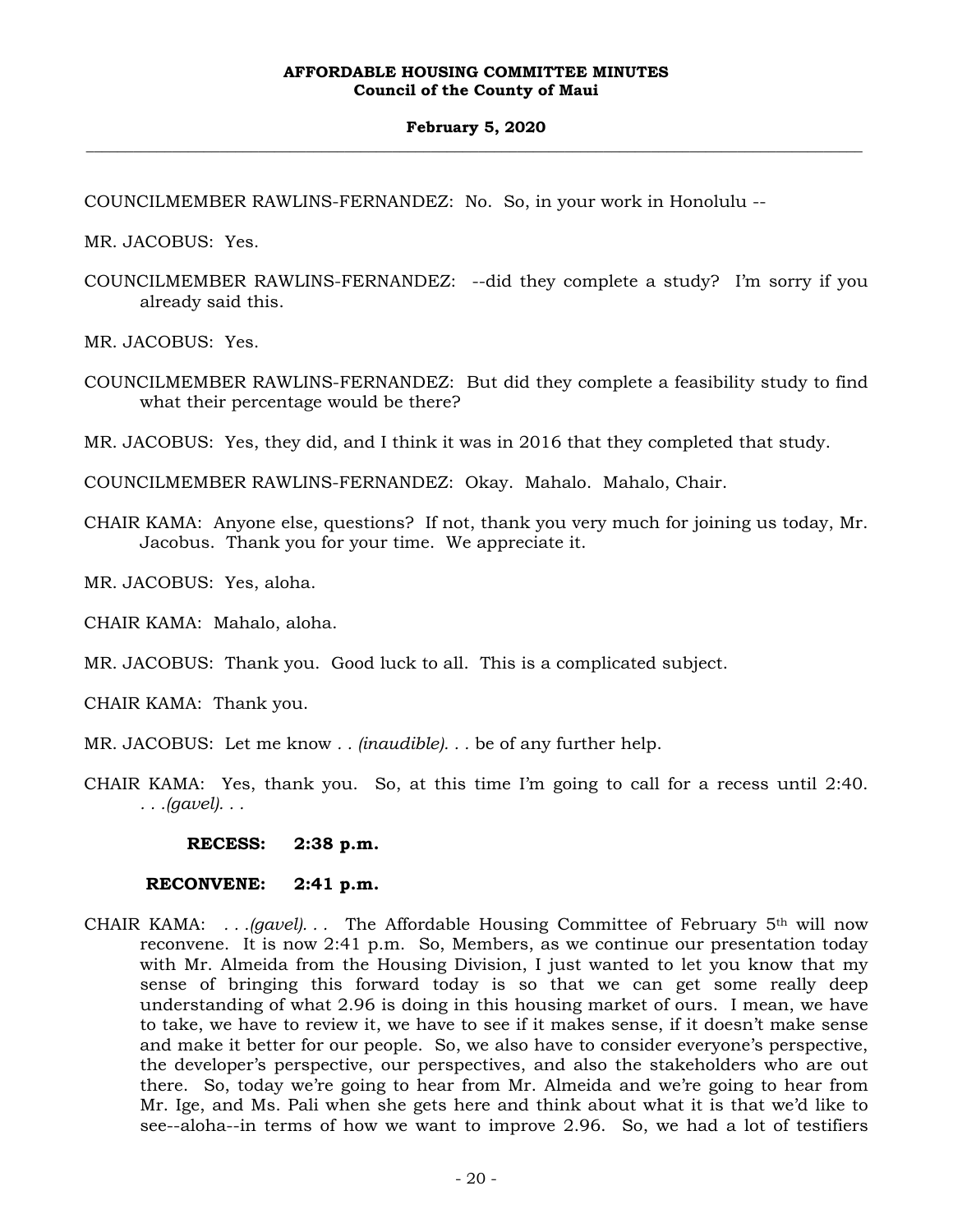today and we heard from Mr. Jacobus. And so, now we're going to hear from Mr. Buddy Almeida. So, I want to introduce Ms. Kellie Pali-Cruz who's a loan officer with Creative Financial Hawaii. And she's here today as I mentioned earlier to represent the finance industry. Aloha and welcome and thank you for joining us.

MS. PALI-CRUZ: You're welcome, thank you.

CHAIR KAMA: Okay. Mr. Almeida?

MR. ALMEIDA: Thank you, Chair. Good afternoon, Committee Members, Buddy Almeida, Housing Administrator. Some questions came up at the last Committee meeting with regards to housing credits. So, at request of the Chair we put together just a brief presentation that outlines and highlights the points of housing credits as they relate to Chapter 2.96, Maui County Code. How do credits work? Developers may obtain credits for the number of workforce housing units produced over and above basically the minimum requirement which is 25 percent of the market-rate units in the project. Developers may apply the credits to a separate project in the future to reduce the number of workforce units required in the future project. Developers may also sell their credits to other developers. Credits have the following features, they may be used in any community plan area to satisfy the requirement for any type of unit constructed, whether it's multi-family, single-family, rental, for sale, and also to satisfy the requirement for a unit in any income group or AMI. A basic example for a 100 percent affordable project, in this case using 100 units, 25 percent required would require 25 units to be sold per restrictions under 2.96, actually, for all 100 units if they're going to receive credits. Under this case, 75 units that were sold in excess of the minimum requirement would be granted as credits once verified by the Department. In this particular example, the developer uses them for another project that he himself, or herself, is doing. In this example it's a 60-unit multi-family project. Under 2.96, 15 units would be required, and the developer would have earned enough credits, 75 from the previous project to apply and satisfy the requirement for the second project. Under 201H, Hawaii Revised Statutes, to be eligible for under a 201H project at minimum, or actually 50 percent plus 1 is how we like to term it, of the project units must be workforce units. To receive credits, 100 percent of the units must be workforce. It has to be 100 percent affordable workforce project. The maximum credit percentage allowed is 49 percent of the project total. Credits serve the same function under 201H, HRS, as under Maui County Code 2.96. How are credits tracked? Developer enters into a residential workforce housing agreement with the Department, this is recorded at the Bureau, it specifies maximum number of credits a developer may receive. The Housing Division verifies units were sold or rented to fulfill targets outlined in the residential workforce housing agreement. The Housing Division notifies the developer of confirmation of the credits received, and the Department issues them a certification. The Housing Division tracks when credits are sold to a different developer, and what project credits will be used to satisfy workforce housing requirements. And we just have a second example in here. In this particular example, it's where the developer of housing project A earns the credits under the same formula. However, they sell those credits to developer B, who in turn uses those credits to satisfy the requirements under his project or her project. And that is it in a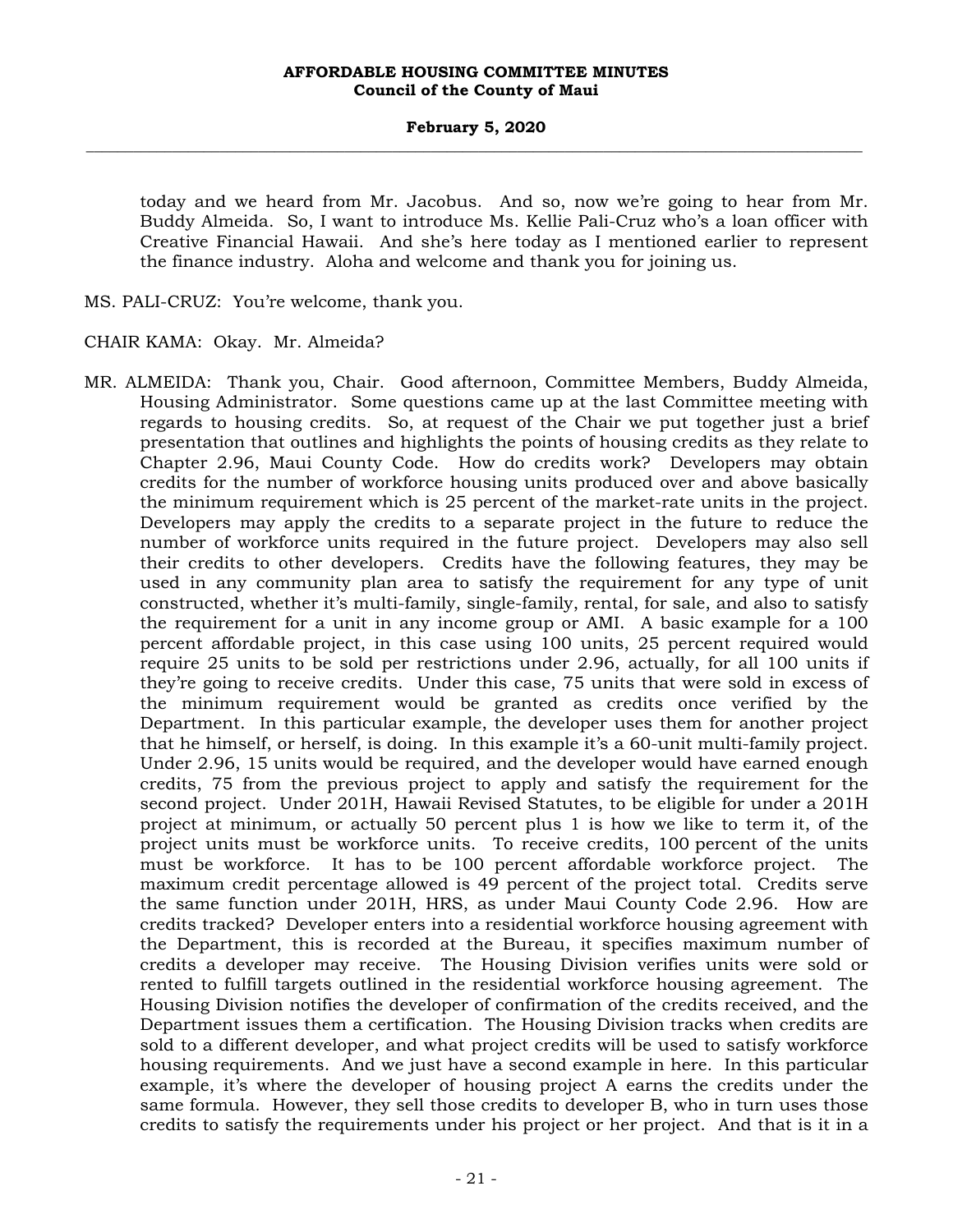nutshell. And we are here to answer any questions the Committee may have. Thank you, Chair.

CHAIR KAMA: Thank you, Mr. Almeida. So, yes, Ms. Sugimura?

- COUNCILMEMBER SUGIMURA: So, before, on your presentation, how much is the value of the credit? I always wondered that, 'cause you can apply it towards, or buy from. So, what…
- MR. ALMEIDA: Thank you, Chair.
- CHAIR KAMA: *. . .(inaudible). . .*
- MR. ALMEIDA: Thank you, Member Sugimura, for that question. The County, we don't get involved with the negotiation of price. That's amongst the developers. We just track the transfer and which project it's applied to. However, in discussions and conversations, they can range, you know, typically between say 50 and \$100,000.
- COUNCILMEMBER SUGIMURA: *. . .(inaudible). . .*
- CHAIR KAMA: Okay. Thank you. So, Mr. Ige, I think we'd like to hear your comments on 2.96.
- MR. IGE: Thank you, Chair Kama, for inviting us here today to participate in the meeting. So, I just want to start off by saying we did review the current ordinance and based on today's interest rates and these County sales guidelines for for-sale products as well as rentals, I mean, the ordinance is, you know, in a nutshell okay to us. The problem it doesn't work is basically, and these are projects that are, have no County subsidy, but these projects can't get water and the cost of the, bringing the infrastructure to the site is just so expensive that developers can't make this pencil. And I'm not speaking for all developers. I just want to say we're speaking for one company and we don't represent all the developers on the island.
- CHAIR KAMA: So, Members, what you're being passed out is some information from the Department of Labor and Industrial Relations regarding some, we had invited them to come and I think there was some communication mishap and they could not come. And then we thought we tried to get them through video and that was unsuccessful. So, but what you have here is information relating to Maui's workforce. And it is from the Department of Labor and Industrial Relations. And it talks about the profiles for Maui County, what our median HUD income is, what the average weekly and annual wage is, the labor force, our population, our occupation projections and industry projections, and this, it was from 2016 to 2026. So, it's for the next five or so years. So, I thought this would be really some really good information for you to help as we understand workforce housing. Ms. Tamara Paltin, you had a question for…
- COUNCILMEMBER PALTIN: Yeah, is it too late to ask a clarifying question from Mr. Almeida?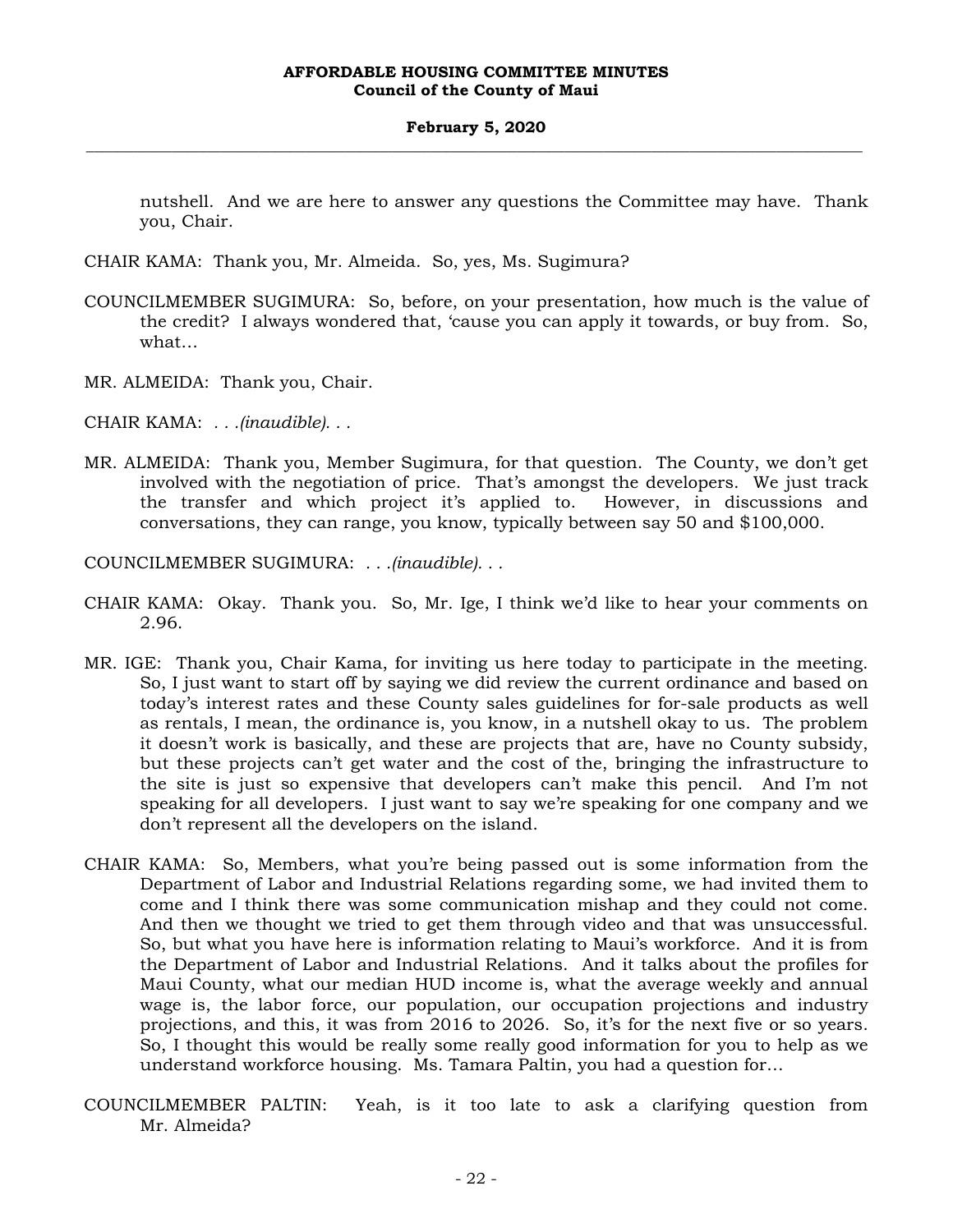#### **February 5, 2020 \_\_\_\_\_\_\_\_\_\_\_\_\_\_\_\_\_\_\_\_\_\_\_\_\_\_\_\_\_\_\_\_\_\_\_\_\_\_\_\_\_\_\_\_\_\_\_\_\_\_\_\_\_\_\_\_\_\_\_\_\_\_\_\_\_\_\_\_\_\_\_\_\_\_\_\_\_\_\_\_\_\_\_\_\_\_\_\_\_\_\_\_\_\_\_\_\_\_\_**

CHAIR KAMA: No, no.

COUNCILMEMBER PALTIN: I had couple.

CHAIR KAMA: Sure.

- COUNCILMEMBER PALTIN: Okay. So, my first question was, I know it's stated in your presentation, but I just wanted to clarify that it has to be a one-to-one match, like if they're doing single-family houses, they can only apply the credit to single-family houses, if they're doing multi-family houses they can only apply the credit to multi-family houses, you can't do like a multi-family house and apply it to a single-family house? Or can you?
- MR. ALMEIDA: Thank you, Chair. Thank you, Member Paltin. The way that the credits are currently utilized, initially under 2.96 when it was first adopted, that is the structure that was utilized. It was specific to area median income, it was specific to community plan area, and type of unit. However, there are State credits under Act 141 that are also out there, and they do not have these restrictions. So, at the time, it was, the HHT Committee took it under this type of process of reviewing Chapter 2.96 and changes were made at that time to allow them to be more flexible like the State credits are. So, they, you can use a credit that is earned on a rental project for a for-sale project or earned in a certain area median income to a different area median income, or different community plan area. So, they don't have those restrictions anymore to mirror the State credits.
- COUNCILMEMBER PALTIN: So, there's no correspondence, like you could build all your projects in Central Maui, and then apply credits in West Maui, or you could build a 120 percent AMI project and, or 100 percent AMI project and sell it for a 140 percent or something like that? There's nothing, one-to-one match? 'Cause in your examples it looked like single-family to single-family, multi-family to multi-family. But that was just a coincidence?
- MR. ALMEIDA: Let's see if I can find that slide real quick. So, here's, this is, there's more criteria. I listed some of the top ones. So, currently, credits can be used in any community plan area to satisfy the requirement for any type of unit constructed. So, that's where the one to one. So, basically, a multi-family can satisfy a single-family and so on. And then, they can satisfy the requirement for a unit in any income group.
- COUNCILMEMBER PALTIN: So, not my second question, but a follow-up to my first question would be, have you tracked how that affects what's being provided since the change where it was a one-to-one match to what it is currently today, like the effects of changing that?
- MR. ALMEIDA: Yes, absolutely. From the time the 2.96 was adopted in December of 2006 to, that review was done in late 2014, we hadn't seen any workforce housing completed. Three units I think is what it was. One workforce housing agreement was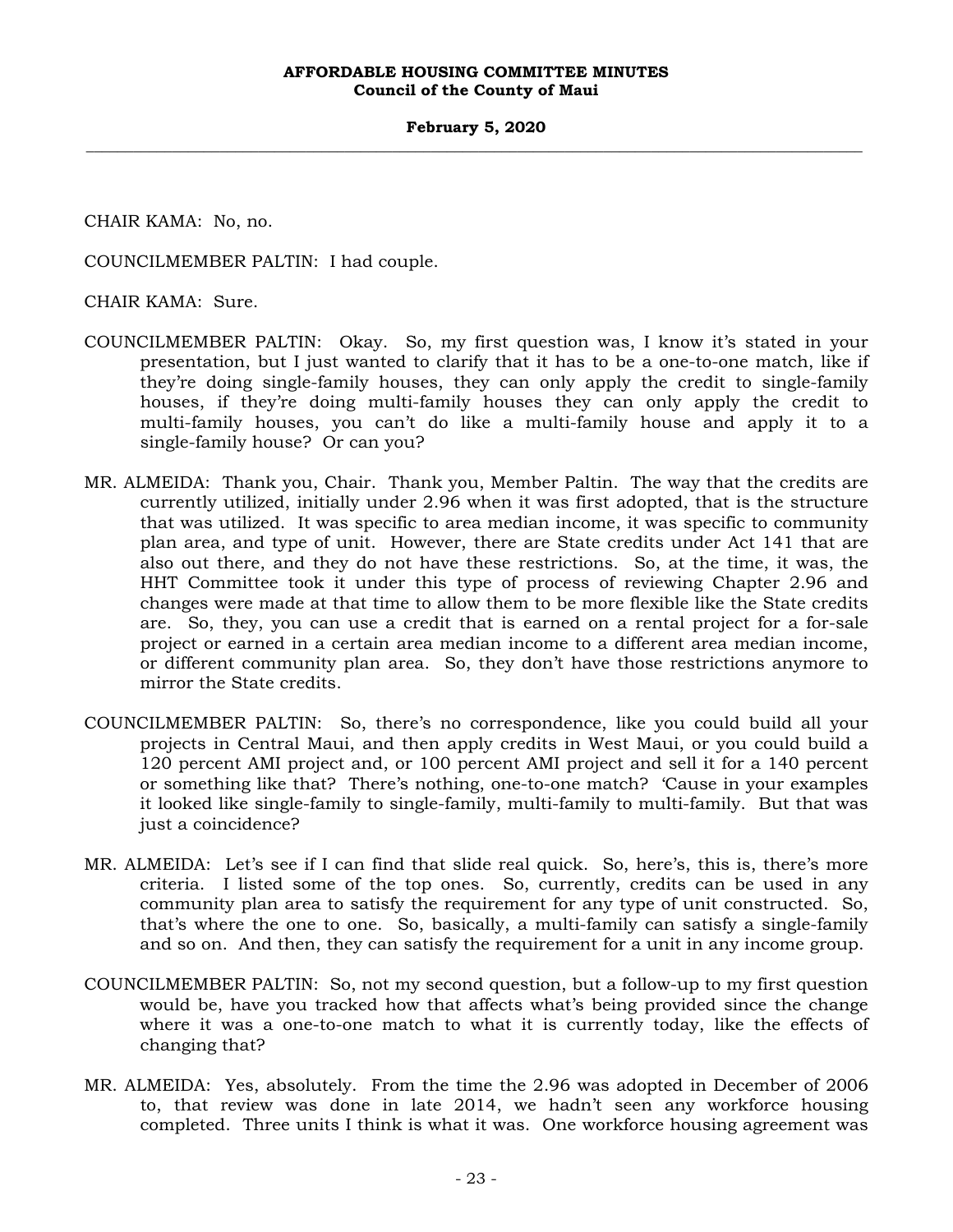#### **February 5, 2020 \_\_\_\_\_\_\_\_\_\_\_\_\_\_\_\_\_\_\_\_\_\_\_\_\_\_\_\_\_\_\_\_\_\_\_\_\_\_\_\_\_\_\_\_\_\_\_\_\_\_\_\_\_\_\_\_\_\_\_\_\_\_\_\_\_\_\_\_\_\_\_\_\_\_\_\_\_\_\_\_\_\_\_\_\_\_\_\_\_\_\_\_\_\_\_\_\_\_\_**

executed during all that time. After we made the changes, we saw production. We saw things change. We've had eight projects completed since that time under 2.96 which is to me very good. And we have a lot of others in the pipe that are currently under construction or at various stages. So, it did help produce more housing.

- COUNCILMEMBER PALTIN: Another follow-up to that, but that wasn't the only change made, it was from 50 percent to 25 percent as well --
- MR. ALMEIDA: Correct.
- COUNCILMEMBER PALTIN: --so it's not necessarily just the one-to-one match. It could as well be market forces and the change from 50 percent to 20. Was 2014 when the change was from 50 percent to 25 percent? So, all of these, or those changes were made simultaneously. So, it's difficult to attribute the results to one particular aspect.
- MR. ALMEIDA: Oh, absolutely. But in totality, I think that the change definitely helped. But correct, there was a lot of other changes that were made that also helped as well.

COUNCILMEMBER PALTIN: The market --

- MR. ALMEIDA: Yeah, it's a cumulative effect as well
- COUNCILMEMBER PALTIN: --as well as the 50 to 25 percent. Okay. My second question is…

CHAIR KAMA: You're on a roll.

- COUNCILMEMBER PALTIN: Thanks. Is, and I'm not sure how to word what I want to find out. But can, like you know your example where the person had like 75 credits that they accumulated and then say they wanted to build like maybe a 140-unit project. Could those 75 credits be applied to that 140-unit project and it be a 201H project?
- MR. ALMEIDA: Correct, it could.
- COUNCILMEMBER PALTIN: So, it could be a 201H project that wouldn't provide any new affordable housing. It would bank off of already provided housings that were credited?
- MR. ALMEIDA: Under the 201H 2.96 credit calculation, 201H you have to provide 50 percent plus 1 at a minimum. So, you can only get 49 percent credits in that situation. Under 2.96, you can get as much as 75 percent if you do a 100 percent affordable project. So, the calculations are a little different. But you can use a workforce housing credit that was earned on a 2.96 project for a 201H project or vice versa. The net is zero. You're getting the same amount of affordable housing. Basically, either it's done upfront or it's done in the future.

COUNCILMEMBER PALTIN: Has that happened already?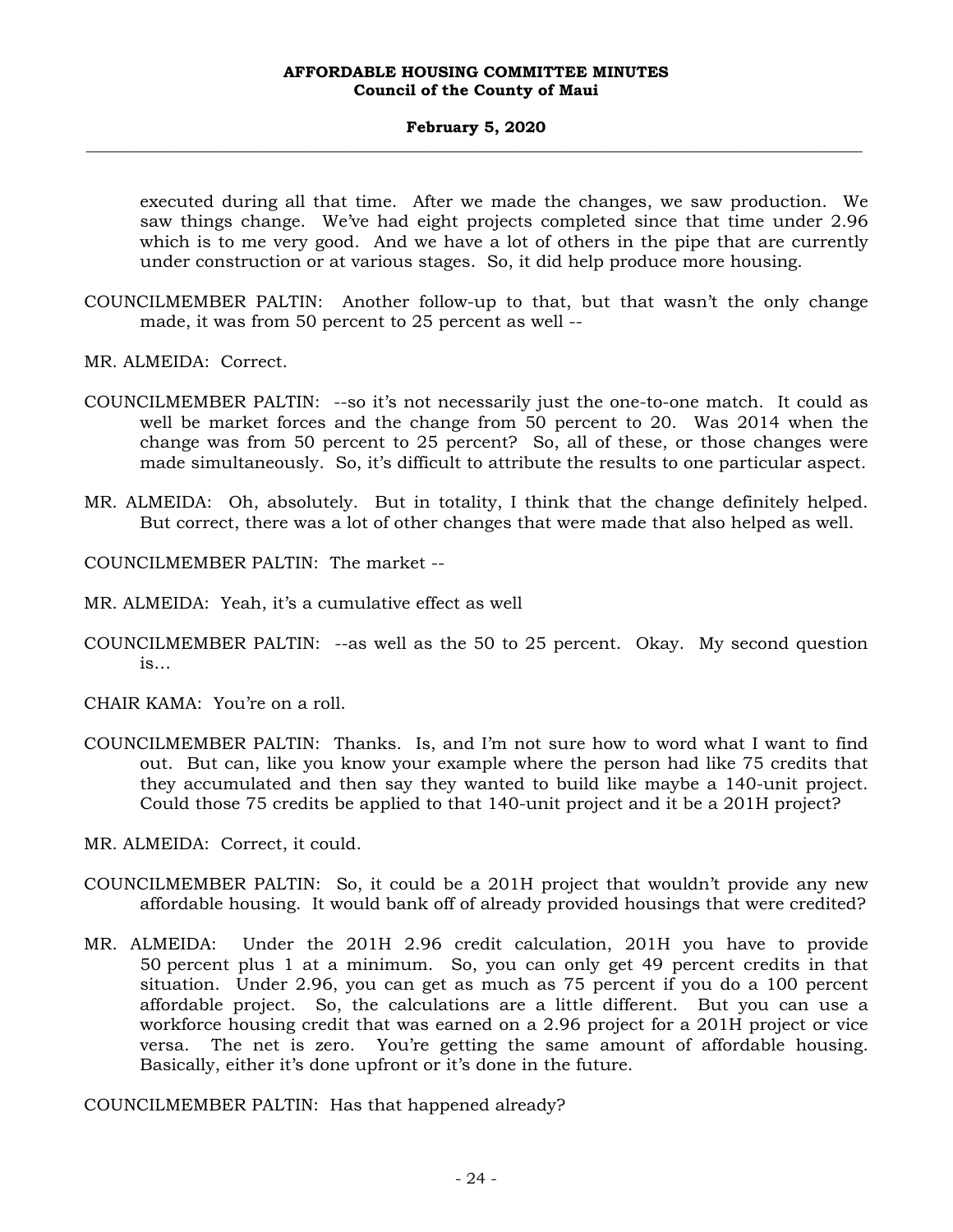#### **February 5, 2020 \_\_\_\_\_\_\_\_\_\_\_\_\_\_\_\_\_\_\_\_\_\_\_\_\_\_\_\_\_\_\_\_\_\_\_\_\_\_\_\_\_\_\_\_\_\_\_\_\_\_\_\_\_\_\_\_\_\_\_\_\_\_\_\_\_\_\_\_\_\_\_\_\_\_\_\_\_\_\_\_\_\_\_\_\_\_\_\_\_\_\_\_\_\_\_\_\_\_\_**

MR. ALMEIDA: Yes, we've had projects that have been done at 100 percent affordable and have earned credits and have either sold them or used them on other projects.

COUNCILMEMBER PALTIN: On a 201H project?

MR. ALMEIDA: Yes.

COUNCILMEMBER PALTIN: Do you know what the name of the…

- MR. ALMEIDA: I know that Waikapu Gardens Phase II earned credits. I don't believe that they've sold them yet. That was before the changes were made and those were specific to AMI and community plan. So, they're having a little harder time selling those. They still have those credits. But they're the 201H project that has earned them. I know that projects currently under construction, Kaiwahine, Kenolio Apartments, they were both awarded 100 percent credits, so.
- COUNCILMEMBER PALTIN: I don't think that was what the question I was asking, not that 201H projects can earn credits, but if credits can be used to satisfy the 201H 50 plus 1 portion of the project.
- MR. ALMEIDA: Yeah so, yeah credits earned under either 201H or 2.96, whichever process you used, if you earned credits, you could then apply them to either side. If you earned it under a 201H…

COUNCILMEMBER PALTIN: To satisfy your 50 plus 1 for a 201H?

MR. ALMEIDA: Correct, yes.

COUNCILMEMBER PALTIN: Wow. Okay.

MR. ALMEIDA: It hasn't happened to date where somebody has earned credits --

UNIDENTIFIED SPEAKER: Wait, wait, wait, wait, wait.

MR. ALMEIDA: --on a 2.96 project and applied them to a 201H project.

COUNCILMEMBER PALTIN: Oh, it hasn't? It hasn't happened.

MR. ALMEIDA: That hasn't happened to date, no.

COUNCILMEMBER PALTIN: But it's --

MR. ALMEIDA: It could.

COUNCILMEMBER PALTIN: --allowed?

MR. ALMEIDA: It's allowed, yes.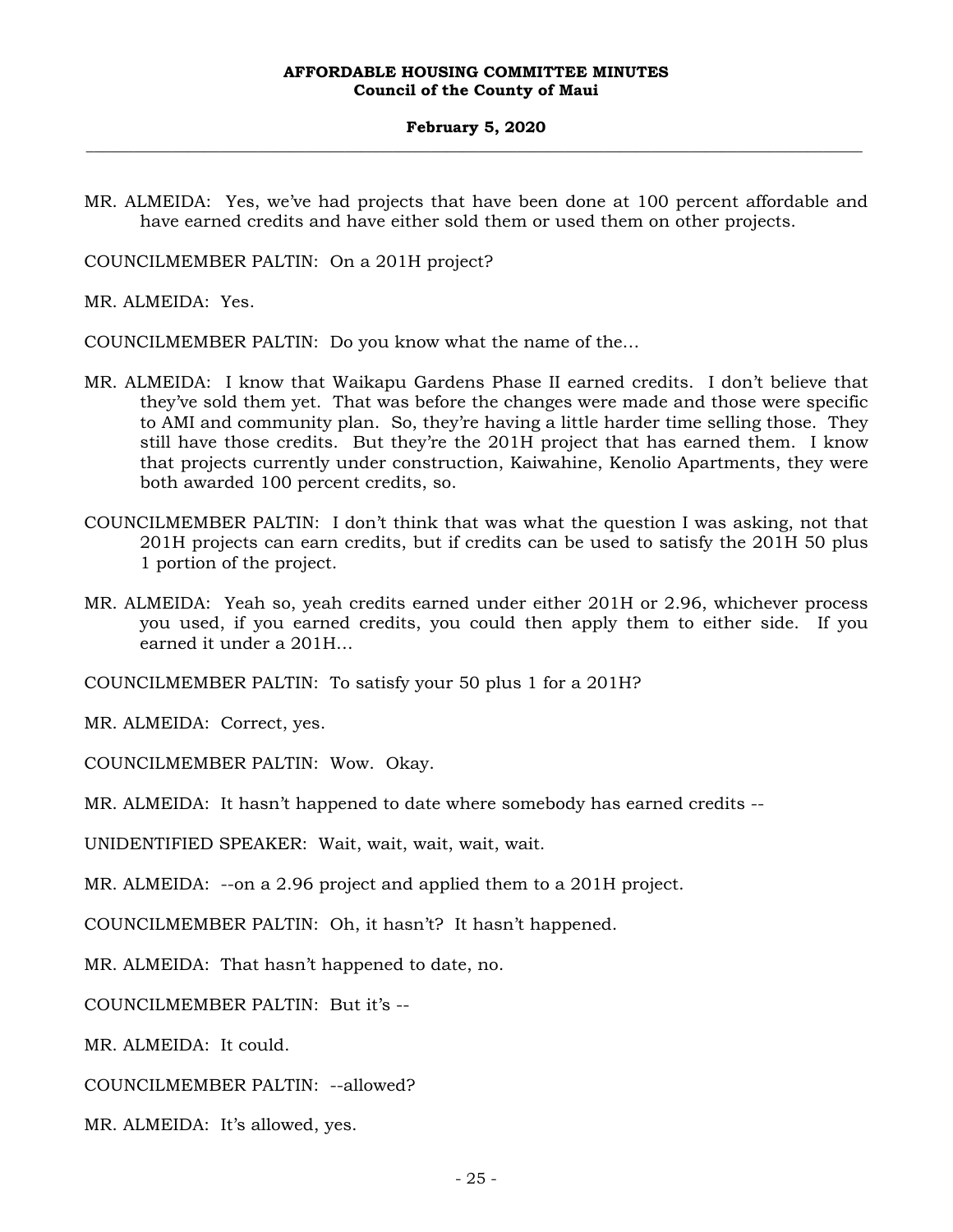#### **February 5, 2020 \_\_\_\_\_\_\_\_\_\_\_\_\_\_\_\_\_\_\_\_\_\_\_\_\_\_\_\_\_\_\_\_\_\_\_\_\_\_\_\_\_\_\_\_\_\_\_\_\_\_\_\_\_\_\_\_\_\_\_\_\_\_\_\_\_\_\_\_\_\_\_\_\_\_\_\_\_\_\_\_\_\_\_\_\_\_\_\_\_\_\_\_\_\_\_\_\_\_\_**

COUNCILMEMBER PALTIN: Okay.

CHAIR KAMA: Ms. Lee?

- COUNCILMEMBER LEE: Thank you. My question is for Brian. Brian, do you have some kind of a chart that shows the current cost per square foot construction and like so that we can use a typical house, maybe 120 percent of median income using last years' guidelines because this year's hasn't come in yet. So, 120 percent would be and at 4 percent interest the sales price of that house would be \$554,300. So, that would be 120 percent of median income. That means that individual or couple would make \$100,560 a year, yeah? So, if you were required to build ten of these homes, let's say, can you make a profit on those homes?
- MR. IGE: At the 120 level it would be difficult to do. But we did prepare some models. I didn't bring it with today. I just wanted to verify that these numbers, these current sales guidelines and at the interest rate those were we came up with about I think for doing a, like a market-type project, trying to keep the prices, I mean assuming we make 10 percent profit, we came out about \$600,000 for a house. And provided you can get water, and provided the infrastructure is to the land, and you don't have, you know, too many unusual grading conditions. So, it is doable under this ordinance. So, we're looking about 610 and that would have been, you know, doing that breakdown in this ordinance of 30 percent, I think 80 percent and below, 100 percent and below, 50 percent 120, and 20 percent 140 and below.

COUNCILMEMBER LEE: So, you're saying you're breaking even at \$600,000?

MR. IGE: We're making a profit at 600,000, at 600, a little over 600, 608,000 it came out to be.

COUNCILMEMBER LEE: Okay. So, you…

MR. IGE: But I'd be happy to share with that and forward it to the Members. And it's a hypothetical thing, but it's pretty close to reality we think.

COUNCILMEMBER LEE: What if you use cheaper materials?

- MR. IGE: They wouldn't cost, or we can't do that, I mean, basically, builders you need to understand have a ten-year warranty period. We got to buy insurance to protect ourselves during that time. Buyers can come back after us up to ten years. So, we don't want to cut corners and build anything that's…
- COUNCILMEMBER LEE: No, I didn't mean cut corners. But I just wondered, you know, I mean…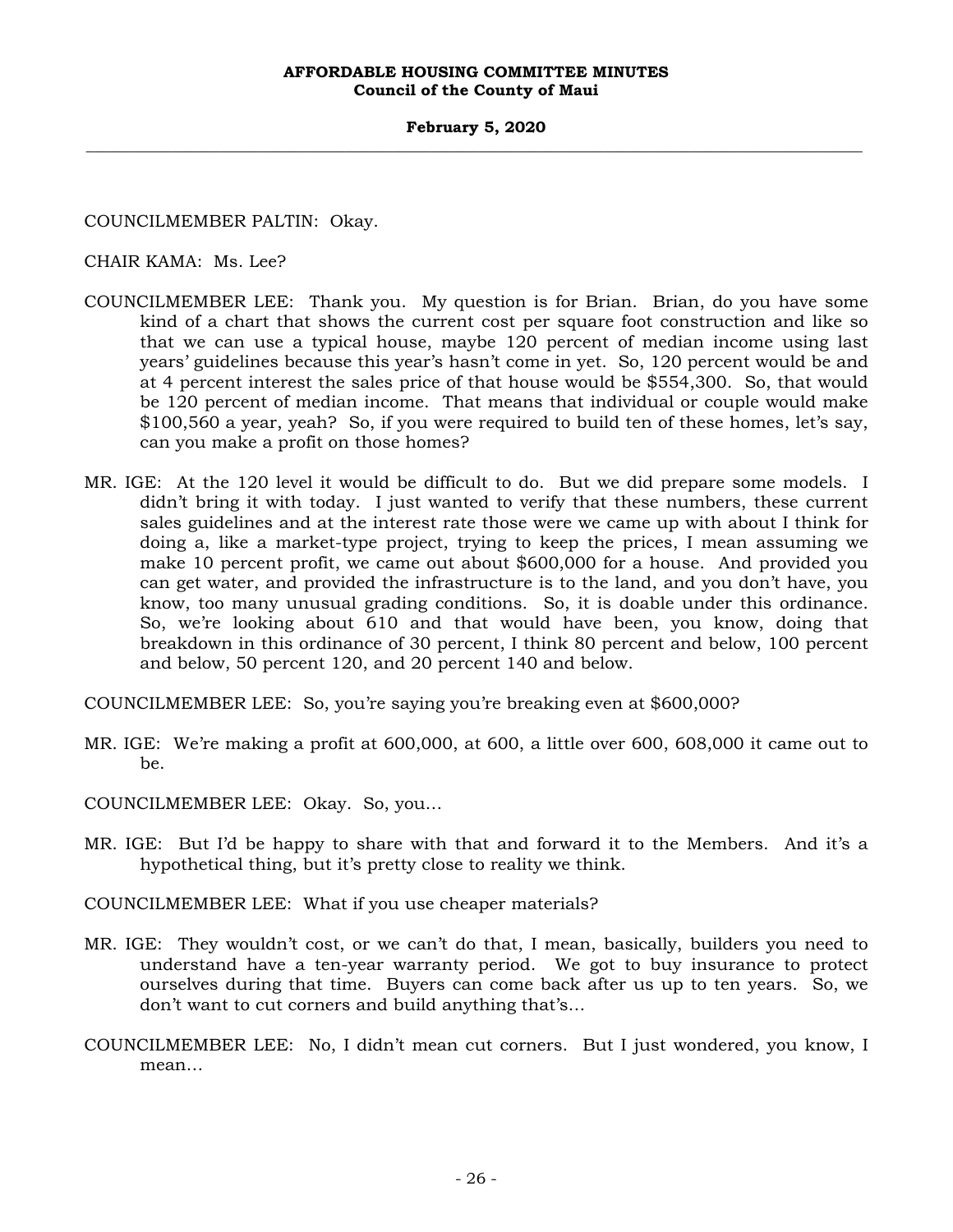MR. IGE: But the finishes, I mean, are going to be just standard finishes. I mean it could be, you know, Corian or laminate finishes inside, fiberglass tub surrounds, just the basic houses.

COUNCILMEMBER LEE: Okay. So, you…

MR. IGE: Good houses, but basic houses.

COUNCILMEMBER LEE: So, you start to make money between 120 and 140?

MR. IGE: Yes.

COUNCILMEMBER LEE: That's where you start to make some money?

MR. IGE: Yes, yes, yes.

COUNCILMEMBER LEE: Okay. All right, thank you.

- CHAIR KAMA: Thank you. So, now I'd like to ask Ms. Kellie Pali to share with us your comments. Yes, go ahead. Thank you.
- MS. PALI-CRUZ: Thank you for having me. I apologize for my tardiness. I know that I'm here to represent as a professional mortgage broker owner on the lending side. But if I may --

CHAIR KAMA: Yes.

MS. PALI-CRUZ: --since I've been part of this discussion since 2003 --

CHAIR KAMA: Yes.

MS. PALI-CRUZ: --and doing my best as just a regular person also on the side, may I comment abroad?

CHAIR KAMA: Sure.

MS. PALI-CRUZ: And then, maybe following up. I want to talk about the income first.

CHAIR KAMA: Okay.

MS. PALI-CRUZ: So, I've been able to review the income charts that are currently posted. I think it's dated May 1, 2019. I think what's been really special in the last, you know, 24 months is that there's been several times where the mortgage interest rates have dropped. I know today we just locked in a client for a USDA loan at 3.25 percent. And so, maybe when we are going to be updating the charts, you may want to go ahead and throw some, you know, 3.75, 3.5, 3.25, I don't know if it's going to be a trend for future, but it'll just give us a better depiction of what's really happening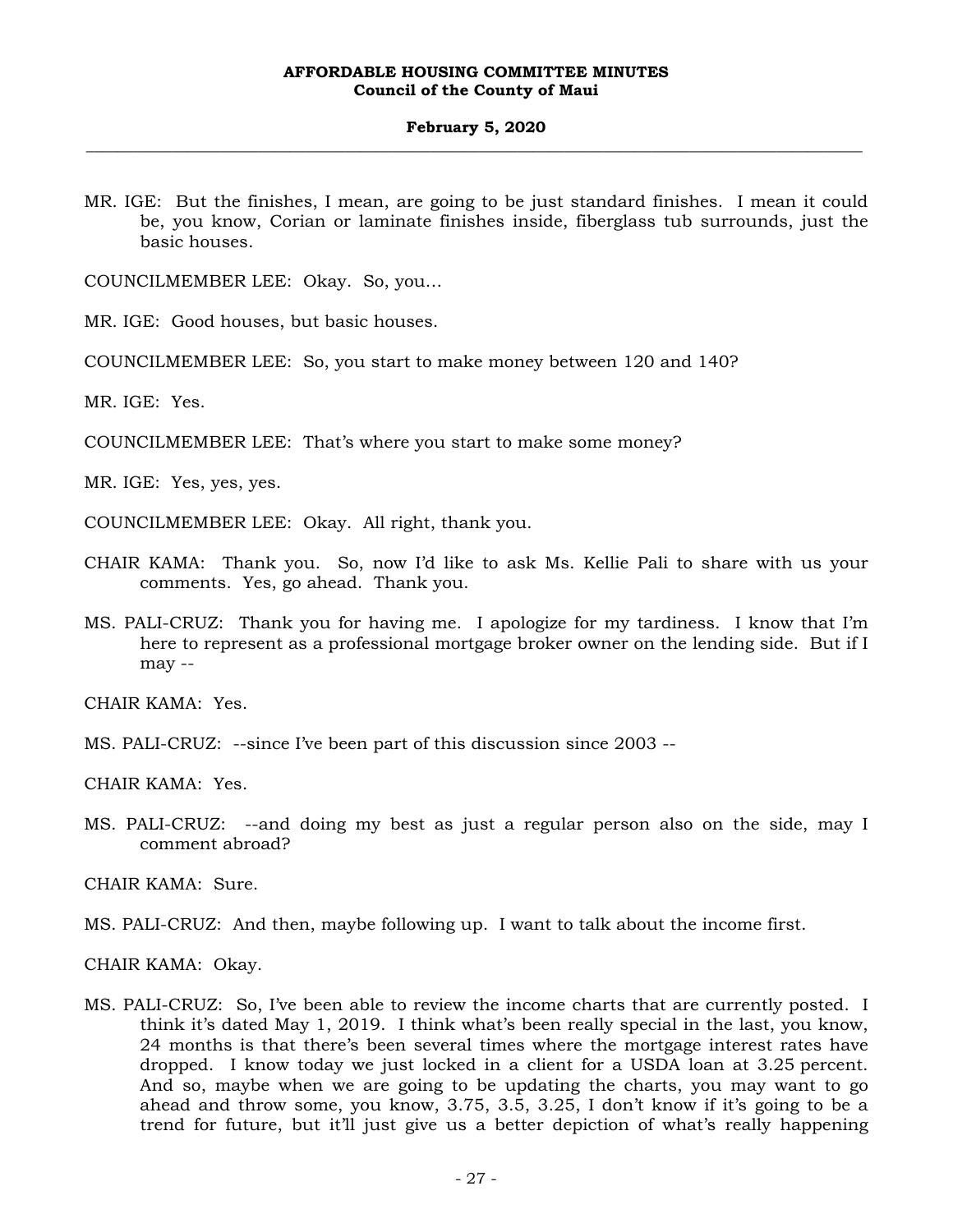#### **February 5, 2020 \_\_\_\_\_\_\_\_\_\_\_\_\_\_\_\_\_\_\_\_\_\_\_\_\_\_\_\_\_\_\_\_\_\_\_\_\_\_\_\_\_\_\_\_\_\_\_\_\_\_\_\_\_\_\_\_\_\_\_\_\_\_\_\_\_\_\_\_\_\_\_\_\_\_\_\_\_\_\_\_\_\_\_\_\_\_\_\_\_\_\_\_\_\_\_\_\_\_\_**

today. So, that would be my first recommendation. The second thing that I would like to just get out of the way is I think it's really important to keep the range of the very low income up to the above moderate to 140 percent. Just piggybacking off of Brian Ige, I understand when you're penciling out the numbers, sometimes the higher numbers help make the lower numbers work. And so, it does give the developer a little bit more flexibility if they are allowed to keep selling a small portion to the 120, 140. That's just my professional opinion as I'm cutting up the numbers. The other thing is, I'm seeing a lot of people in the 120, 140. And although those people might have really good careers, you know, potentially making some really good sort of salaries, because they also don't live, I mean, I mean not too many of us live debt free, you know, sometimes we still have that car loan. Some of those professionals still have their student loans that they're trying to pay off. And so, when you're adding their income at the max level plus this new mortgage, most of them in order to qualify they almost have to be debt free to still make the numbers work. But many of them aren't. They still have that car payment or that student loan they haven't quite paid off. And so, that makes them not be able to afford that market-priced home. And so, they fit nicely nestled in here at the 120, 140. So, I would just, as I've been cutting numbers and slicing it up, unless they have been working hard for ten years to get every single debt that they expended out in their 20's done, then they could probably fit in the model and you could get rid of it. But at, we still have a lot of people to serve in that area, of the 120, 140. So, I would recommend keeping that there. The other thing that I wanted to just, if it's, am I allowed to ask Buddy questions about the credits? I think my comments on the credits, if I may, and I'm kind of slipping out of my, a little bit of my professional here, but I had a conversation with a developer which I ended up actually purchasing from this said developer last year, is that they had done so many 100 percent affordable projects like 40 years ago that they had credits, enough credits, to build whatever they want, as many as they want, for the rest of their life and never have to satisfy doing anything extra. And it could've been just a loose staff member that didn't know who she was talking to that I actually had a little bit of knowledge here. And it kind of like made me sad, it made me sad that there were developers, potentially new projects that would be able to buy into old projects, especially like 20 years, 30 years, 40 years ago, and it doesn't translate into new homes today. And so, as you're validating even if that was accurate, I think she mentioned, oh we did the Kihei Villages, and the Southpointes, and the Iao Parksides, and I didn't fact check it. But as they continue to develop currently, I'm feeling like I don't see new ones coming from that developer. So, if someone can fact check that. But it made my heart sad, but it made me think on the credits. Do they have an expiration date? Is that something that we can look at? And then, moving forward with the new developers, is there a way where when they satisfy that requirement for the affordable housing piece, how can we tweak the system to where we can actually see that it translates into new housing today. Or at least find a happy medium. That would be my only comment on the credits if that was okay.

CHAIR KAMA: Yeah, thank you.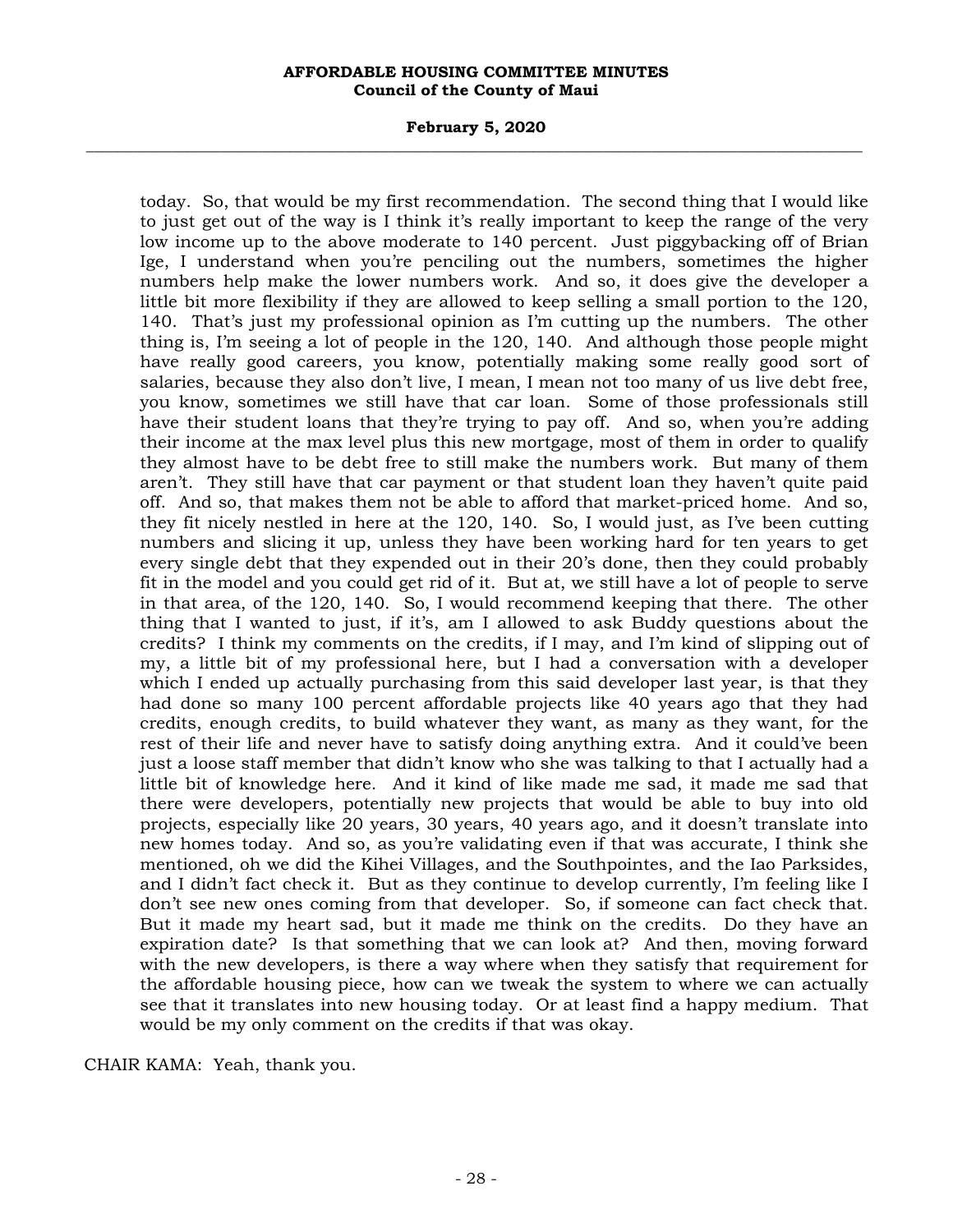- MS. PALI-CRUZ: And then, the last thing is the deed restriction, if I may? I don't know if we're up for, is it up, considering to extend the deeds from 10 years to 25 years? Is that proposed or not proposed? I'm sorry, I apologize.
- CHAIR KAMA: We're just doing a review of the 2.96. So, you know, everything is on the table for discussion.
- MS. PALI-CRUZ: Anything? Okay. So, in the deed restriction, when I read the last ones that I've pulled the resolution, it looks like there is a currently a ten year deed restriction, and Fanny Mae and Freddie Mac have been very aggressive in the last five years and they have been allowing the deed restrictions up to ten years. I am waiting, because every January things in the lending industry change, and I am waiting for confirmation, I have heard, and through one lender that I work with, I work with about 50 different banks, that they believe that Fanny Mae has potentially lifted the deed restriction. So, I would like to just be able to report back to you on that confirmation. I do want you to consider though as you're looking at that language, keeping it the same or changing it, when a buyer comes in to try to qualify for these affordable homes, or even any home, they'll have options to pick a number of programs, zero down, USDA, VA, FHA, Fannie Mae, Freddie Mac, 3 percent, 3½ percent, HomePath, HomeReady, I mean, there's all these really great programs. And every program has their unique sort of requirements. So, depending on the buyer, I think what we want to do is not only do we want to make the price affordable and provide more of these affordable homes, but we want to make sure that we don't restrict the guidelines so much that we limit the type of program they can get. It would limit their ability to shop the loan, maybe the loan that they wanted to get that gave them the lower rate with the ultimately lower monthly payment is now off the table due to over restricting that area. So, I just, if you can just keep that in mind and realize that as we do those things it could affect the different programs that continue to evolve. But some programs have been around for a while. And so, maybe just checking with a mortgage professional to make sure that we're not forcing them to do the 5 percent down because we have overwritten the restrictions so tightly that they now miss out on other opportunities. That's all.

CHAIR KAMA: Thank you. Ms. Tamara Paltin?

COUNCILMEMBER PALTIN: Thank you, Chair. I had a couple questions, and one was for Ms. Pali, and then, if I could go back to Mr. Almeida --

CHAIR KAMA: Yes.

COUNCILMEMBER PALTIN: --on a clarification --

CHAIR KAMA: Yup.

COUNCILMEMBER PALTIN: --of his third slide. But my question for Ms. Pali-Cruz, you know, when you were saying that you see a lot of clients in the 120 to 140 range, were they not interested in the Kahoma project near Safeway? Because a lot of those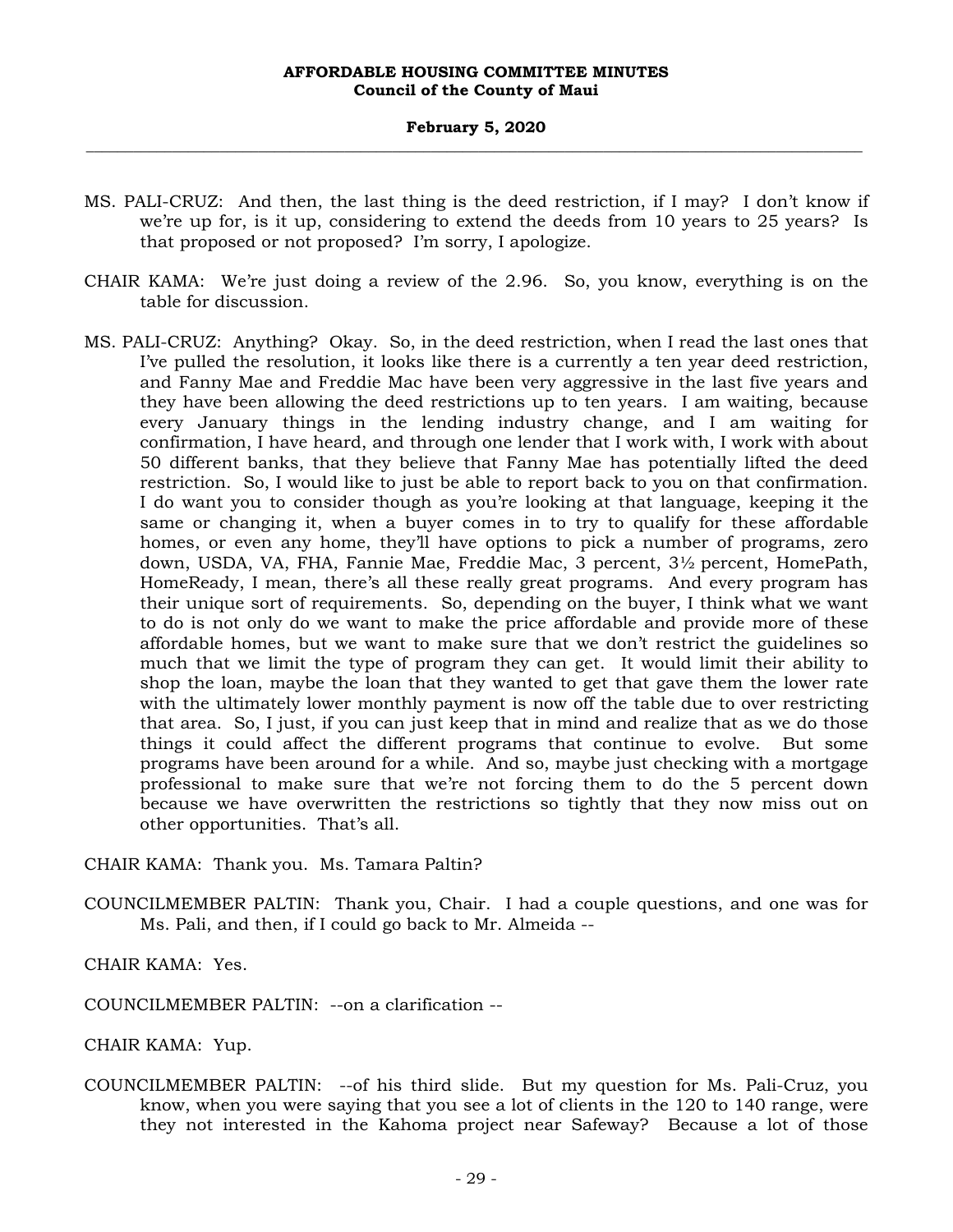#### **February 5, 2020 \_\_\_\_\_\_\_\_\_\_\_\_\_\_\_\_\_\_\_\_\_\_\_\_\_\_\_\_\_\_\_\_\_\_\_\_\_\_\_\_\_\_\_\_\_\_\_\_\_\_\_\_\_\_\_\_\_\_\_\_\_\_\_\_\_\_\_\_\_\_\_\_\_\_\_\_\_\_\_\_\_\_\_\_\_\_\_\_\_\_\_\_\_\_\_\_\_\_\_**

flipped out of affordability. So, just wondering if there's so many folks there, they weren't interested in that?

- MS. PALI-CRUZ: Yeah, so, it's a combination of location for some depending on where they work, it's also a combination of timing. I think what I'm saying is when I get applicants in, I rarely get them, the ones that come into apply, I rarely see the lower end. I was blessed with Kamalani to have a couple in the lower end which was super awesome. I think in general, the lower end of the lower moderate income, they kind of already think that oh, I'm never going to qualify. And that's why I'm really grateful that we had these educational courses to let them know like hey, buying a home isn't something you do when you're old. You can actually do that young. And so, we just have to kind of change the culture that it's not something you do later. You can do it now. So, that's number one. But number two, I don't know why that particular project had problems. I also know that the project in Kihei across from the Cove, they too had massive problems getting applicants. And so, I don't know with the developer's struggles, the challenge. I also, if it's okay, it leads me to my next thing that I've been trying to secretly meet with you individually to push my idea here, one of the biggest challenges in the communication is that buyers have to watch and read the paper, watch the news, watch Facebook, and hope that they get these little information and tidbits on this developer, that developer, that project. And it's kind of exhausting. And then, if you just forget to read the paper one day and it was launched, you've missed out on applying. And so, I would, we really would love to find if there was a way in the Housing and Human Concerns Department subcommittee, or whoever that the developers have to go to them anyway, they have to satisfy these things, they have to get the agreement. They have the information at their fingertips of the developers. So, if they've got the developer information and then the buyers have to go to make sure they qualify in these income limits, they've got the buyers information, why aren't we…and they might already be doing it, but from what I understand, I don't see that yet. Why aren't they sharing the information so that way all these buyers can go over here and apply, go over here and apply. 'Cause what I also find out is they don't know. When they come here to my office, have you heard about this, have you heard about that? And so, I don't know, just making it easier to kind of cross reference that and be a little bit easier. I mean, it may be done now. I don't know. So, I don't mean to offend anybody. But I don't think it's being done. And so, it's just a good…
- COUNCILMEMBER PALTIN: To address that point, I mean, I kind of been mentioning what it would take, or to maintain like a master list of folks that are interested and what their AMI percentage is, like an updated list. But I think that would take more resources than what we currently have. But to follow-up on your initial answer to my initial question, so, would you then say that there's not a need in Lahaina for the 120 to 140 AMI being that, I mean…
- MS. PALI-CRUZ: I can't say that. I don't know specifically the people that I've been qualifying, if they specifically need Lahaina. I mean, Lahaina obviously is unique where if you work in Lahaina it's great. We do know we have a lot of families that work, live Upcountry, live in town, and they do work Lahaina. So, that sounds like it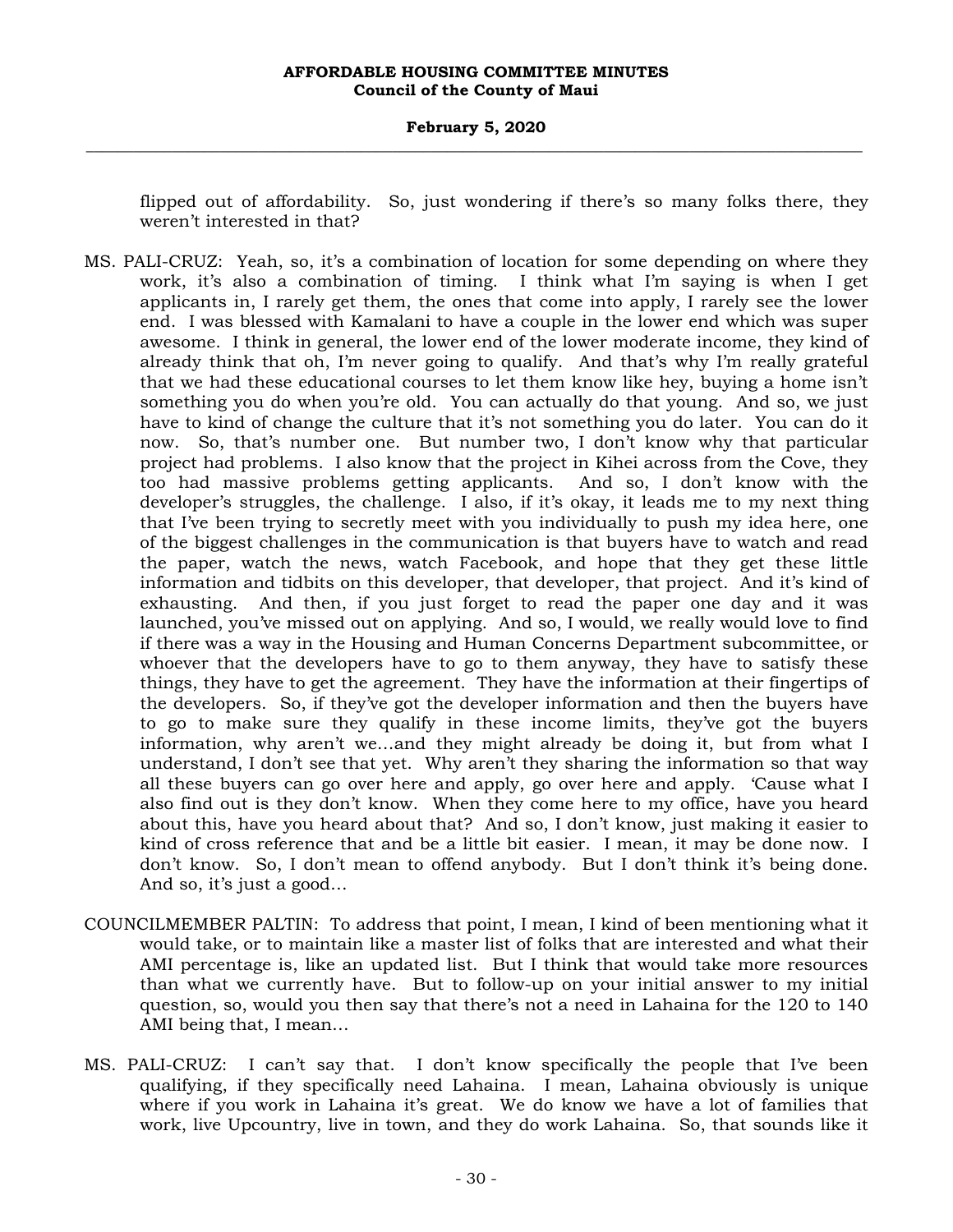would be a unique situation. I don't know why specifically that project is struggling. For that…

- COUNCILMEMBER PALTIN: I think both the Kahoma projects, the 120, the one by the flood control, flood, the up mauka one and the makai one, both of them, the 120 to 140 flipped out of affordability. I believe the mauka one, they honored the commitment, and the makai one they didn't. And they just went, the mauka one they didn't, they honored the commitment to sell in that range but they didn't have like, you know, whatever the first-time homebuyers or whatever it was that the…
- MS. PALI-CRUZ: They released it from the affordable piece.
- COUNCILMEMBER PALTIN: Yeah, yeah.
- MS. PALI-CRUZ: Which is what the last phase of Waikapu Gardens did, you know, they, the last seven or eight had to be flipped back to market. They did not all go affordable. I know that for a fact, so.
- COUNCILMEMBER PALTIN: So, then, you're saying all the people that come to you looking for that 120 to 140 range, they can't find homes, or there's not enough homes for them to…
- MS. PALI-CRUZ: No, so, people like nurses, right, police officers, and then their wife's also working, so, that income gets pushed up. Those people because of maybe their student debt, still having car loans, they afford for the, they can't afford a typical market value, 750, 725, right? That's kind of, I hate to say it, but, you know, I mean, it's rare that you're going to find a market value home for under 650 nowadays. And so, those people kind of fit nicely into the 120 into the affordable housing. And I don't know if it's a matter of them not knowing, information, education, I don't know why that there's, if you're saying they're having a hard time selling the higher end. I don't know how to; I don't know what the answer…
- CHAIR KAMA: So, on that point, Ms. Paltin, if you would indulge your Chair, Mr. Molina needs to leave, and he'd like to be able to ask…
- COUNCILMEMBER PALTIN: Oh, sure, sure, whenever, I think Mr. Almeida will be around. So, whenever it's my turn again.

CHAIR KAMA: Thank you. Mr. Molina?

VICE-CHAIR MOLINA: Yeah, thank you very much, Madam Chair. And speaking of Mr. Almeida, I wanted to ask a question about on one of the slides, Page 6, related to the 201H, you know, under the Admin Rules Title 15, Subchapter 2, Section 15-307-26 states more than 50 percent of total dwelling units shall be for very low, low, low moderate, and moderate income households. And the Rules further state that the, any proposed projects more than 50 percent of the total dwelling units have to be affordable. Based on that, wouldn't the Department then have a lot of flexibility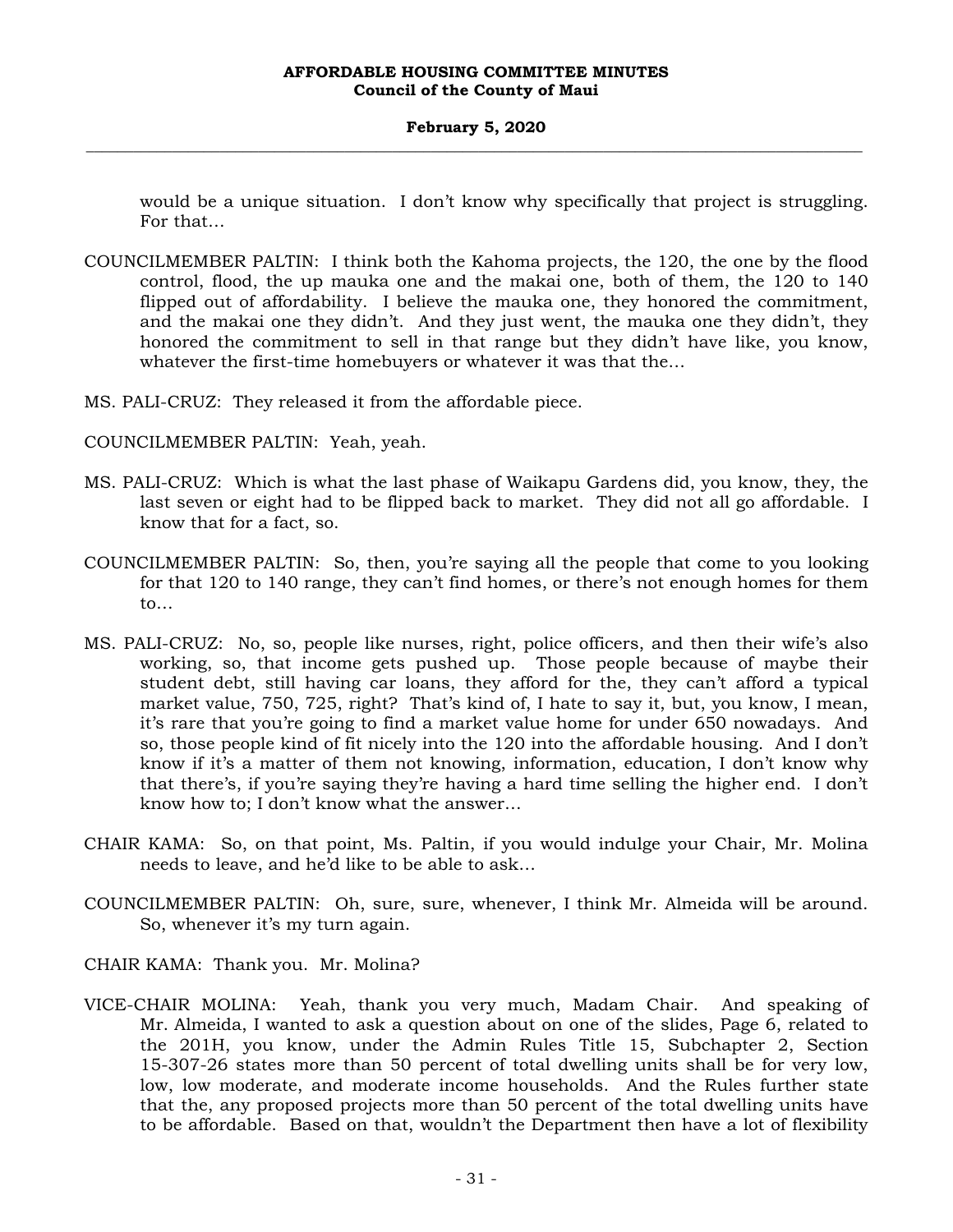#### **February 5, 2020 \_\_\_\_\_\_\_\_\_\_\_\_\_\_\_\_\_\_\_\_\_\_\_\_\_\_\_\_\_\_\_\_\_\_\_\_\_\_\_\_\_\_\_\_\_\_\_\_\_\_\_\_\_\_\_\_\_\_\_\_\_\_\_\_\_\_\_\_\_\_\_\_\_\_\_\_\_\_\_\_\_\_\_\_\_\_\_\_\_\_\_\_\_\_\_\_\_\_\_**

in their use of this 201H process when in terms of requiring the number of units from the developer? So, like the minimum is what, 51 percent. So, does the Department have the flexibility to say hey, you know what, we want 60 percent, or 75 percent? So, are we just going, staying with the minimum? Because I think we're missing out on the potentially more affordable units. And I know the developers maybe, they're always going to say well, we need, we may not make our bottom-line blah, blah, blah. But we've had some applications where 100 percent, and others only can do 51 percent. Any thoughts on, you know, the Department establishing a new policy asking for more --

CHAIR KAMA: Mr. Almeida?

VICE-CHAIR MOLINA: --than 51 percent?

MR. ALMEIDA: Thank you, Chair. Thank you, Member Molina. I, well, the Hawaii Revised Statutes, the 201H law is that's their guidelines, that's their rule. You have to do 50 percent plus 1.

VICE-CHAIR MOLINA: Right.

- MR. ALMEIDA: I don't know what control the Department, I don't think we really have any control or say. From our level I know that this body has made recommendations and requirements on developers to do more if they could do more. And I think with the responsibility should be, you know, basically kept at that level with this body deciding that. I don't think that we should be dictating to developers and requiring that they do certain amounts of affordable, you know, percentagewise. As long as they're complying with the law, that's all we need to verify and monitor.
- VICE-CHAIR MOLINA: Okay. Yeah, 'cause I'm thinking that because it's the Administration, it oversees and works with the developer and I don't see why the Mayor or, you know, the Director can just say hey, you know what, there's a demand for more affordables so, this is the minimum, 60 percent. Take it or leave it. And how many, you know, and developers are using this process more and more. They don't want to go through the traditional process. And the tradeoff what they get is a lot of exemptions, and waiving of fees, and maybe some infrastructure. So, why not give back a little bit more? And I know everybody wants to make money. I have no problem with that. It's just that some developers want a lot more money than others, you know. So, I don't know if Corp. Counsel, what are the parameters for us? I mean, I mean I know the Administration has chosen, I guess, maybe to leave it in our hands. But, you know, I guess if the Administration can just lay down the law, that hey, this is, now that you're going to be using these processes more and we have a housing crisis, the need for affordables, why not ask for more?

## CHAIR KAMA: Ms. DesJardins?

MS. DESJARDINS: Chair, thank you. So, the way I read the Maui County is exactly what you're saying. There's a minimum of where they become eligible. But then the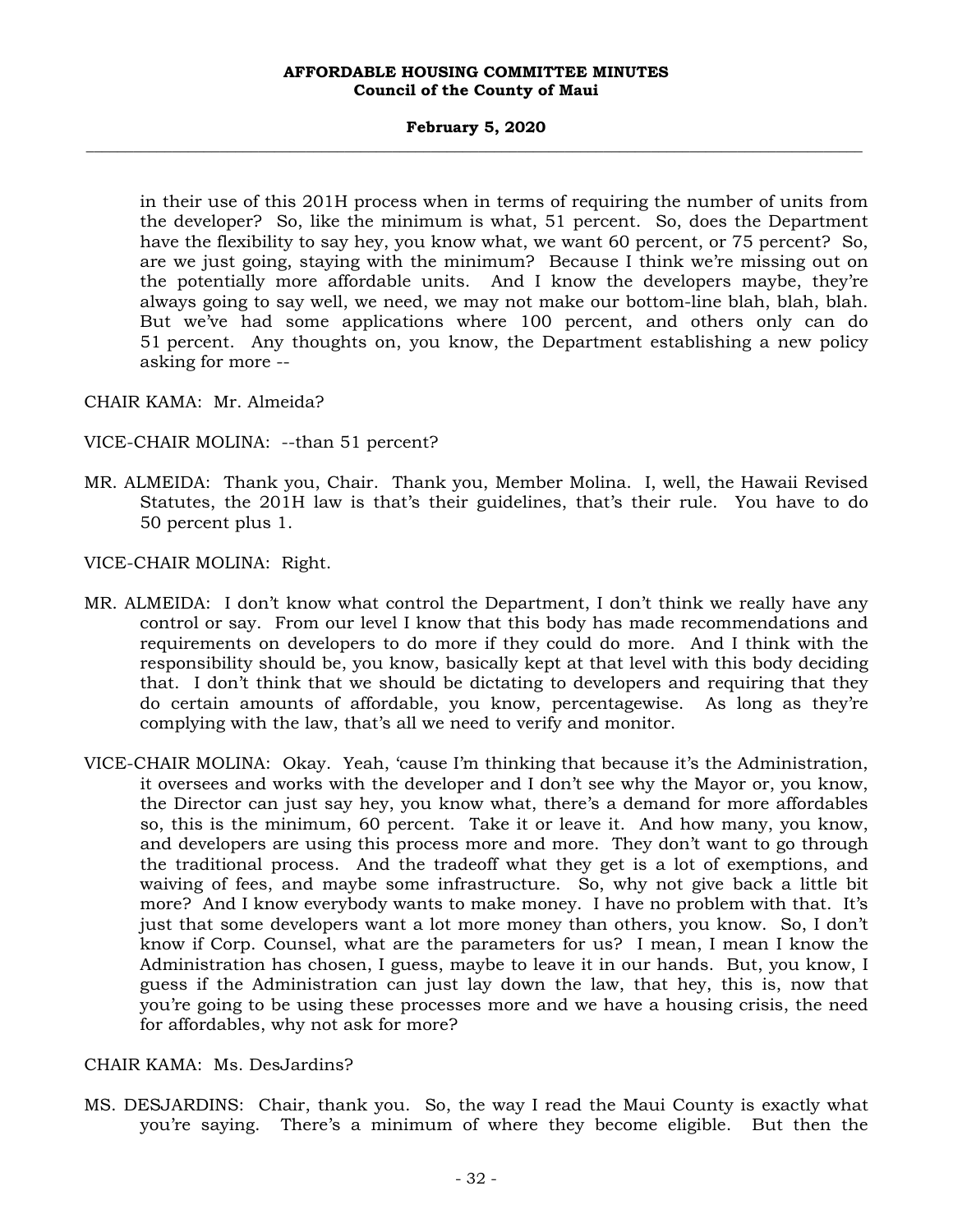#### **February 5, 2020 \_\_\_\_\_\_\_\_\_\_\_\_\_\_\_\_\_\_\_\_\_\_\_\_\_\_\_\_\_\_\_\_\_\_\_\_\_\_\_\_\_\_\_\_\_\_\_\_\_\_\_\_\_\_\_\_\_\_\_\_\_\_\_\_\_\_\_\_\_\_\_\_\_\_\_\_\_\_\_\_\_\_\_\_\_\_\_\_\_\_\_\_\_\_\_\_\_\_\_**

Director, or the Administration could require more, or the ordinance could be amended to mandate more. I mean there's, you know, you have to, I guess from hearing this conversation there's sort of, you know, some sweet spot somewhere where it's not going to level out.

VICE-CHAIR MOLINA: So, the Council can amend the minimum then? We can amend…

- MS. DESJARDINS: Well, I mean, right now the Council sets out the, you know, requirement of 100 percent for a 201H project. But then, only 50, you have 50 percent of that is not eligible for credits, right? So, that's by County Code. So, you could amend the Code to change the percentages for the credits, what, you know, and then see what the result of that would be. But right now, what the Code establishes sort of a bottom line of where you become eligible for credits. But it doesn't say you shall receive credits, right? That's up to the Administration, it's my understanding, to then determine in each of these, what credits you're going to give.
- VICE-CHAIR MOLINA: Okay. Well, it's certainly something to chew on. All right, thank you very much. Thank you, Madam Chair.
- CHAIR KAMA: Thank you for being patient, Mr. Molina. Mr. Hokama?
- COUNCILMEMBER HOKAMA: Just a few questions, Chair. One, have you decided how you want to approach the review of this chapter, by sections, or by subject areas, or…
- CHAIR KAMA: Well, my sense is that because it was probably such an in depth and we'd probably want to take a deeper dive I was looking at probably the creation of a TIG --

COUNCILMEMBER HOKAMA: Okay.

- CHAIR KAMA: --and meeting, and doing it, and going through that route probably at our next meeting.
- COUNCILMEMBER HOKAMA: Okay. No, we appreciate that, Chair, for your guidance. So, my few questions is, one I think my colleague, Ms. Paltin, brought up an interesting scenario. So, the scenario is this for me, the project is on Kauai, they figured out how to do it well like Koae in Koloa. And let's say they did 100 percent affordable, so they get 100 credits. That means they can come to Maui, expend that 100 credits on one fully market project, a 100-unit market project but they're going to be exempted 'cause they have 100 credits already from Kauai?
- MR. ALMEIDA: Thank you, Chair. Thank you, Member Hokama. No, the credits are restricted to Maui County. Credits earned in Maui County can only be used in Maui County. They can't be used in any other county. However, the State credits have that flexibility. But that's Act 141 credits. They have the ability to use them in different counties. But for…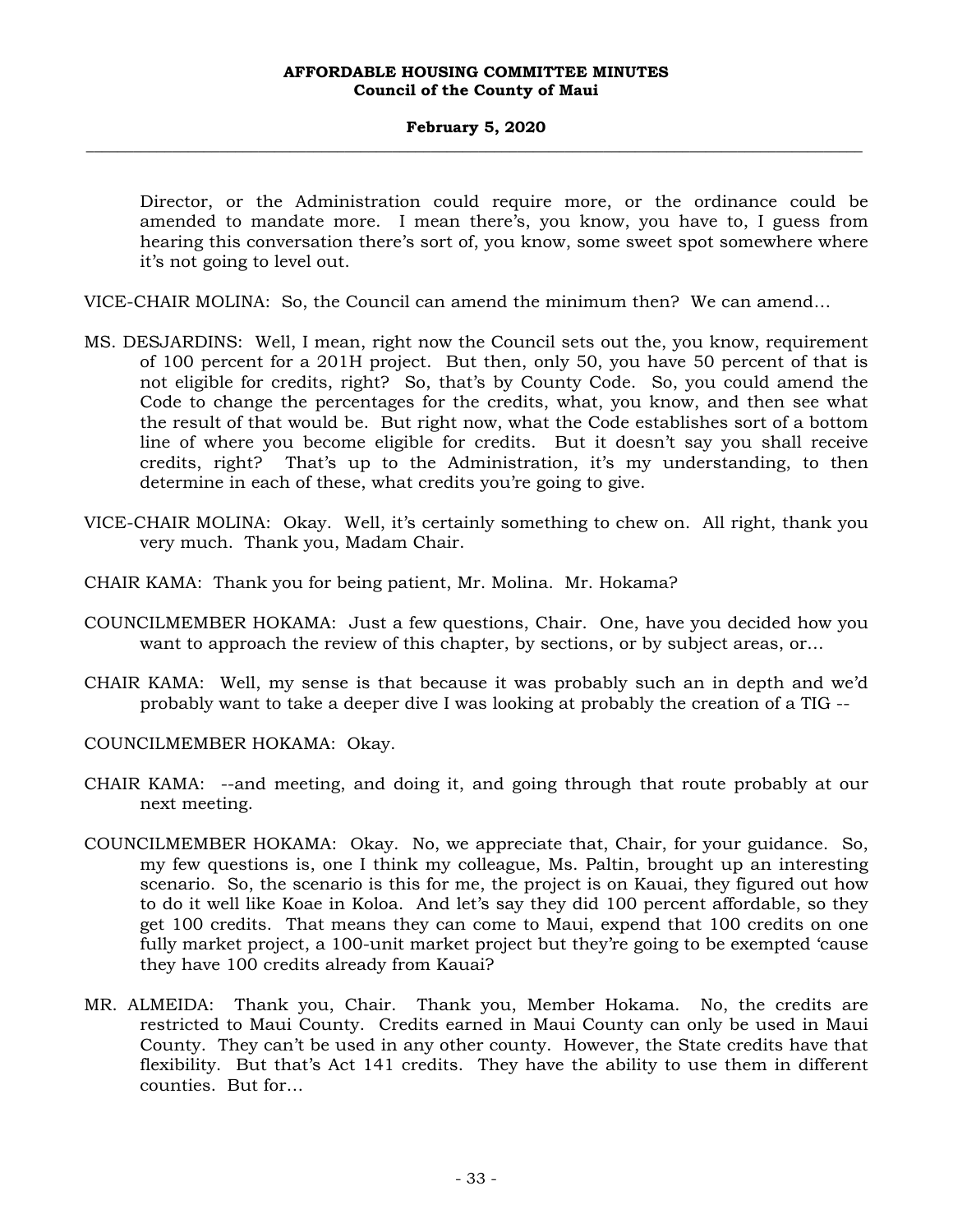- COUNCILMEMBER HOKAMA: And who approves the use of State credits? State Housing Authority?
- MR. ALMEIDA: It's from the Department of Hawaiian Home Lands. They're the ones who issue the credits.
- COUNCILMEMBER HOKAMA: And so, Hawaiian Homes credits that was earned on Kauai can be spent on Maui for a fully market development?
- MR. ALMEIDA: Per my understanding, that's how the law reads and is applied. However, I have not seen that done to date where another county has applied credits from their county for a Maui County project. I have not seen that. But under the law, I believe it's possible for the Act 141 credits.
- COUNCILMEMBER HOKAMA: So, Hawaiian Homes that will be built by Kehalani, wasn't that credits from a non-Maui County project?
- MR. ALMEIDA: I'm sorry, Member Hokama, which project?
- COUNCILMEMBER HOKAMA: The one Hawaiian Homes is attempting to do at Kehalani. Okay. They're buying land, and they're using housing credits they've earned from a project to do it. So, my question is, is that a project that was not based from Maui County? They're using another county's credits to build their project here.
- MR. ALMEIDA: They would earn credits for the development of that project. However, I'm not aware, I'd have to research a little bit further to see if that is possible under the law. I'm not aware, you know, off the top of my head.
- COUNCILMEMBER HOKAMA: Okay. 'Cause I think that's what Hawaiian Homes is proposing, using housing credits from a project to build this project here on Maui. And again, I still wondering what is the beneficiary's benefit for that. So, that's one question, Chair. You know, one thing that I appreciate, you said everything's on the table. So, one of the things I want us to consider is a moratorium on building permits for any market development. Okay. We've done it in the past for hotel development. We can do it for other areas that we feel this impact on public and residential benefits. So, I'm open to this word that I think may save us instead of hurt us, and that's a temporary moratorium. Okay. 'Cause we know where the factors are, Chair. If we get better cooperation from the unions, that is a 30 percent impact on cost right there. Okay. You heard from the development side, cost of materials, we don't want to jeopardize quality or warranties. We all want a house that's going to stand up after it's built. So, we can appreciate that point. But I think we can look at other areas if we're serious, and maybe craft a policy that will hold employers over a certain number, a certain percentage of responsible participation in employee housing. That's how we did it in the past. I don't know why we cannot have employers, including us, do our fair share for employee housing. And it's not the County's responsibility to do everybody's housing, Chair. We should be doing it for our employees and hold all other employers to that same responsible standards. So, I would like us to investigate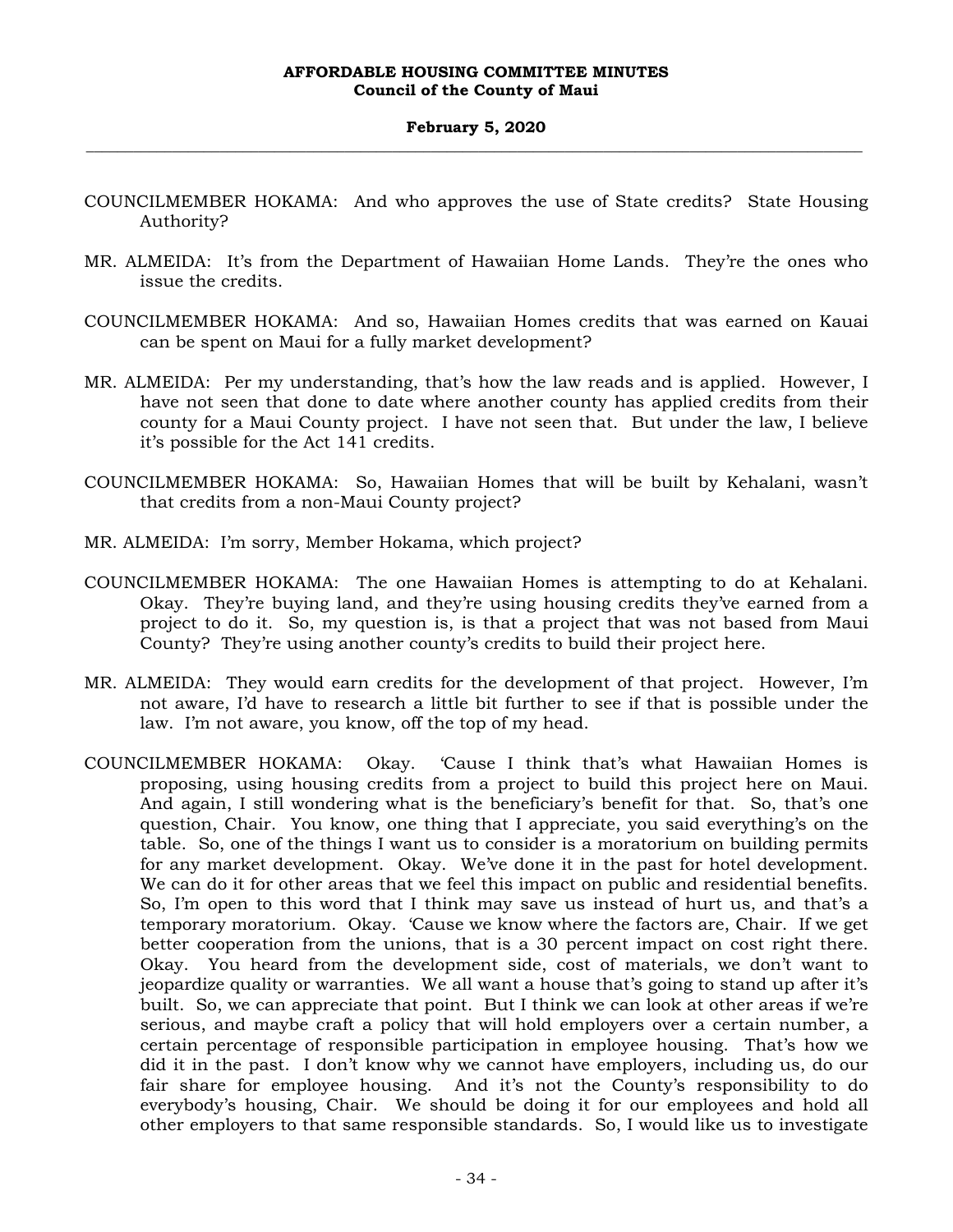#### **February 5, 2020 \_\_\_\_\_\_\_\_\_\_\_\_\_\_\_\_\_\_\_\_\_\_\_\_\_\_\_\_\_\_\_\_\_\_\_\_\_\_\_\_\_\_\_\_\_\_\_\_\_\_\_\_\_\_\_\_\_\_\_\_\_\_\_\_\_\_\_\_\_\_\_\_\_\_\_\_\_\_\_\_\_\_\_\_\_\_\_\_\_\_\_\_\_\_\_\_\_\_\_**

that and see how we can possible craft legislation to that effect, and not have somebody else's credits impact our projects here. If we want it affordable, we want affordable, we don't want, we don't need credits to make it, turn it into a market project, not if they cannot get building permits by a moratorium either, Chair.

CHAIR KAMA: Okay.

COUNCILMEMBER HOKAMA: Okay. We did it for the visitor under hotel employee housing, under the old, well not old Code, it's a Code, but it was done by '60s I believe. Okay. And that was driven by this Council and that Administration, Cravalho. So, we can, we did it once, we can do it again, Chair.

CHAIR KAMA: Yeah.

COUNCILMEMBER HOKAMA: Thank you.

CHAIR KAMA: Ms. Keani Rawlins-Fernandez, yes?

COUNCILMEMBER RAWLINS-FERNANDEZ: Mahalo, Chair. I fully support what Member Hokama said.

CHAIR KAMA: Okay.

COUNCILMEMBER RAWLINS-FERNANDEZ: I hope we take action on that soon.

CHAIR KAMA: That's not your question though, right?

COUNCILMEMBER RAWLINS-FERNANDEZ: No.

CHAIR KAMA: Yeah, okay.

COUNCILMEMBER RAWLINS-FERNANDEZ: No, no. I would like to call up one of our resource people.

CHAIR KAMA: Absolutely.

COUNCILMEMBER RAWLINS-FERNANDEZ: Ms. Autumn Ness, please?

CHAIR KAMA: Yes, Ms. Ness, if you could please come down?

MS. NESS: Hi.

CHAIR KAMA: Hi.

COUNCILMEMBER RAWLINS-FERNANDEZ: Mahalo for staying and serving as our resource person, Ms. Ness.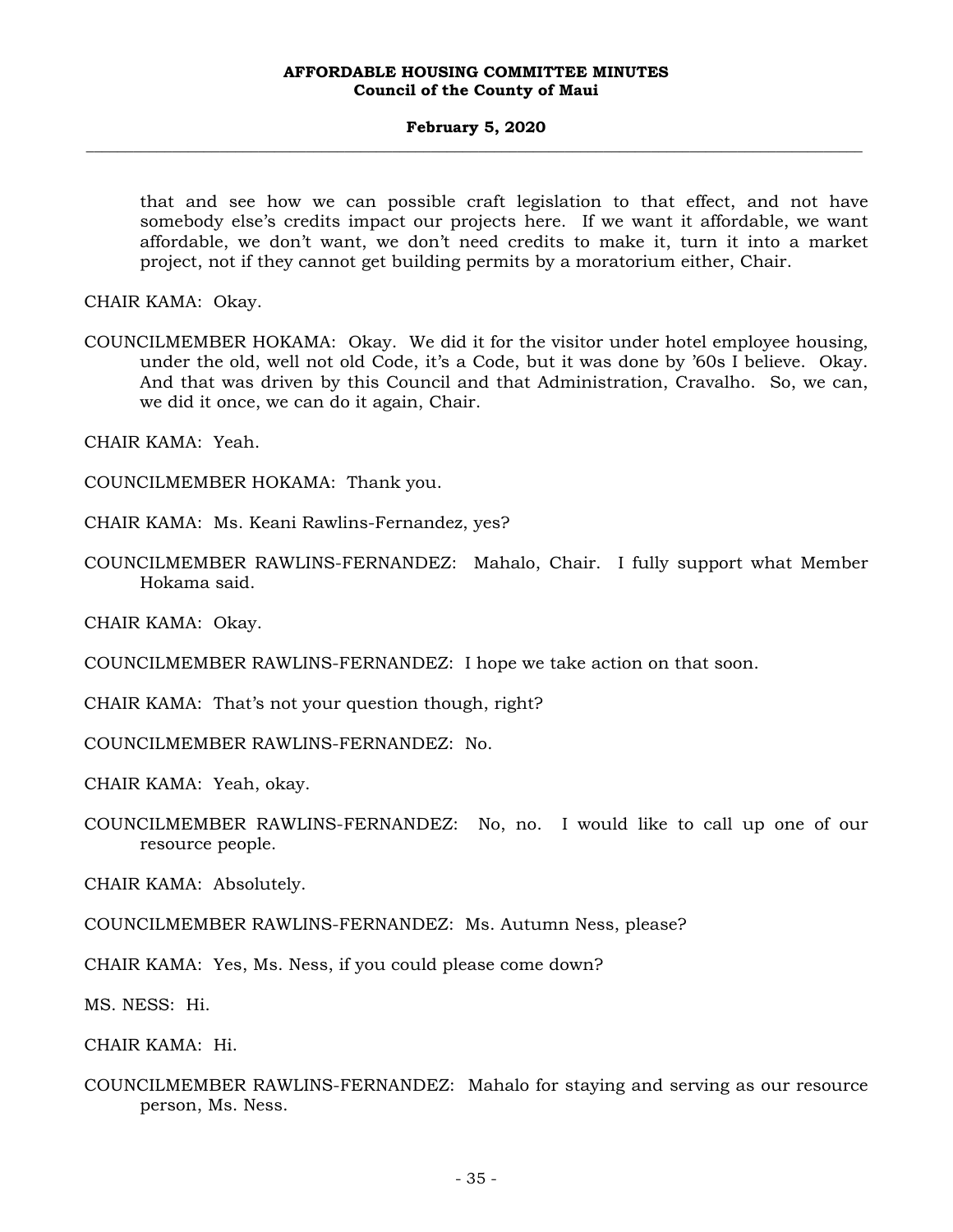MS. NESS: Oh yeah, it's my pleasure.

- COUNCILMEMBER RAWLINS-FERNANDEZ: All this talk about getting affordable housing is so exciting. I was hoping that you could speak a little bit to the ability to get loans on long-term deed restrictions.
- MS. NESS: Yes, I was hoping, we had somebody else who is also in the finance field that was supposed to come today. But she is, has an emergency trip to the doctors today. So, I'm going to do my best. I've been working with her a lot since the TIG when Member Cochran was around. I hear what Ms. Pali-Cruz is saying about having to be careful about not to restrict things too much to make loan requirements difficult. I do know however, that we have to hear what she's saying and also not take that as a roadblock because it is possible. There is that sweet spot. And without getting too far into the weeds, I can give you guys documents if you want later, I have documents from the Fannie Mae selling guide from back in 2017. I have like the yearly progression of what their selling guide language says. And every year it gets clearer and clearer that they are okay with loans with longer and tighter deed restrictions. Just this one, it says right here, Fannie Mae will purchase mortgages that are subject to one or more of the following types of resale restrictions, and one of those resale restrictions is resale price limits. And it's very clear, on the bottom it says there are no restrictions on the length of the period in which the resale restrictions may remain in place on the property. And this, they spend more time in each of their sales guides on this topic because this is such a big deal. Other communities do it, this is not some just like…

COUNCILMEMBER RAWLINS-FERNANDEZ: Is that something to distribute?

MS. NESS: I sure can, yes.

- COUNCILMEMBER RAWLINS-FERNANDEZ: Oh, okay. Staff, would you mind helping? Mahalo.
- MS. NESS: Other communities do it. This isn't like a pie in the sky what if--I'm going to keep the top one for myself--like a what if thing, especially a lot of resort communities that have been dealing with this kind of thing, investor-based housing markets. So, it's possible. I don't want to say, I wish Cassandra was still here from Na Hale. They have long-term deed restrictions. The formula is different. Theirs is a shared equity formula, but they are able to get mortgages on their homes that are deed restricted in perpetuity. Also, I spent a lot of time talking with Doug Spencer on the phone about this. He is gone from here. But he still cares really a lot about this issue. And both Na Hale and Doug Spencer bring up HomeStreet Bank. I am not affiliated with them in any way, but I know that there are specific banks that are well known for working with creative deed restrictions. So, we cannot just say this is difficult and then not do it. There are ways to do this. And the last thing I'll say is just we have to figure that out. We have to. You know, we've spent \$50 million out of our Affordable Housing Fund on just under 300 units. And how many of those are still in our affordable housing inventory, you know, they're just, they're gone into the ethos. So, we could have already at this point an inventory of affordable homes to show for our \$50 million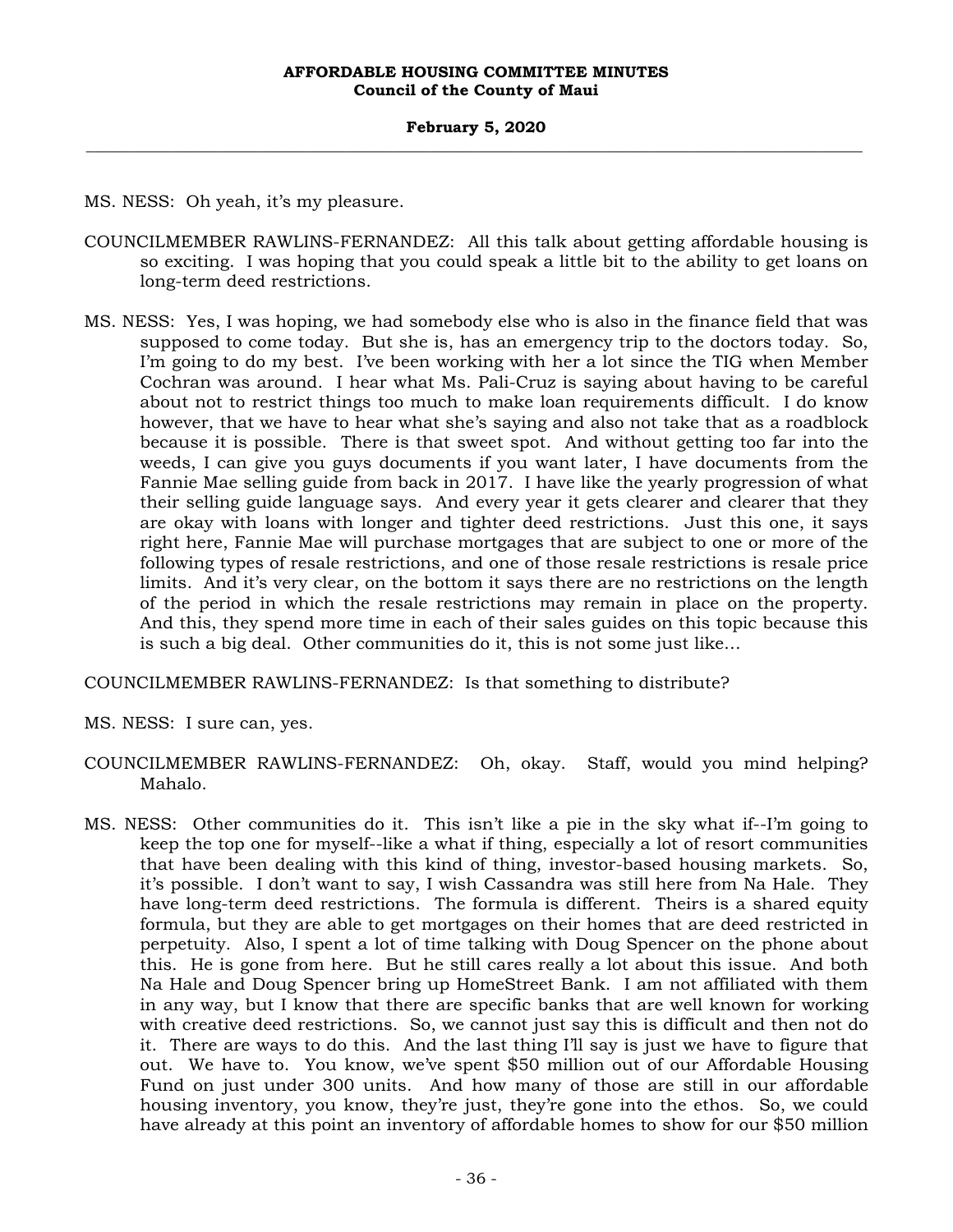#### **February 5, 2020 \_\_\_\_\_\_\_\_\_\_\_\_\_\_\_\_\_\_\_\_\_\_\_\_\_\_\_\_\_\_\_\_\_\_\_\_\_\_\_\_\_\_\_\_\_\_\_\_\_\_\_\_\_\_\_\_\_\_\_\_\_\_\_\_\_\_\_\_\_\_\_\_\_\_\_\_\_\_\_\_\_\_\_\_\_\_\_\_\_\_\_\_\_\_\_\_\_\_\_**

if we had long-term deed restrictions on our homes and we don't. So, we're starting from zero every year, every time our inventory flips onto the market. The last thing I'll give you guys about the urgency of this, this is not a crazy idea. I have testimony here from the REALTORS® Association of Maui from 2013 to the Council saying RAM is also hopeful that the County will move towards making homes built under its Workforce Housing Policy permanently affordable, much like the Na Hale O Maui model provides for. So, this is, RAM has been behind this. I'll give this to the Council along with a package of documents talking about permanently affordable housing and all of the ways that it's possible. This was put together by the National Community Land Trust Network. And I highlighted a few of the sections specifically that speak to deed restrictions for long-term. It's possible, this is a national conversation, and some banks will not lend on these, but some banks will. And some banks will do so with favorable terms that can get our really low income and low end of the workforce into their units. And we have to really keep those people in mind. That's my two cents. Thank you.

- COUNCILMEMBER RAWLINS-FERNANDEZ: Mahalo, Ms. Ness. Do you have examples, I know you're trying to represent someone who couldn't be here also, but of where this worked, lending to the, yeah?
- MS. NESS: Yeah, I actually have a big stack of deeds over there. I can go grab them, from places like Aspen…hold on one second. I try to conserve paper and it never really works around here. I have deeds from Aspen, Pitkin, from Massachusetts, these are actual deeds that exist in their affordable housing programs. And they differ in really basic ways that improve, or not, the ability to get mortgages on the properties. For example, in some deeds, and this deed sticks with the home, right? I don't know if you're familiar with this. This is the rule for eternity for this land and this house. So, no matter who sells or buys this home, these resale price restrictions remain, right? Aspen gives like a different appreciation model, and in some cases, if the house is foreclosed on, because then you get the banks involved and then the requirements automatically get lifted. And it makes things clearer for the bank, and it's easier to get mortgages on them. In some cases, the restrictions remain in case of foreclosure, but the time that the…how do I say this, for example, if the County has the first right of purchase, the time that they have to figure that out is a really small window so that the bank's not waiting around for 90 days or something and wondering what's going to happen with this property. So, these deeds are written knowing that, you know, x, y, z banks will lend on this as long as this kind of language is in the deed. Do you know what I'm saying? So, we can't just say that this is too difficult for a bank to handle, because it can be done. We just have to hammer it out. And if there's a TIG involved in this, I will, by all means would love to offer these deeds up and conversations I've had with these municipalities to figure out how to make it work.

COUNCILMEMBER RAWLINS-FERNANDEZ: Mahalo, Chair.

CHAIR KAMA: You're welcome.

COUNCILMEMBER RAWLINS-FERNANDEZ: I have questions for our other resource people.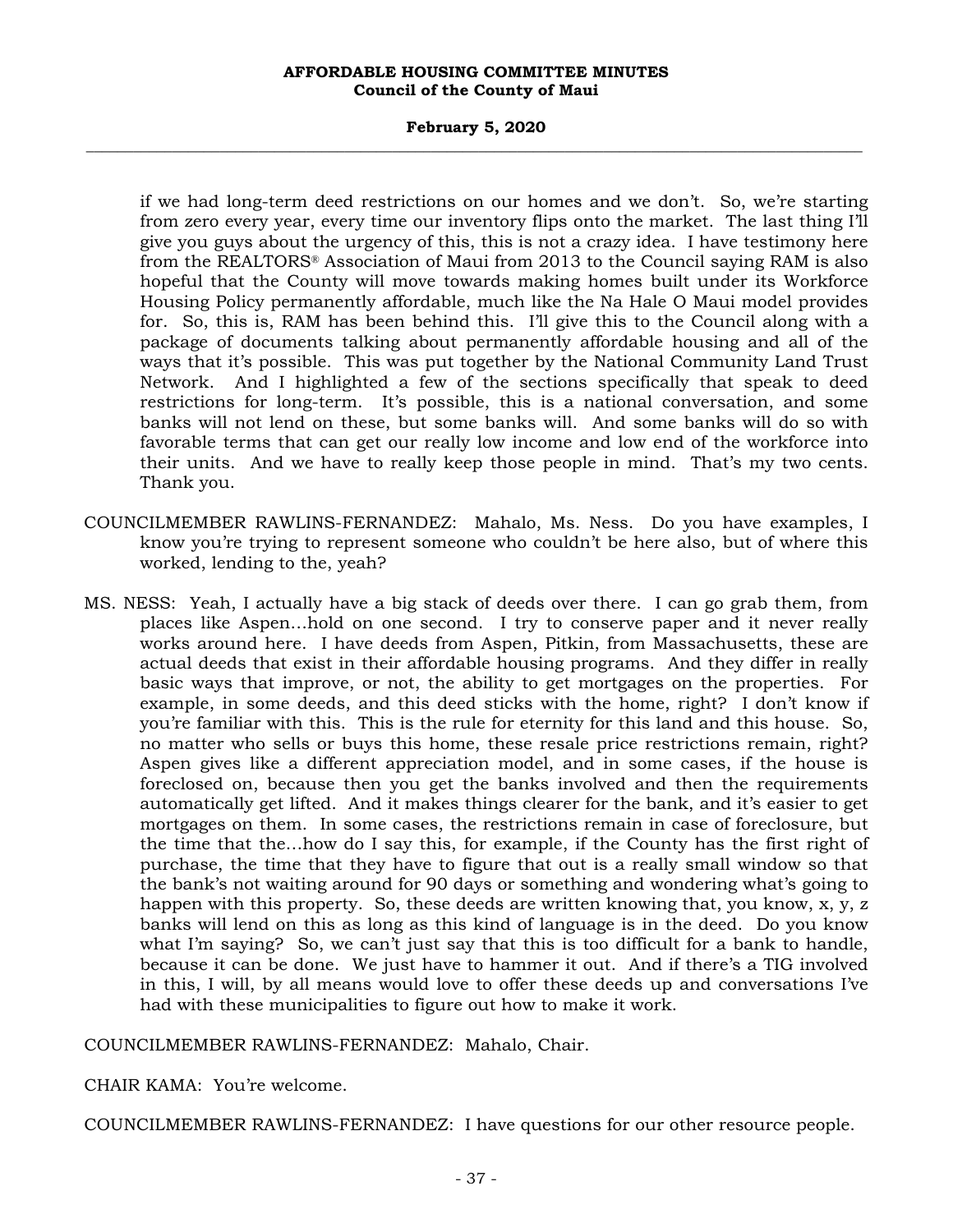#### **February 5, 2020 \_\_\_\_\_\_\_\_\_\_\_\_\_\_\_\_\_\_\_\_\_\_\_\_\_\_\_\_\_\_\_\_\_\_\_\_\_\_\_\_\_\_\_\_\_\_\_\_\_\_\_\_\_\_\_\_\_\_\_\_\_\_\_\_\_\_\_\_\_\_\_\_\_\_\_\_\_\_\_\_\_\_\_\_\_\_\_\_\_\_\_\_\_\_\_\_\_\_\_**

CHAIR KAMA: *. . .(inaudible). . .*

COUNCILMEMBER RAWLINS-FERNANDEZ: But if anyone else --

UNIDENTIFIED SPEAKER: Yeah.

COUNCILMEMBER RAWLINS-FERNANDEZ: --wants to ask questions of Ms. Ness.

CHAIR KAMA: Ms. Paltin, did you have a question for Ms. Ness? I know you *. . .(inaudible). . .* Did you have any for her?

COUNCILMEMBER PALTIN: Shoot, I had one for Ms. Ness, but I forgot it.

CHAIR KAMA: Yeah, I remember that.

COUNCILMEMBER PALTIN: But I still had one for --

CHAIR KAMA: Okay.

COUNCILMEMBER PALTIN: --Mr. Almeida. But --

CHAIR KAMA: You can go on to that.

COUNCILMEMBER PALTIN: --if Ms. Ness is up here; I don't want her to stand up here if…

CHAIR KAMA: No, Ms. Lee has a question.

COUNCILMEMBER PALTIN: Okay.

- COUNCILMEMBER LEE: Ms. Ness, so, you said there are examples and you have deeds. Do you have any knowledge of local banks or savings and loans who still lend despite deed restrictions, just one or two examples?
- MS. NESS: The one that comes up in my conversation a lot, again, I am not a professional, I only collate the information I get from the professionals. But the name that comes up repeatedly is HomeStreet Bank. So, yeah, that's all I can say about that one.

COUNCILMEMBER LEE: Okay. Thank you. Thank you.

CHAIR KAMA: Ms. Lee, did you want to ask that question of Ms. Pali?

COUNCILMEMBER LEE: Well, I just didn't want to keep her standing there, yeah.

MS. NESS: No, I can sit and come back later if needed.

COUNCILMEMBER LEE: Okay.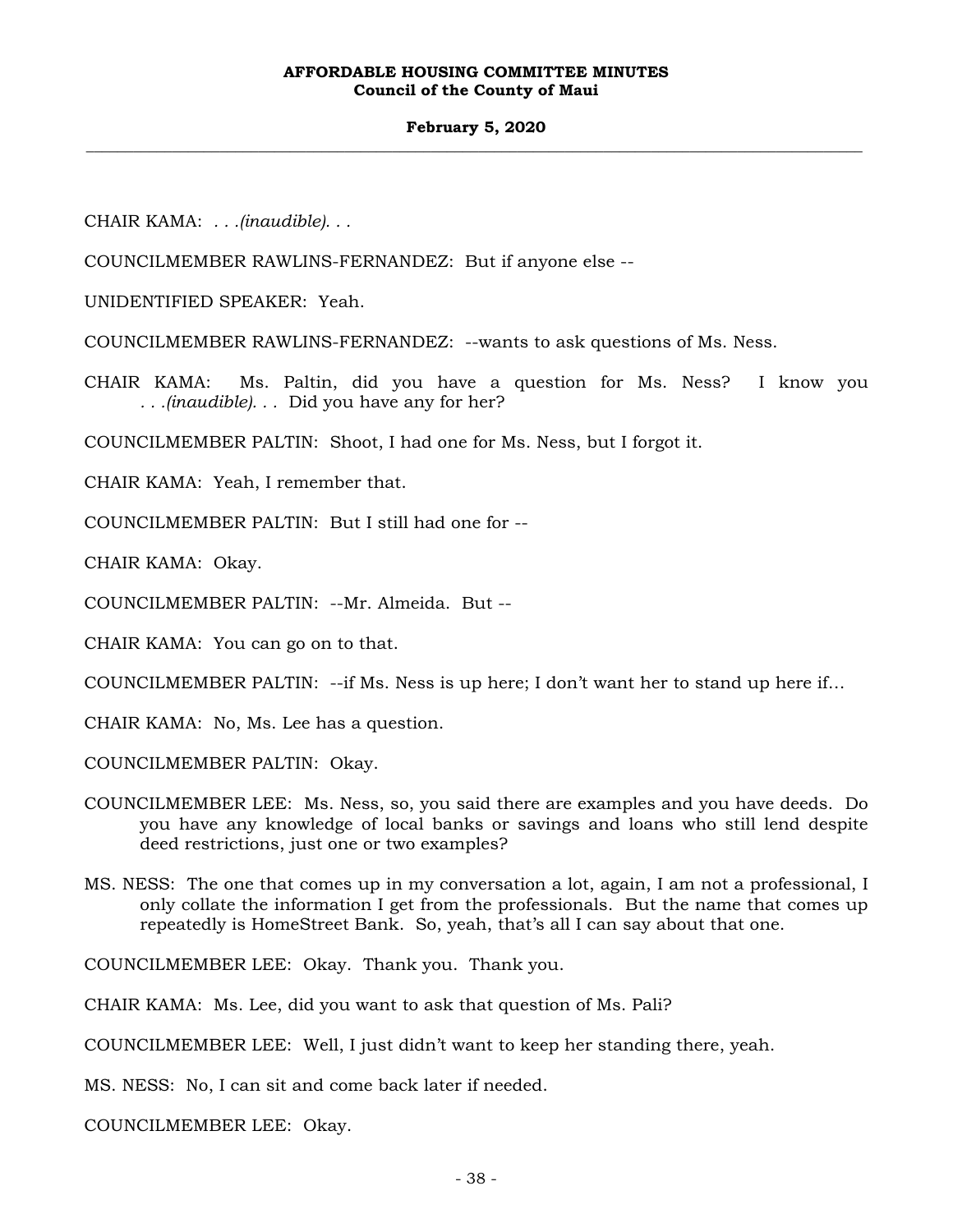CHAIR KAMA: Yeah, she's…

COUNCILMEMBER LEE: Okay. Do you have anything to add to that?

MS. PALI-CRUZ: Yeah, I want to make sure, just to clarify the language, our message was the same. There are some banks that allow it.

CHAIR KAMA: Yeah.

MS. PALI-CRUZ: But that's the problem, it's some. And so, to think that we had to, we would have to have all buyers go through one single resource, every buyer comes in with their own puzzle pieces. It would just be a travesty to force them to go to one, or two, or three resources. And so, in my testimony, I was just clarifying that with 200 let's say loan programs, why would we say well we found three that will do it. So, let's force them all through the three. When we shop for a car, we don't just go to one dealership. We'll go to all ten dealerships. When we buy our groceries, we want options to go to five different grocery stores. I know personally, I can only get certain ingredients from Foodland because Safeway won't sell it. So, that's just the warning and suggestion that I gave is yes, Fanny Mae has lifted, and Autumn was right on, they have progressively been more flexible with these affordable housing projects because it is something that our entire nation is moving for. No doubt, those were all factual and I agree with those. My suggestion is because I meet these new puzzle boxes and puzzle pieces when I meet families, some will be left on the side because they won't meet specific criteria. And I just think we would do a disservice if we just don't consider that as we're writing the policy. I also wanted to make a comment about the REALTORS® Association letter. So, I've been sitting on the REALTORS® Association's Board for a total of about eight years. I'm not a licensed realtor. You have to be a licensed realtor to be a Board of Director. But they have one single chair, and it's called an affiliate liaison. It means that I'm not licensed, but my business supports their business. And so, I've held that chair for many years. I may have also been on the chair on 2013. I have to go; I try to give other people an opportunity to share. But nobody seems to step up. And then, last year I stepped down. And so, you know, if you read the rest of the letter, they talk about in the second paragraph, three paragraphs higher than where she quoted that, you know, there's true difficulties with this policy 2.96. And he makes really good comments that you might want to refer back to on things that could be considered as we're, you know, starting to update it. And I just applaud everybody because, you know, updating something that's been around for a really long time to suit our needs today, we're all just eager to make more affordable housing free for everybody, so, available for everybody, so I appreciate it.

CHAIR KAMA: Thank you. Thank you. Did you want to make a comment, Mr. Almeida?

MR. ALMEIDA: Thank you, Chair. I just wanted to clarify that under Chapter 3.35, Maui County Code, which is the Affordable Housing Fund, out of all the funding that's gone into all the projects that have been funded through the program, they are all still deed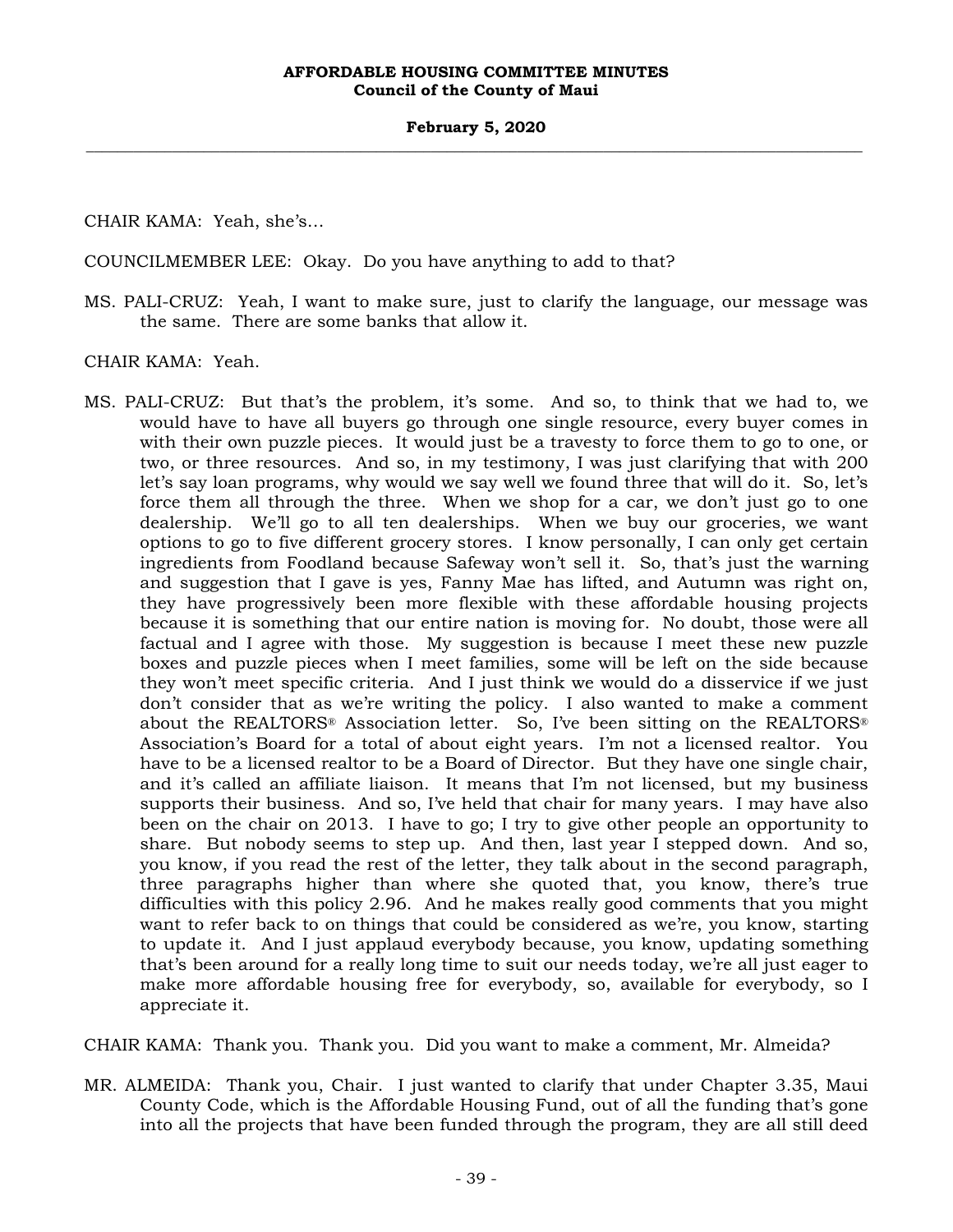restricted. Nothing has gone to market. All the projects are funded to nonprofits who have long term affordability periods, either LIHTC, Habitat's model is 25 years, Lokahi 30. So, they're all still deed restricted, no unit ever funded under the Affordable Housing Fund has ever been flipped. Thank you.

UNIDENTIFIED SPEAKER: That's good.

CHAIR KAMA: Thank you. Mr. Molina, sorry, I gotta look to you. Okay. I'm here.

VICE-CHAIR MOLINA: That's okay. Just a question again for the Department, and maybe Mr. Ige can chime in on this. It was related to slide three on the developer credits about developers, they sell their credits. How much do developers typically sell these credits for? And does the County get a piece of the action out of this when developers sell their credits? I have to ask. As ridiculous as it may be for some people, but just stem my curiosity, 'cause it is a commodity, you know, certainly a valuable commodity. And I wonder if maybe some developers are jacking up the prices in their sale, you know.

CHAIR KAMA: Mr. Ige?

- MR. IGE: Councilmember Molina, I kind of like to politely decline on revealing any kind of numbers. It will, when credits are sold, they'll be sold at what the market bears and not necessarily all the times it's for money, it's for stakes in projects. So, there's other factors that go into a credit sale.
- VICE-CHAIR MOLINA: So, kind of like one quid pro quo yeah, almost? I don't know if you're giving --
- MR. IGE: Correct.
- VICE-CHAIR MOLINA: --you get that back or something, yeah.
- MR. IGE: Correct.
- VICE-CHAIR MOLINA: It's business, it's business. Okay. So, the credits are sold. So, the Department doesn't get involved with, you know, when a developer wants to sell those credits? The Department doesn't get involved in the dealings, I guess?
- MR. ALMEIDA: Thank you, Chair. That's correct, Member Molina. We do not get involved with the negotiations or the contract price. We only track the transfer of the credits.

VICE-CHAIR MOLINA: Okay. Okay. Thank you. Thank you, Chair.

- CHAIR KAMA: Yes, Mr. Hokama?
- COUNCILMEMBER HOKAMA: This may be more for our Department. The County, we own land, yeah, and we're not leasing land like State DLNR or whatnot for projects. So, is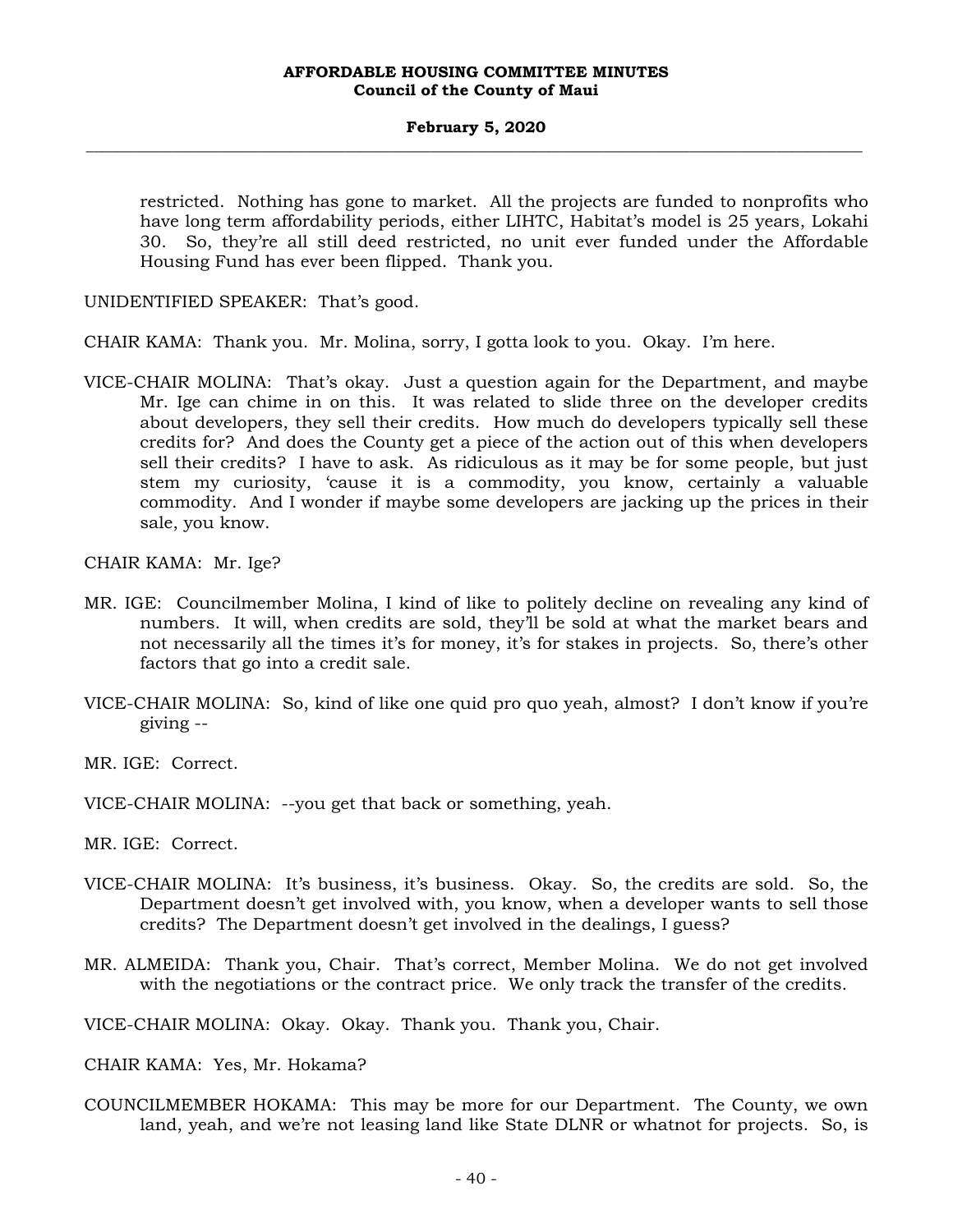that something the Department would want the Council to consider regarding leasing certain County lands for housing projects? Or you're going to wait until Council makes a decision?

CHAIR KAMA: Yes, go ahead, Ms. Munsell.

- MS. MUNSELL: Recently, there was a review of County currently owned lands and they were pretty limited. We actually looked at which ones could be developed and are pursuing the ones that seemed to be likely candidates. If we did own more land, then absolutely, we would like to partner with developers to lease that land to allow them to do construction. Depending on what the project would be, it might be a lease or a for-sale project. But yes, we would be very interested in that.
- COUNCILMEMBER HOKAMA: Including swapping that one into a better site? We're not, we may not necessarily own it where we want it. So, just like me, I don't think the State should be developing Puunene. But I think they have a decent project if it was situated someplace else. So, again, I think there's opportunity. But I bring this up because there's things that I think for Ms. Pali and…rats, I'm looking at him and all I can think of is Everett, Everett, Everett. Sorry, I know you're better looking than that, Brian. But again, yeah, my concern on the lease side is, and I wish we had Finance, Chair, so maybe in the future we might need to have some comment from Finance as it regards to my concern. Leases, yeah, as we've learned in this County, can be a very bad thing as it comes to ground lease valuations. Okay. This County had to pay a lot of money for a State project because of ground lease valuations and not taking care of certain items in an agreement beforehand. So, that would be one of my concerns about valuations of ground leases, or ground value on lease land. And that is something I wish that Housing and Finance would give us comment, Chair. And also, on the leases especially, if we go and we support a program, and I appreciate the person that she gave us the Fannie Mae component, yeah. So, like with Fannie Mae, the shared appreciation option, and what happens if for whatever reason that that tenant, their buyer needs that's second mortgage? Okay. Where does second mortgage come into play now in the financing scheme? Okay. 'Cause my brain is going 180 miles an hour and all I can think of is money that's going to go out. So, I just share these questions because I think those respond were serious that want to consider options would want to know these kinds of things, Department. So, maybe, Mr. Almeida, if you have something to share?

## CHAIR KAMA: Yes, Mr. Almeida?

MR. ALMEIDA: Thank you, Chair. Thank you, Member Hokama. Hopefully, this is in line with what you're saying. Under 2.96, under the current buyback provisions allowed to the County, we have the first right to repurchase. However, in the event that the owner needs to do a rate and term refinance, as long as they're not taking any cash out that's allowed. If they're going to do cash out for things such as documented home improvements where they would need a second mortgage, as long as the buyback calculation provides enough equity to do so and they can document the improvements that they're doing through legitimate means like from a contractor in a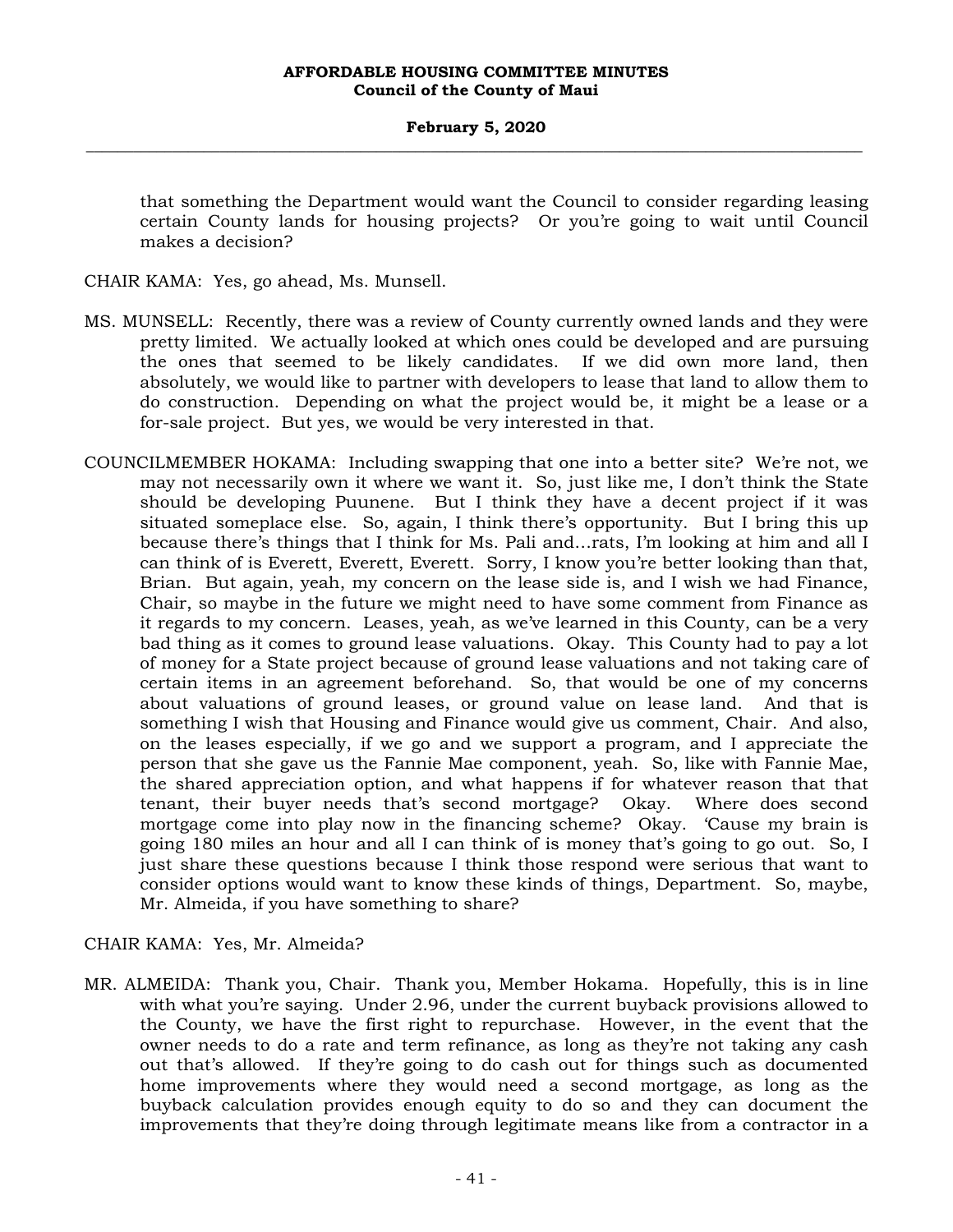#### **February 5, 2020 \_\_\_\_\_\_\_\_\_\_\_\_\_\_\_\_\_\_\_\_\_\_\_\_\_\_\_\_\_\_\_\_\_\_\_\_\_\_\_\_\_\_\_\_\_\_\_\_\_\_\_\_\_\_\_\_\_\_\_\_\_\_\_\_\_\_\_\_\_\_\_\_\_\_\_\_\_\_\_\_\_\_\_\_\_\_\_\_\_\_\_\_\_\_\_\_\_\_\_**

contract then it is possible for them to do that. So, we have seen instances where we have allowed that when it makes sense.

COUNCILMEMBER HOKAMA: Right, but we would have this all lined up --

MR. ALMEIDA: Yes.

- COUNCILMEMBER HOKAMA: --in advance of any execution of any agreement so that both, all parties are fully aware of the transaction, responsibilities, and the liabilities? Okay. No, very good. Thank you, Chair, for this opportunity.
- CHAIR KAMA: You're welcome. Ms. Tamara Paltin?
- COUNCILMEMBER PALTIN: Thank you, Chair. And this is just clarifying questions on Mr. Almeida's presentation to make sure I'm clear on what the stuff is. So, on the third slide it says MCC 2.96, and I'm assuming that's the County's Workforce Housing Policy and that's the reason why you're talking about credits in relation to workforce housing units. But I guess my question is, could there be, like and my definition that I'm going off of for workforce housing units is 80 to 140 percent, and that below 80 percent is affordable. So, I just was wondering, if people create affordable housing units, do they also get credits? Or is that a separate thing?
- MR. ALMEIDA: Thank you, Chair. Thank you, Member Paltin. Yes, as long as they're providing housing over and above the minimum requirement, and it's within the required AMI categories under 2.96 they are eligible to receive credits.
- COUNCILMEMBER PALTIN: So, as long as it's below 140, then they get credits?
- MR. ALMEIDA: Correct, anywhere in the income categories that they're exceeding, yes.

COUNCILMEMBER PALTIN: Okay.

- MR. ALMEIDA: And that goes up to 140.
- COUNCILMEMBER PALTIN: And that also is not one to one? Like it could be like they built workforce and they're providing affordable or vice versa?
- MR. ALMEIDA: For us, work, we use the term workforce, the Workforce Policy, from my understanding when it was adopted was to get away from using the term affordable. So, but they're basically the same thing. They're interchangeable, you know, workforce housing, affordable housing.

COUNCILMEMBER PALTIN: Oh, for this --

MR. ALMEIDA: Yeah.

COUNCILMEMBER PALTIN: --presentation it's interchangeable?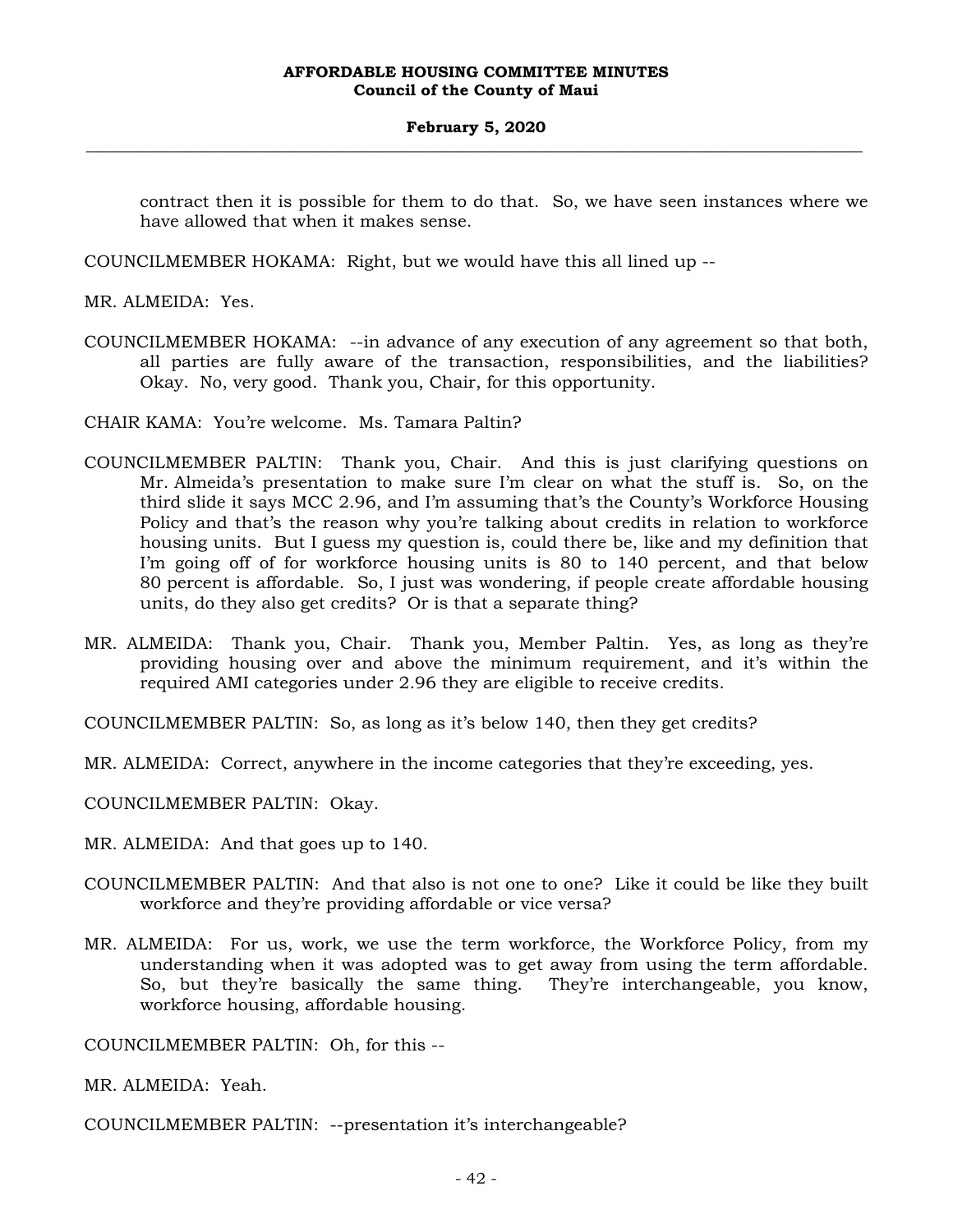#### **February 5, 2020 \_\_\_\_\_\_\_\_\_\_\_\_\_\_\_\_\_\_\_\_\_\_\_\_\_\_\_\_\_\_\_\_\_\_\_\_\_\_\_\_\_\_\_\_\_\_\_\_\_\_\_\_\_\_\_\_\_\_\_\_\_\_\_\_\_\_\_\_\_\_\_\_\_\_\_\_\_\_\_\_\_\_\_\_\_\_\_\_\_\_\_\_\_\_\_\_\_\_\_**

MR. ALMEIDA: Correct.

COUNCILMEMBER PALTIN: Oh, okay, okay. Thanks, I just was a little confused.

CHAIR KAMA: Ms. Keani Rawlins-Fernandez?

- COUNCILMEMBER RAWLINS-FERNANDEZ: Mahalo, Chair. I wanted to dovetail off of Member Paltin's last question first, so. So, the way that the credits are designed, right now is there any stipulation in the language of 2.96 or anywhere else that says that credits earned for a specific AMI must be used for the same AMI?
- MR. ALMEIDA: Thank you, Chair. So, these are some of the points that, you know, the credits can be used for. And again, we wanted to kind of mirror the State's credits. So, we, when we reviewed it in 2014, 2015, we took those restrictions off. So, there are, they're not bound to income category or community plan area. They can be used to satisfy any requirement.
- COUNCILMEMBER RAWLINS-FERNANDEZ: Okay. That needs to be fixed. Okay. And so, I had a couple other questions for the Department, whoever wants to, for the benefit of the public for those that are watching, how much is market rate? How much does a market rate house cost right now in…okay?

CHAIR KAMA: *. . .(inaudible). . .*

MR. ALMEIDA: Thank you, Chair. I would defer to Ms. Pali, as she works in that area every day. Thank you.

CHAIR KAMA: Go ahead, Ms. Pali.

- MS. PALI-CRUZ: I didn't see the January posting. But the REALTORS® Association posts a monthly recap of the, they call it a medium income price range based off of the sales for that month, and then they do for the year. And I know that the yearly annuals, but last time I saw it was about 713. So, but that's why I kind of mentioned, you know, the average medium household, single-family residence sells for about 713,000. And they'll take the lowest end to the highest end, that's kind of where your average is. If you were to go to the Real Estate Association of Maui website, which is RAM, you know, then you can just kind of, I just start with like 550 and to see if I can see anything at 550 and you might get like two or three and they're kind of bust up and, you know, you kind of need cash to get those. And then you kind of go to up, well, let's see what we get between five and seven, and then you might find some. But pretty much everything is seven and up.
- COUNCILMEMBER RAWLINS-FERNANDEZ: Yeah, so, 713 approximately right now for a market rate. And so, you know, AMI-wise it stops at 160. So, just so people have a better understanding of what we're talking about when we're saying, you know, 160 percent AMI, you know, market rate, below market rate. What…let's see, for 700,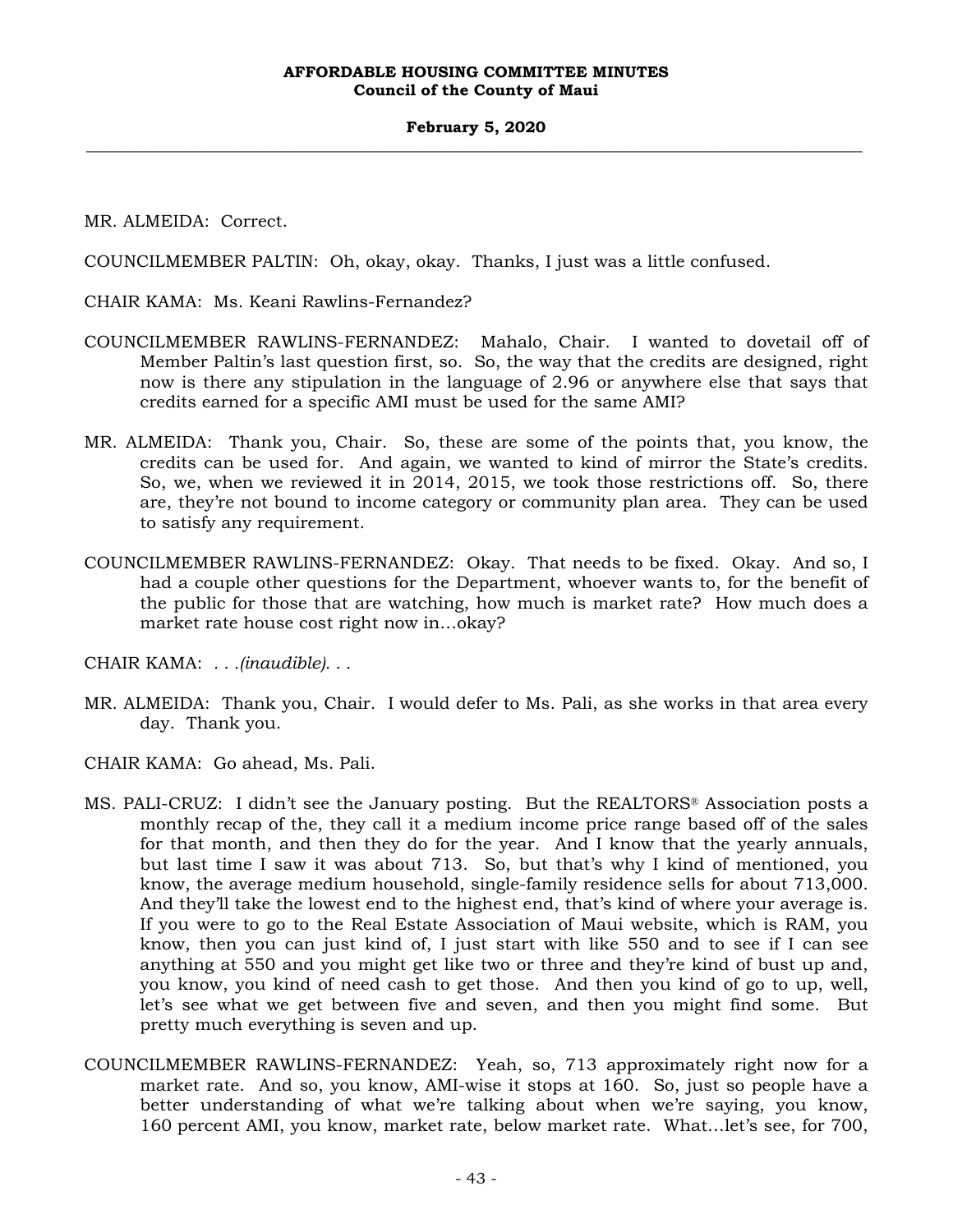#### **February 5, 2020 \_\_\_\_\_\_\_\_\_\_\_\_\_\_\_\_\_\_\_\_\_\_\_\_\_\_\_\_\_\_\_\_\_\_\_\_\_\_\_\_\_\_\_\_\_\_\_\_\_\_\_\_\_\_\_\_\_\_\_\_\_\_\_\_\_\_\_\_\_\_\_\_\_\_\_\_\_\_\_\_\_\_\_\_\_\_\_\_\_\_\_\_\_\_\_\_\_\_\_**

oh that's interesting 'cause, okay, and so, Ms. Pali-Cruz, you said that it's 713 and you're saying for, is that like a two-bedroom, three-bedroom?

MS. PALI-CRUZ: It would just be the average of all the sales in the last month is how they do their statistics.

COUNCILMEMBER RAWLINS-FERNANDEZ: Okay.

MS. PALI-CRUZ: Yeah, I don't know that you --

COUNCILMEMBER RAWLINS-FERNANDEZ: Okay. So…

MS. PALI-CRUZ: --you know, I have a lot of loans in the pipeline right now, and it's, four-bedrooms are not common, not as common as the three-bedroom. And so, I would say that, I think, are you getting to that point like hey, would you buy a market priced, or would you buy affordable. But if it ends up being the same, what's the point, maybe? Is that where you're kind of eluding to?

COUNCILMEMBER RAWLINS-FERNANDEZ: No, I'm --

MS. PALI-CRUZ: 'Cause I see the 743…

COUNCILMEMBER RAWLINS-FERNANDEZ: --I'm supporting Member Hokama's point of  $like -$ 

MS. PALI-CRUZ: Oh, okay.

COUNCILMEMBER RAWLINS-FERNANDEZ: --we should do, you know--

MS. PALI-CRUZ: Sorry. 'Cause I do see that the four-bedroom for the..

COUNCILMEMBER RAWLINS-FERNANDEZ: --we should do a moratorium on market rate, because that's what --

MS. PALI-CRUZ: Got it.

COUNCILMEMBER RAWLINS-FERNANDEZ: --we're talking about, \$700,000.

MS. PALI-CRUZ: Yeah, yeah. Okay.

COUNCILMEMBER RAWLINS-FERNANDEZ: All right, and so --

MS. PALI-CRUZ: Totally.

COUNCILMEMBER RAWLINS-FERNANDEZ: --at 160 percent AMI, a three-bedroom is \$739,100. And that's considered gap income, 160 percent AMI. So, at 140 percent AMI is 646,700. So, \$646,000 is for 140 percent AMI.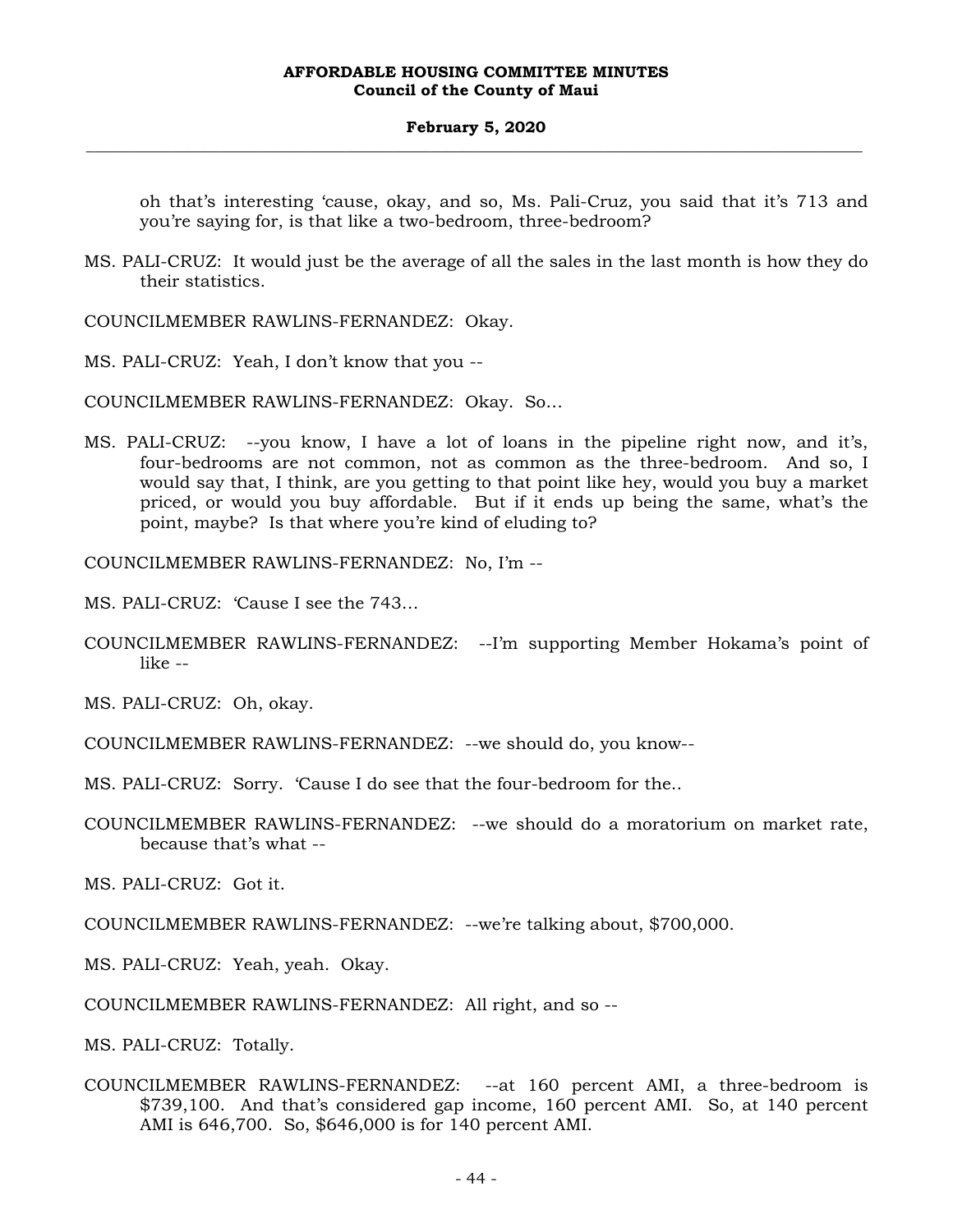**February 5, 2020 \_\_\_\_\_\_\_\_\_\_\_\_\_\_\_\_\_\_\_\_\_\_\_\_\_\_\_\_\_\_\_\_\_\_\_\_\_\_\_\_\_\_\_\_\_\_\_\_\_\_\_\_\_\_\_\_\_\_\_\_\_\_\_\_\_\_\_\_\_\_\_\_\_\_\_\_\_\_\_\_\_\_\_\_\_\_\_\_\_\_\_\_\_\_\_\_\_\_\_**

MS. PALI-CRUZ: Right.

COUNCILMEMBER RAWLINS-FERNANDEZ: That is, I mean *. . .(inaudible). . .* 60,000 less than market-ish, right now, 713 minus 646. Okay. So, even at 140 percent AMI I think it's crazy. So, Ms. Munsell, I'm wondering if you perhaps could help me understand. I was trying to figure out how the AMI, so people's income connects to the amount that they're expected to be able to afford for these house prices, right? So, you know, we're told that, you know, people should be able to afford a third of their income on a house, you know, a third of their income, you know, they should be able to pay off their mortgage or their rent. And so, I did that math on, what was it, 100 percent AMI. So, 100 percent AMI is about \$83,800. I'm, personally, I'm below that. So, you know, when we're talking about, you know, teachers, and nurses, and police officers, I'm trying to figure out where they are here and how much they could actually afford. So, a third, so, 83,800, a third of that annually is \$25,140. And, you know, over 30 years I multiply that, it's \$754,200. And it says that at 100 percent AMI affordable, or the rate that person or that household should be able to afford is \$461,900. And so, I multiplied that by an interest rate of 4 percent and so, annually is \$18,476 and I multiply that by like a, you know, general length, the duration of the mortgage is 30 years, so it's \$554 in interest, and I add that to the \$461 and, you know, ultimately, at the end of a mortgage it would be \$1,016,180, which is nowhere near \$754,000, you know, over 30 years that a person at 100 percent AMI can afford. So, I am, I guess I'm at a loss of like how these numbers are determined. I cannot afford a \$461,000 home. And so, I don't know how I'd expect those that are making even less than me to afford these houses. How are we, what formula are we using to develop these numbers? And it looks like Chair Lee has the answer.

COUNCILMEMBER LEE: . . .*(inaudible). . .*

CHAIR KAMA: Yes, Ms. Lee?

COUNCILMEMBER LEE: I think it's incumbent upon us to provide a wide range of housing opportunities for our residents. I don't make that much money myself. But attorneys do, doctors do, teachers do, with, you know, two teachers in a household make \$200,000. I mean, we need, we…

COUNCILMEMBER RAWLINS-FERNANDEZ: Sorry, sorry, Chair --

CHAIR KAMA: No, yeah --

COUNCILMEMBER RAWLINS-FERNANDEZ: --fact check.

COUNCILMEMBER LEE: --our obligation is to…

CHAIR KAMA: Yeah, I don't think teachers make that much.

COUNCILMEMBER RAWLINS-FERNANDEZ: Teachers don't make \$100,000.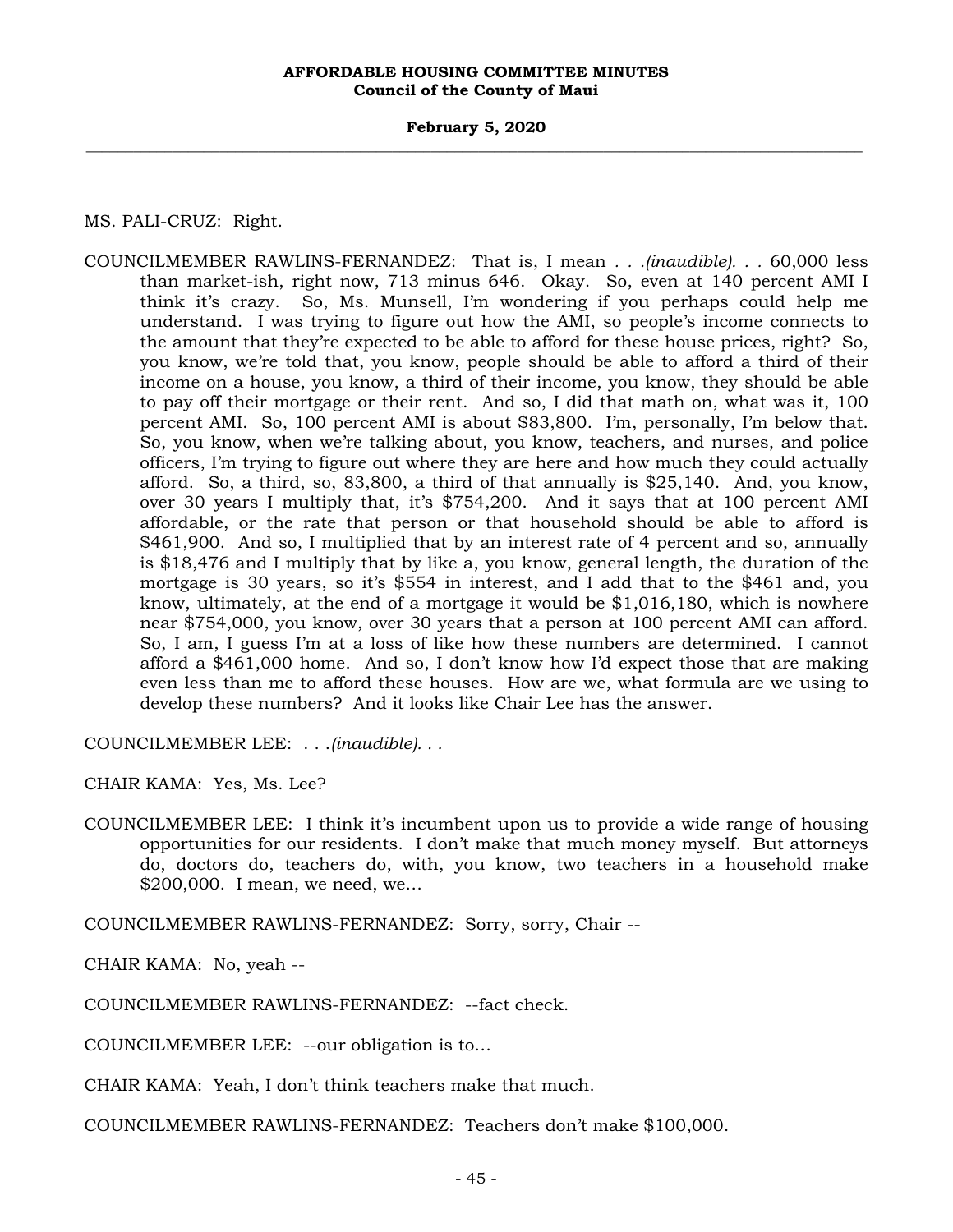#### **February 5, 2020 \_\_\_\_\_\_\_\_\_\_\_\_\_\_\_\_\_\_\_\_\_\_\_\_\_\_\_\_\_\_\_\_\_\_\_\_\_\_\_\_\_\_\_\_\_\_\_\_\_\_\_\_\_\_\_\_\_\_\_\_\_\_\_\_\_\_\_\_\_\_\_\_\_\_\_\_\_\_\_\_\_\_\_\_\_\_\_\_\_\_\_\_\_\_\_\_\_\_\_**

CHAIR KAMA: They make like 60.

COUNCILMEMBER RAWLINS-FERNANDEZ: They make about 40,000.

COUNCILMEMBER LEE: No, no, no, no, no, no.

CHAIR KAMA: The administration does.

UNIDENTIFIED SPEAKER: No, no, no.

- COUNCILMEMBER LEE: I have nieces and nephews in my family that make around 80,000, you know, as teachers, so…
- COUNCILMEMBER RAWLINS-FERNANDEZ: No, that's not, I mean, no, fact check, I know, it's like --

COUNCILMEMBER LEE: Okay. But let's forget the teachers --

COUNCILMEMBER RAWLINS-FERNANDEZ: --starting pay is like 44,000.

COUNCILMEMBER LEE: --every single director in this --

COUNCILMEMBER RAWLINS-FERNANDEZ: Maybe after 30 years.

COUNCILMEMBER LEE: --in this County makes over a hundred grand, every single Director --

CHAIR KAMA: Yes.

COUNCILMEMBER LEE: --every single deputy. So, there are many, many people, professional people. Should we stymie them? Should we prevent them from moving up? Our obligation, to me, first, is to help the less fortunate. Yeah, let's help them. And we are trying to dedicate all of our Affordable Housing Funds to those who are not as fortunate. Okay. But then there's some people who are successful and are moving up the chain. Why should we stop them, you know? And not all of them are from Oklahoma. I mean, I'm talking about people who live here. If, and then, just look at this, this way, if they move from their current homes and they move into, they upgrade, that leaves that house for somebody else. You know, what we have to try and do is figure out a way to keep the houses for our local residents, not stop housing altogether. How do we figure that one out because there's a, you know, a constitution we're dealing with, but there's gotta be a way so that our residents will not be outbid by those from the mainland. Now, to me, that's one of the biggest challenges we have. But again, I'm really clear in my mind, help those less fortunate, help them move up, and those who are doing well, hey, let them move up too. Thank you.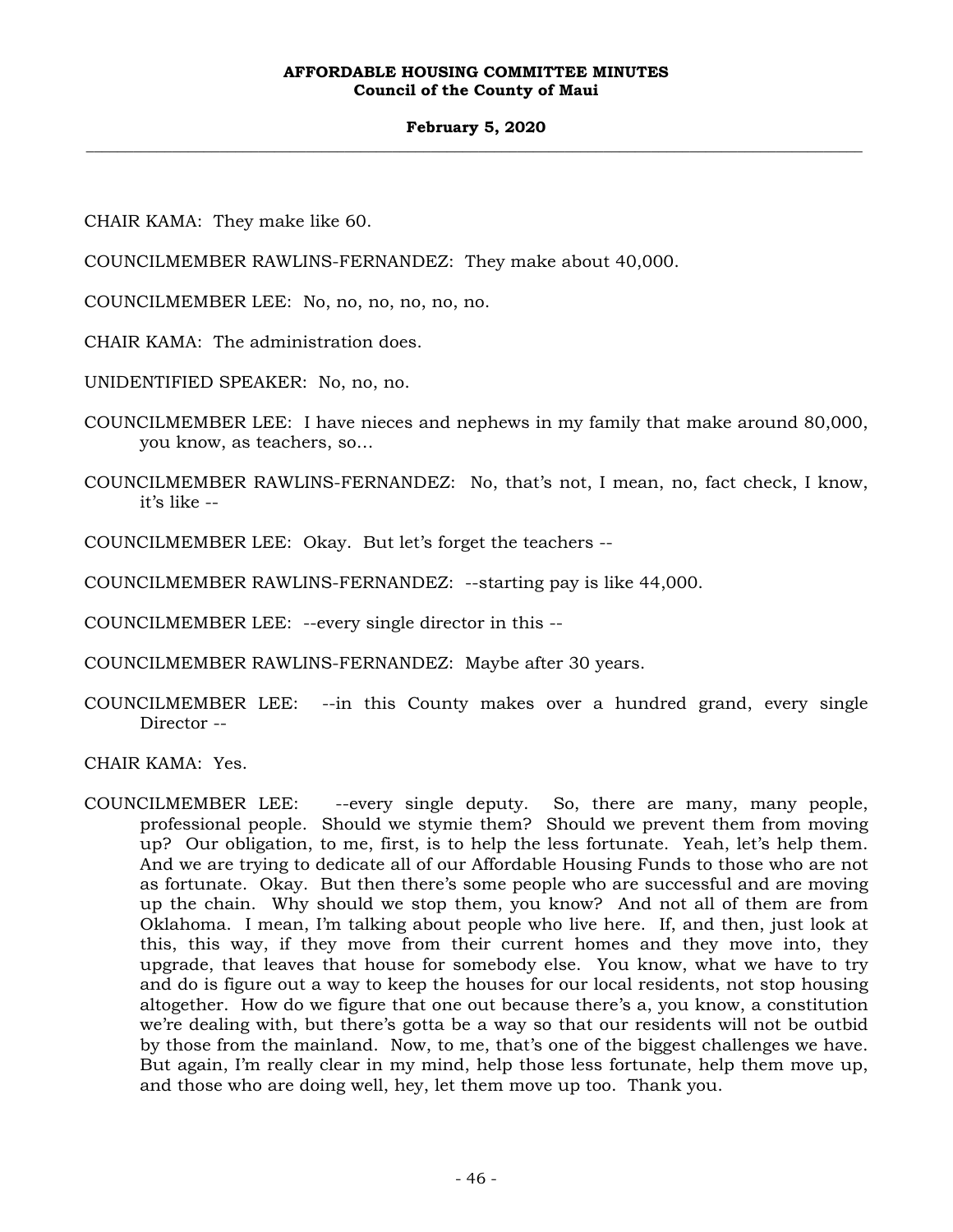COUNCILMEMBER RAWLINS-FERNANDEZ: Mahalo, Chair Lee. I completely agree with everything that you said. But the question that I was asking was tied to how is the AMI connected to the amount that we're expecting those with that AMI to pay for this house? That was my question.

MS. MUNSELL: Chair?

- CHAIR KAMA: Yes, go ahead, Ms. Munsell.
- MS. MUNSELL: So, the sales price that's listed here is the sales price of the house. Obviously, we're going to, there's a 5 percent down that's assumed. I did look at the calculation in here and it had future value and all kinds of things in there that I didn't understand. So, I'm going to punt this one to Kellie.
- MS. PALI-CRUZ: Right off the bat, I'm pretty sure we're using a Federal model, right? Okay. So, this, number one, unfortunately, we didn't, you know, it's a Federal model. But I'll, I'll use the same numbers to help you on a banking side to how we get people to fit in this model that we don't have control over. So, I used your, I may have used the one above it at the 531. But basically, let's go with the 83,800 salary, is that what you're on, 83,800 salary under the 100 percent?

COUNCILMEMBER RAWLINS-FERNANDEZ: Yeah, that's the 100 percent AMI, yeah.

MS. PALI-CRUZ: Okay.

- COUNCILMEMBER RAWLINS-FERNANDEZ: And then, I just did the three-bedrooms because like you said, four-bedrooms are kind of rare. But if you wanted to go with the four-bedroom that's fine too.
- MS. PALI-CRUZ: Yeah, yeah, well, I'll do the numbers that you did just because you wanted to know. And so, I didn't do that in two seconds 'cause I did the one above it. So, right off the bat, if you're at 83,000 and you just divide it by 12 months, you're gross income is 6,900. Now, we know you don't get the 6,900 because it's gross, it's before taxes. But all lending, generically speaking, allow you to pay out of your gross 45 percent, that's kind of the sweet spot, someone said sweet spot, 45 percent. So, if I just take 6,900, which is your gross monthly based off of an 83,000 salary, then, 45 percent is 3,142 monthly. So, when we qualify when people come to us, any bank or broker, the max your home can cost you and any debt, and we talked about that, student loans, car loans, is 3,142. Now, you mentioned a 30 percent. So, that would be your income against your housing payment, and then, your income against your housing and other debt. So, the max you could sell is 3,142. If you did, I don't know, a 3 percent down loan, then your loan at 461 would be at 97 percent. So, you would now be needing a loan for 447. Just I'm rounding up just for ease of numbers. At 3 percent today we could lock you in, now this is today, last year it could've been different.

COUNCILMEMBER RAWLINS-FERNANDEZ: Can you use the 4 percent?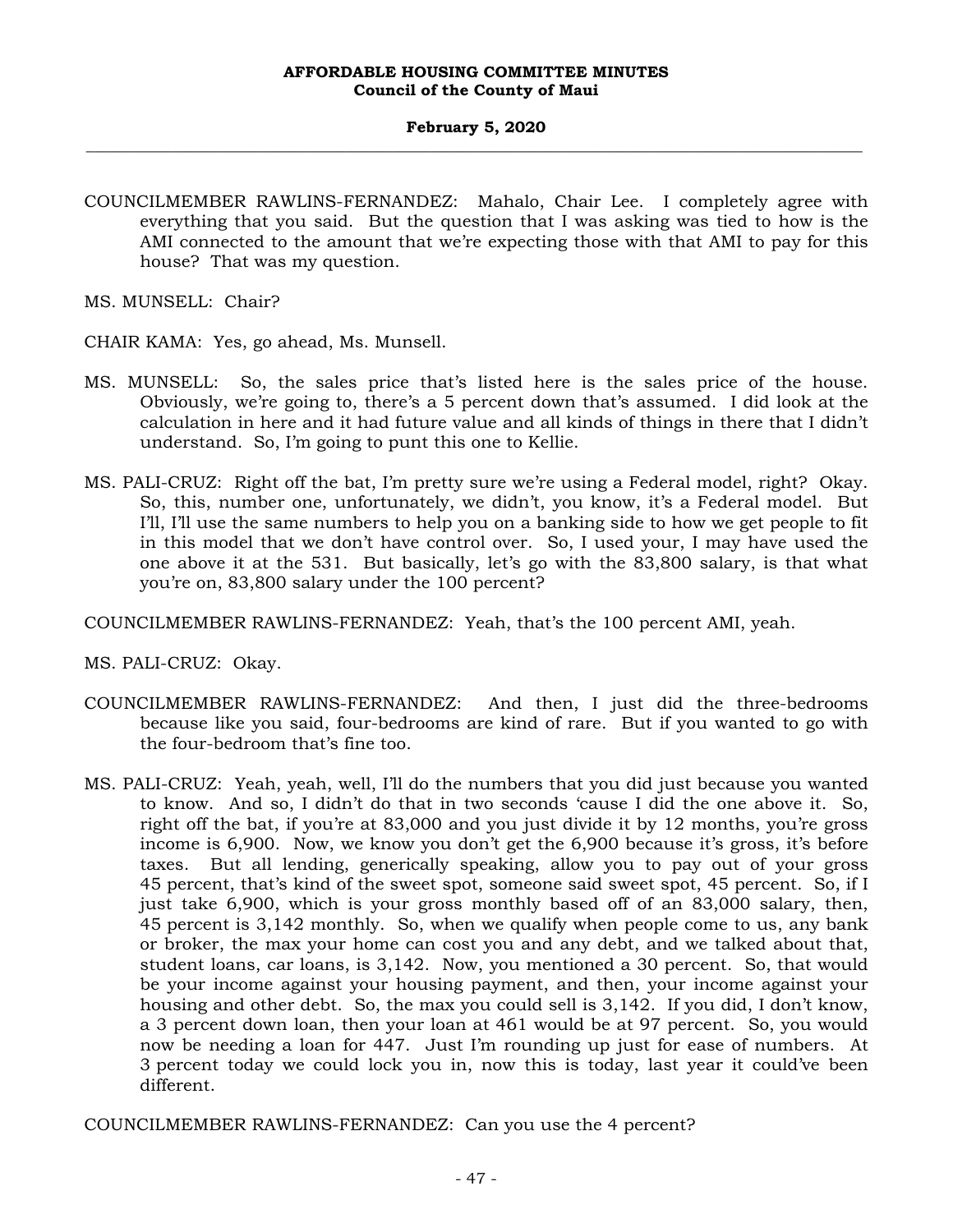- MS. PALI-CRUZ: Oh, 4 percent? Okay. We'll just use 4 percent.
- COUNCILMEMBER RAWLINS-FERNANDEZ: Because that's what the Federal is, has provided us, yeah.
- MS. PALI-CRUZ: No problem. So, that gives you a monthly payment before taxes and insurance at 2,134. So, 2,134, you get the exemption, homeowners' exemption, \$2.90 every thousand, you know, maybe \$75 for your taxes, and then maybe \$85 for hurricane and hazard insurance. And then, you probably would have private mortgage insurance. So, if I'm talking too fast I'm going to recap, \$2,132 for the mortgage payment, let's add some taxes, 75 bucks, let's add some insurance 85 bucks, and PMI if your credit score was over 700 today you could go with a company like Radian and get maybe like \$175. So, all in all, your mortgage payment is about 2,400, 2,467. Okay. The lenders will let you go up to 3,100. So, if you've got a car payment at 300, 350, you qualify. If you've got a car payment and some student loans, you'll qualify. If you got a car payment, and a couple debts, you'll qualify. So, on paper you qualify. But here's where you're getting that, just because it looks good on paper, it doesn't mean it's actually logistic for the family. It doesn't mean it fundamentally works. And so, that's why the lenders, when they qualify you at 45 percent income-to-debt ratio, they allow that extra 55 percent for other stuff. Nowadays, it's medical. Ten years ago, we, that was all included with the employer, right, food, gas, those kinds of things. And so, depending on your lifestyle, depending on your obligations, depending on who you're caring for, maybe you've got kupuna now living with you, and you still have your kids you're taking care of. I mean, yeah, fundamentally it's a tough situation. But to answer your question, that's kind of how it works. And that's, and so, to also finish the answer, this model does work, but again, it works better if you go in with it and your debts are done. No more car payment, no more student loans, no more credit cards. That's where it really starts to work for the clients.
- COUNCILMEMBER RAWLINS-FERNANDEZ: Right, mahalo for that banking insight. But as, it still doesn't answer my question about --
- UNIDENTIFIED SPEAKER: How.
- COUNCILMEMBER RAWLINS-FERNANDEZ: --how did they figure out these numbers to say that those that can, those that make this much money will, you know, should, can only qualify for 461 or above?
- MS. PALI-CRUZ: Yeah, there's a Federal department that handles that, we call it HUD.

COUNCILMEMBER RAWLINS-FERNANDEZ: Right.

MS. PALI-CRUZ: And they're the ones that do all these extreme calculations.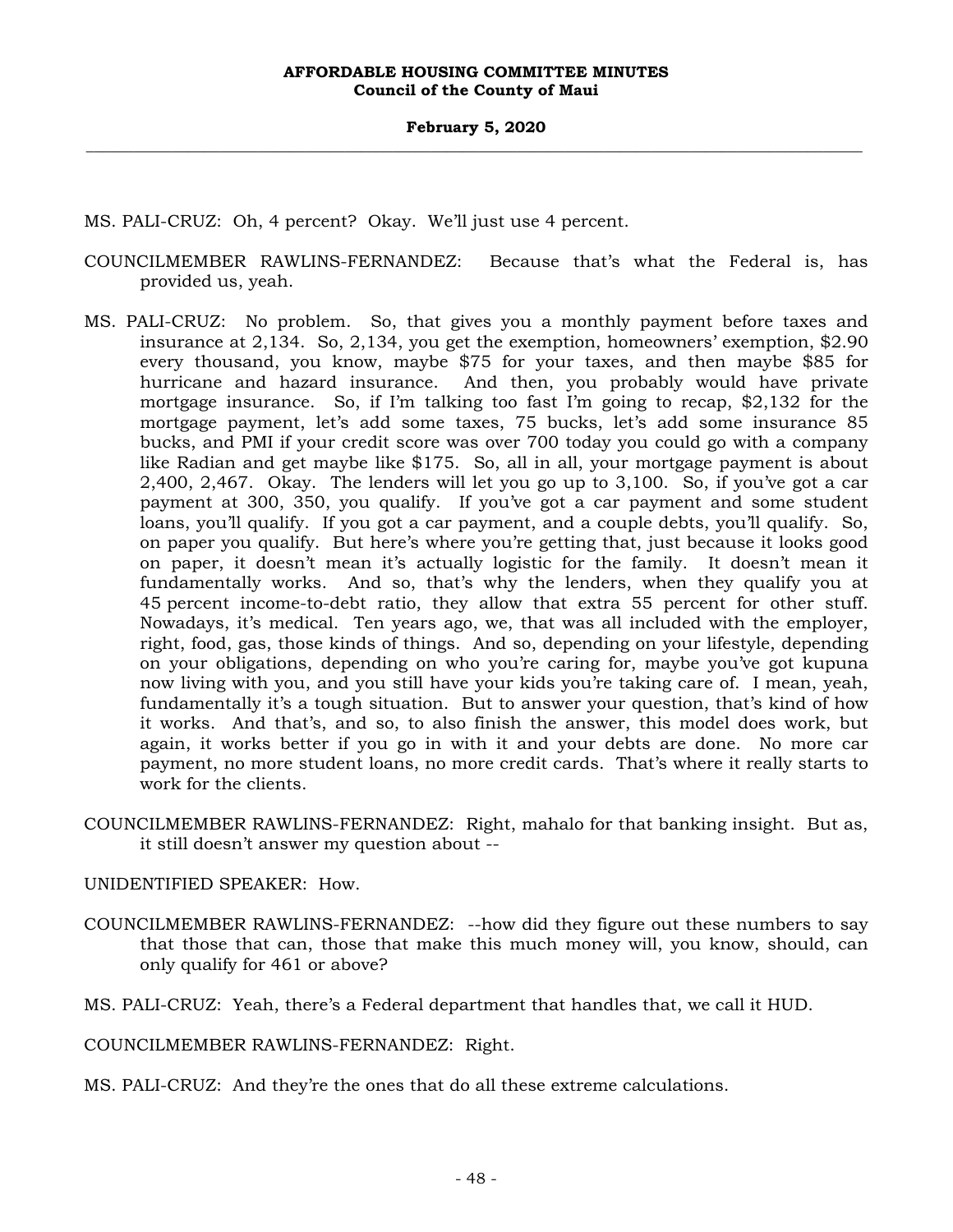#### **February 5, 2020 \_\_\_\_\_\_\_\_\_\_\_\_\_\_\_\_\_\_\_\_\_\_\_\_\_\_\_\_\_\_\_\_\_\_\_\_\_\_\_\_\_\_\_\_\_\_\_\_\_\_\_\_\_\_\_\_\_\_\_\_\_\_\_\_\_\_\_\_\_\_\_\_\_\_\_\_\_\_\_\_\_\_\_\_\_\_\_\_\_\_\_\_\_\_\_\_\_\_\_**

COUNCILMEMBER RAWLINS-FERNANDEZ: I know who does the formula. I want to know what is the formula because I don't understand this. And if I don't understand this, then that means my constituents don't understand this either.

MS. PALI-CRUZ: Sure, yeah --

CHAIR KAMA: Maybe we need to create our own formula --

COUNCILMEMBER RAWLINS-FERNANDEZ: And I want them to understand this.

CHAIR KAMA: --just for our own County.

COUNCILMEMBER RAWLINS-FERNANDEZ: So, okay, so, my understanding right now --

- MS. PALI-CRUZ: We don't know.
- COUNCILMEMBER RAWLINS-FERNANDEZ: --is that nobody understands how we get these numbers, nobody.

CHAIR KAMA: Correct.

- COUNCILMEMBER RAWLINS-FERNANDEZ: And then, and we don't see that as a problem. I see that as a major problem because people at 83,800 at 100 percent AMI cannot be expected to pay this much for a house. They shouldn't be expected to pay that much for a house.
- CHAIR KAMA: Mr. Sinenci, you had a question?
- COUNCILMEMBER SINENCI: Thank you. I was just looking at some of this, somebody gave us the *Maui Times*, table 16, the top 6 reasons for not buying a home. And I don't know if you received this. So, on Maui it says 60, almost 62 percent of Maui residents feel that it, homes are too expensive, and 23.5 percent say that they can't afford the down payment. And just for clarification, Mr. Ige, is that normally 10 percent so, a \$700,000 home at 10 percent down so it would be about 70,000 as your down payment, correct? Mr. Ige? For down payment, or, Kellie, if you want to chime in?
- MS. PALI-CRUZ: Yeah, you're accurate.
- COUNCILMEMBER SINENCI: Okay. So, I can understand, you know, some of the frustration. But we were, again some other countries, and I don't know, I know it's not feasible here, but some other countries they had like a 100-year mortgage. I don't know if that, I know that's not feasible 'cause banks, you know, want to make a return on theirs. But, I mean, something like a 100-year mortgage loan would definitely include your, the generations below you. So, buying a home for that type of span, year span, would include your sons, your daughters, next generations to continue that mortgage. But, I mean, when you look at it, I'm just throwing it out, Chair, that when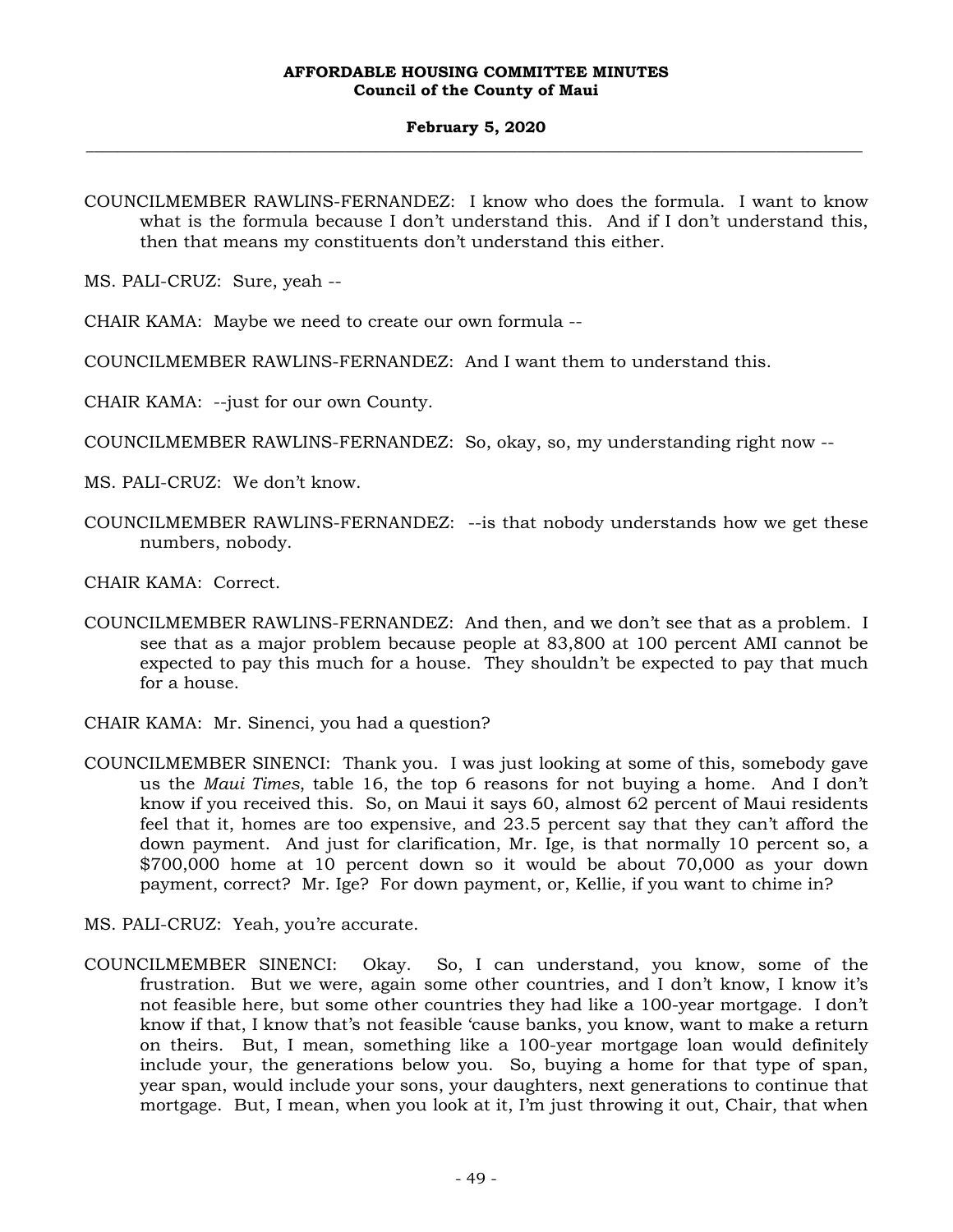you're looking at that kind of range, then it becomes, then it becomes a property that is perpetuity beyond just one generation but several generations. Thank you, Chair.

CHAIR KAMA: Ms. Lee?

COUNCILMEMBER LEE: I think we need to respond to what Member Rawlins-Fernandez brought up --

CHAIR KAMA: Yes.

COUNCILMEMBER LEE: --because it comes up all the time. How does HUD develop this formula? Because what we're looking at is information based on HUD's guidelines.

CHAIR KAMA: Yes.

COUNCILMEMBER LEE: It's not something we dreamed up. So, every year they refresh it and then they update it, I mean, and we always ask how do you come up with this formula? What's this formula based on? And we never ever, ever get an answer. Maybe you have lately, but we have tried in the past and we weren't able. And one of the reasons why we didn't push it too much is because they give us millions and millions in dollars for Section 8 --

CHAIR KAMA: Yes.

- COUNCILMEMBER LEE: --and other Federal programs. So, we tend to follow whatever guidelines they establish without a whole lot of pushback. But perhaps, lately this Administration has been able to find out more along those lines. So, maybe Ms. Munsell, do you have an answer to that?
- MS. MUNSELL: So, as far as the median, average median income goes, that is calculated for a certain, provided to us by HUD and that number is calculated based off the ACS, which is a five-year, it's a five-year average, which is a US Census poll of incomes. They take that average, and then they apply a consumer price index increase to it. So, I think the 2019 numbers are based off of the 2012 through 2016 ACS numbers. And then, the consumer price index is applied to that. There is an explanation of how the calculation is done in the website, and I can provide that. I actually have a copy with me now. It's not a pretty copy, but I can give that to you. As far as the numbers inside the chart, you, we would actually have to have a mathematician explain how those numbers are actually calculated. I did look at the calculation and I can show you what the calculation is. Do I understand what the calculation means, I don't.

COUNCILMEMBER LEE: Yeah, and we never did either.

MS. MUNSELL: Yeah.

COUNCILMEMBER LEE: It was just numbers.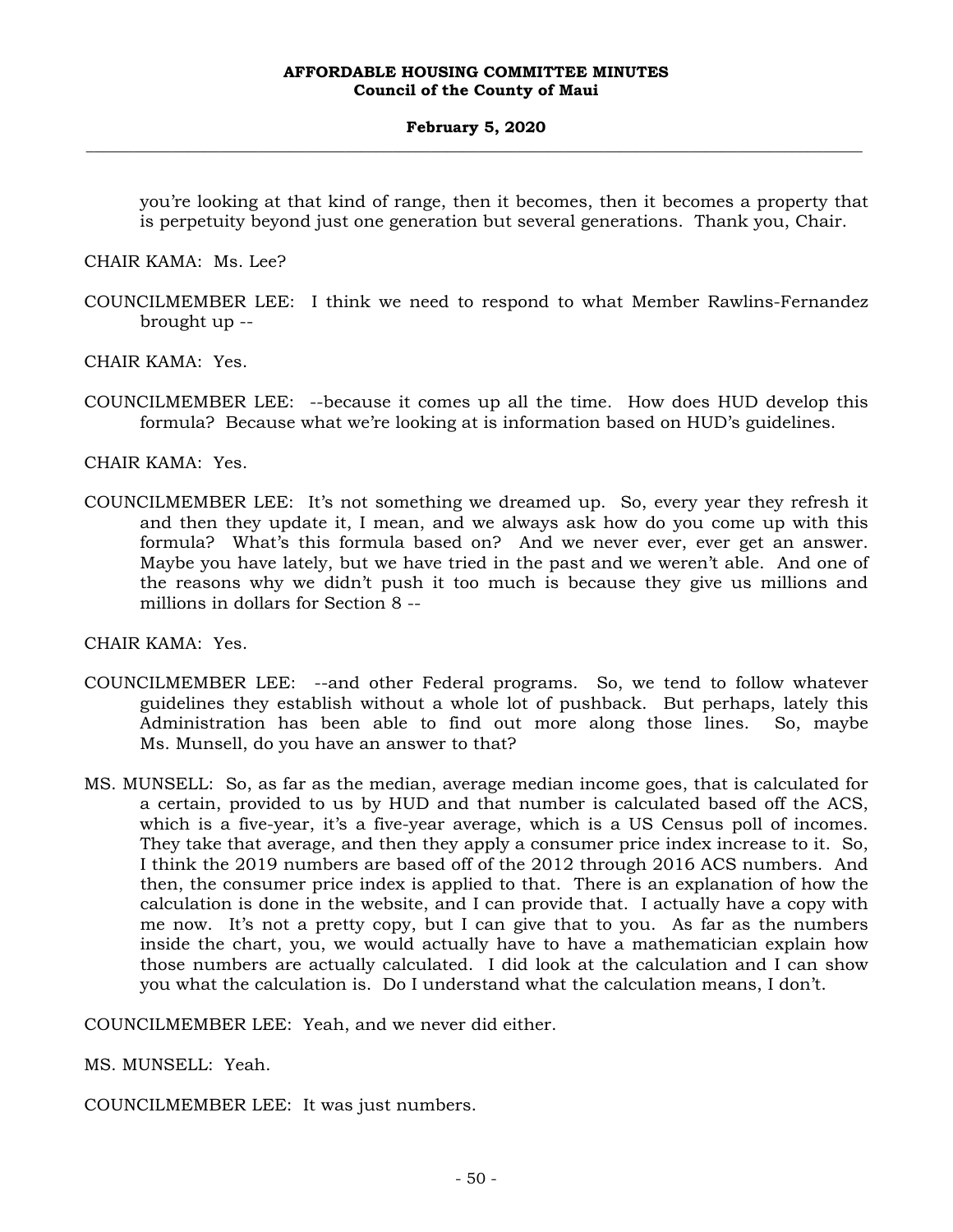- MS. MUNSELL: But if that's something you're concerned about and we can get a mathematician in, or someone who actually understands how those things are calculated so that you can understand it.
- COUNCILMEMBER LEE: Oh, I'm not, I don't have a burning desire to find out exactly how that works. But would they penalize us if we revise some of the numbers ourselves?

CHAIR KAMA: Ms. Munsell?

MS. MUNSELL: So, the AMI numbers I would sincerely recommend that we leave alone. If you want to try and diddle with the numbers on the inside of the chart, which is the sales prices, you could include other expenses in there in some fashion. And I've seen other models. I'm not sure exactly how it would be done.

COUNCILMEMBER LEE: I mean, it's not --

MS. MUNSELL: The problem…

COUNCILMEMBER LEE: --it's really not up to us, it's up to the banks.

MS. MUNSELL: Well, and well, I mean. . .

COUNCILMEMBER LEE: Fannie Mae, Freddie Mac.

- MS. MUNSELL: So, for instance, we do have a multi-family sales price guideline as well. It's farther down, it's not on Page 1, it's not what you typically look at, it's farther back. I forget what page it's on. But in there, we say that the average--what's the fee you pay if you're a--association dues is about \$200 a month. Now, I don't know what the actual average is in the County of Maui. I've asked Staff to look at that. But we can change that number which would certainly then affect the sales price in the chart. Now, whether you can do that as well, take taxes into consideration, PMI into consideration, all those things for the regular single-family homes, I'm not sure. We can look at that. Now, the trick though is when you change those sales prices, you also affect the ability of the developer, that's, you're limiting the sales price to the developer, right? And so, whether the developer can still afford to build that house at those AMI's is a different story as well. So, that has to be taken into consideration.
- COUNCILMEMBER LEE: Okay. And it's my final comment/question, is 12 years ago we decided to make some changes to those charts, to those guidelines. And for the outlying areas like Lanai, Molokai, and Hana, we changed it, we lowered the AMI's based on Census information. So, is that something that you still do today?

CHAIR KAMA: Go ahead.

MS. MUNSELL: Thank you, Chair. What HUD gives us is just the Maui County number. And the adjustment made for the outlying areas is a different calculation based on something that maybe Mr. Almeida can…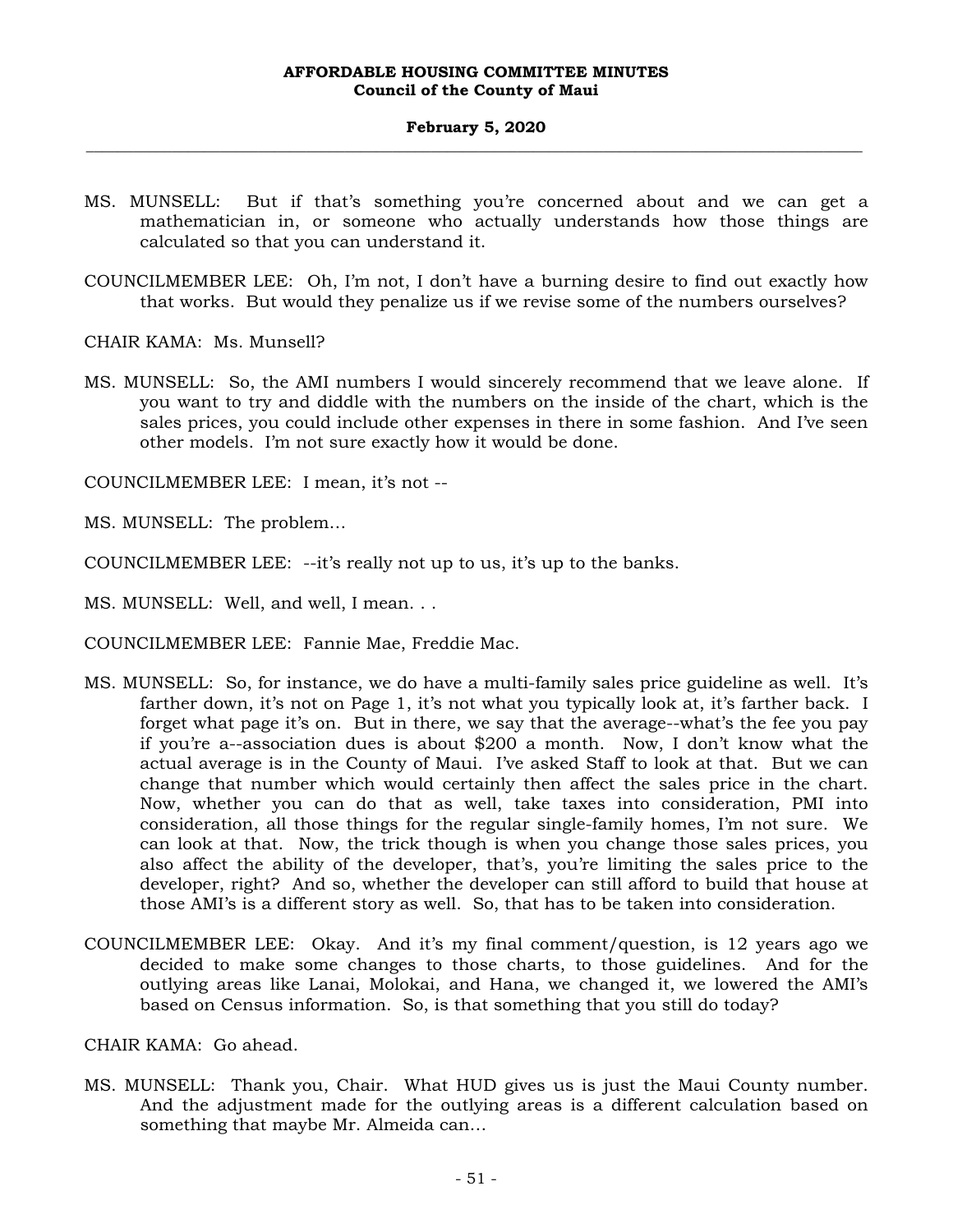MR. ALMEIDA: Thank you, Chair. It's also based on the five-year average from the ACS data. We look at the averages, they come out annually, and we can get specific area median incomes for Hana, Lanai, and Molokai. And we do publish those separately and they are lower.

COUNCILMEMBER LEE: Thank you, Madam Chair. Thank you.

CHAIR KAMA: You're welcome. Members…yes, Ms. Rawlins-Fernandez?

COUNCILMEMBER RAWLINS-FERNANDEZ: Mahalo, Chair. Okay. I think this might, I don't know, whoever wants to answer it. Okay, all right, so, my understanding is when there's like a percentage of the affordable housing, or the workforce housing, whatever you want to call it, when they're built, you know, and then the market rate or higher homes are built that developers use similar material, right? So, the houses kind of look similar so you have, and please correct me if I'm wrong, but, you know, the granite countertops, the, you know, American-style houses. And really, what a lot of our, you know, community members can afford are more of the plantation-style homes which were on post and pier. And so, why are our developers, those, you know, that, you know, have to include a percentage of workforce and affordable housing in whatever development over, you know, ten houses, you know, why are those methods not implemented so that we can build houses that our people can actually afford?

CHAIR KAMA: Ms. Munsell?

MS. MUNSELL: I think what we…

MR. IGE: I…

MS. MUNSELL: Yeah.

CHAIR KAMA: Oh, okay, Mr. Ige?

MR. IGE: On some of the, like a post-and-pier housing we've looked at that. And then, we go out and pricing post and pier, it ends up being more than concrete. The plumbers don't like to get under the house, crawl under the crawlspace, you got to add stairs, then you got the, how do you get into the garage. So, you add all those types of issues on the post-and-pier stuff. So, now everybody, everything's traditionally done on a slab. So, it's just more convenient, it's accessible, and it goes faster.

COUNCILMEMBER RAWLINS-FERNANDEZ: Ms. Munsell, did you want to add anything?

CHAIR KAMA: Yes, go ahead.

MS. MUNSELL: Actually, I was going to defer to the developer 'cause they would know.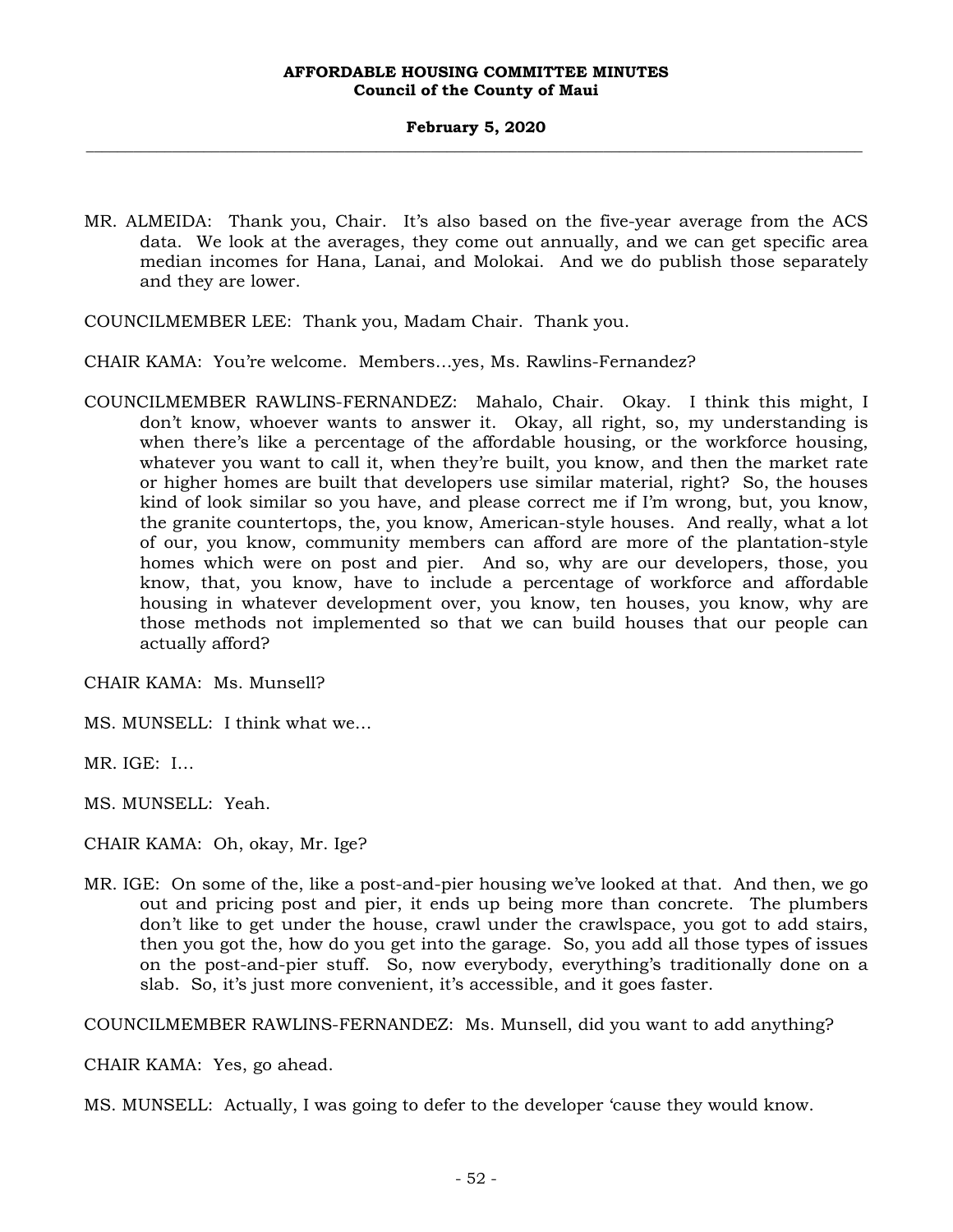COUNCILMEMBER RAWLINS-FERNANDEZ: Mahalo, Ms. Munsell.

CHAIR KAMA: Mr. Hokama?

COUNCILMEMBER HOKAMA: From experience, Chair, I think Mr. Ige is right. For the contractor that's building it, it's easier, yeah, mass grading, mass slab pouring, guys work on the slab instead of under. But for the homeowner when there's issues with the underground, with the slab, it costs you big money.

CHAIR KAMA: Yeah.

COUNCILMEMBER HOKAMA: Because now you gotta break concrete, you gotta rebreak this, you gotta then repour and redo. So, there's a cost someplace, yeah? I think though, we've shown that post and pier can work in Hawaii. We may need to adjust Building Code; we may need to adjust some standards within our Codes or subdivision components. But it can be done. This is what built Hawaii, post and pier. That's what built this State. So, I think there's opportunities. And maybe one of the things is how we look at materials. Maybe we gotta have one governmental material clearing house and everybody buys from the government; wood, concrete, and whatnot. You guys don't like it, go someplace else and build. Okay.

UNIDENTIFIED SPEAKER: Yeah.

COUNCILMEMBER HOKAMA: This is what, if this is what works for us, Chair, then this is what we need to do.

UNIDENTIFIED SPEAKER: Yeah.

- COUNCILMEMBER HOKAMA: Yeah, what is the community without local residents? Nothing.
- CHAIR KAMA: That's right. Ms. Sugimura?
- COUNCILMEMBER SUGIMURA: Yeah, thank you. I'm quite sure you're going to be winding down.

CHAIR KAMA: Yes.

COUNCILMEMBER SUGIMURA: But before we lose Kellie Pali --

CHAIR KAMA: Yes.

COUNCILMEMBER SUGIMURA: --Cruz. I wanted to ask her, in your opening statement where you said that what we do, you hope we don't hinder the ability for people who want to borrow, or you know, from what you see. Can you explain that? I'm probably not saying it exactly how you said it.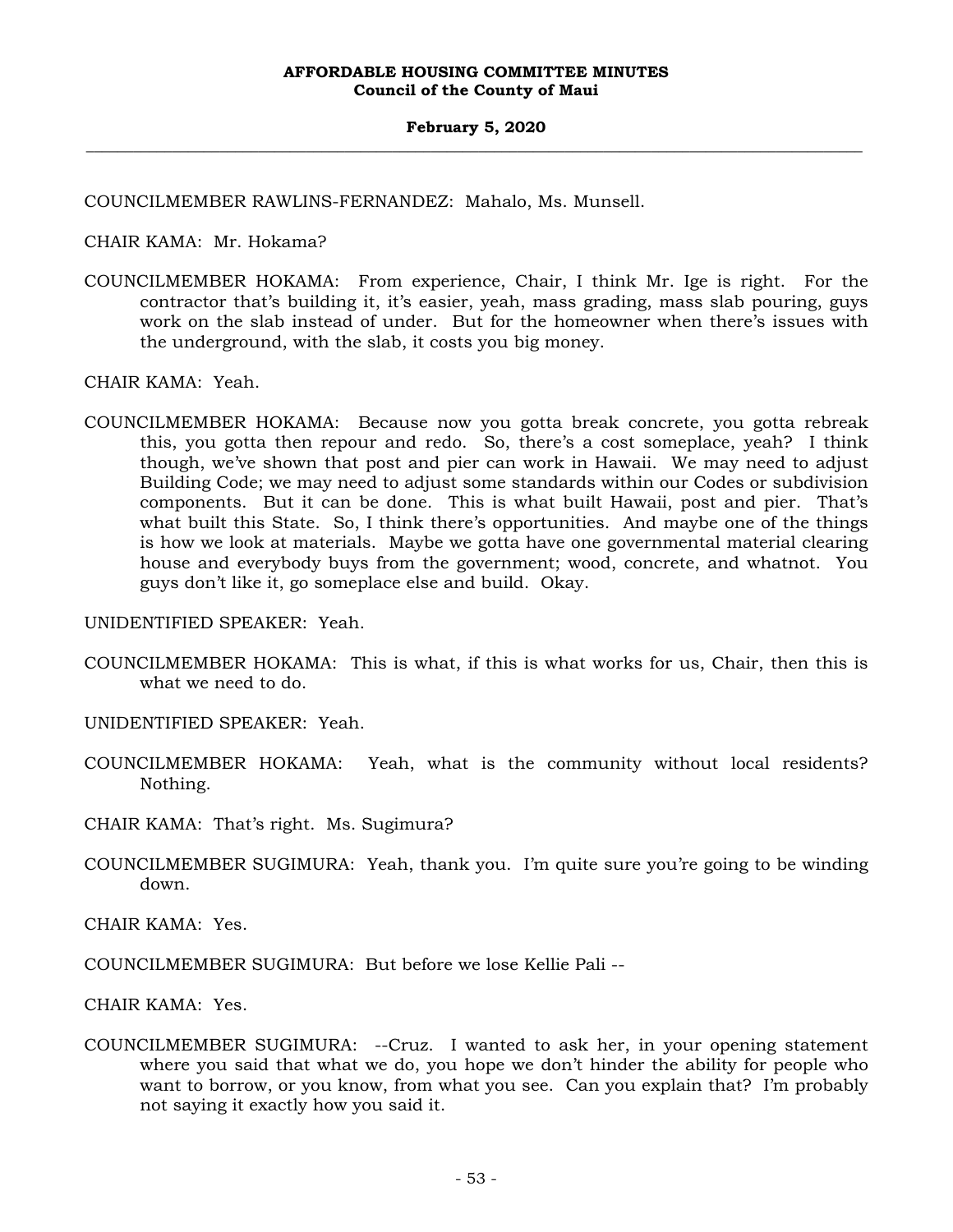#### **February 5, 2020 \_\_\_\_\_\_\_\_\_\_\_\_\_\_\_\_\_\_\_\_\_\_\_\_\_\_\_\_\_\_\_\_\_\_\_\_\_\_\_\_\_\_\_\_\_\_\_\_\_\_\_\_\_\_\_\_\_\_\_\_\_\_\_\_\_\_\_\_\_\_\_\_\_\_\_\_\_\_\_\_\_\_\_\_\_\_\_\_\_\_\_\_\_\_\_\_\_\_\_**

MS. PALI-CRUZ: Yeah, so, I was just mentioning that we do have lenders that now allow for the longer-term deed restrictions and they used to not, and they have evolved which is really great news for us. But not all programs are yet there. And just also to clarify, I may have missed saying Fannie Mae probably only insures, I don't know, I haven't looked at the recent data, but 70 to 80 percent of our loans. The other bulk is Freddie Mac which is a whole different system. And so, as we talk, throw around Fannie Mae, Freddie Mae, that means just Fannie Mae loans. It excludes VA, USDA, FHA, you see? So, there's different insurers. And then, we follow their guidelines within that. And so, my professional recommendation was just that if we go too strict, but yes, we need to have guidelines and regulations, but we just have to be careful that, that one family that is on the lower income and they come to get the loan, if we do it too much, then they might not fit through just one portal. They might've needed the other portal that we've now squeezed out because we've put so much regulation that we can't give them all the offerings that any other person would have access to if they bought a marketvalue house. And so, I just think it's just only fair that a first-time homebuyer, or someone applying for an affordable house, whether they buy a market-value house or an affordable house, I think they deserve the same open opportunities, every option, every loan program, any bank they want. And I think it's just only fair that we don't limit them and kind of hustle them in to one or two options because then rates are different, down payments are different, maybe this bank says that you need a 700 credit score to get a better lower private mortgage insurance, but the other bank that had less restrictions, they say oh, we can give you private mortgage insurance cheaper even though the credit score's at 660. You know, there's all these little intricate things that would take our client's payment to go from really cheap to real expensive. And you guys are only focused on the top end, purchase price, purchase price, purchase price. You have no idea, which is what Rawlings [*sic*] was, Council, I want to say commissioner, sorry 'cause of my brain, Councilmember Rawlings [*sic*] was eluding to. What is that bottom line to the homeowner every single month? So, we're up here talking purchase price, but the bottom line is that the borrower and that family is stuck with that monthly payment. And if we overdo it too much, we're actually contributing to higher monthly payments when we don't have to. So, that's just, it's just a caution is all.

## CHAIR KAMA: Yes, Ms. Keani Rawlins-Fernandez?

COUNCILMEMBER RAWLINS-FERNANDEZ: Mahalo, Chair. Mahalo, Ms. Pali-Cruz, for that information. My last name doesn't have a G. Rawlins-Fernandez, mahalo. So, my understanding is, local banks and non-local banks sell 99 percent of all their mortgages to the GSA's, so, government serving agencies, which are Fannie Mae, Freddie Mac, USDA, FHA, VA, and Ginnie Mae. They are the ones who create the underwriting guidelines that we must all adhere to. So, to say that only a few local banks will do the loans on homes with deed restrictions is not true because all of us, all the loan, lenders must adhere to what Fannie, Freddie, USDA, VA, Ginnie require them to do. And I have like further information on the guidebooks which show exactly what, that Fannie Mae will and does lend on deed restrictions. And I think that, oh, this was actually submitted by Ms. Ness. Yeah, Ms. Pali-Cruz?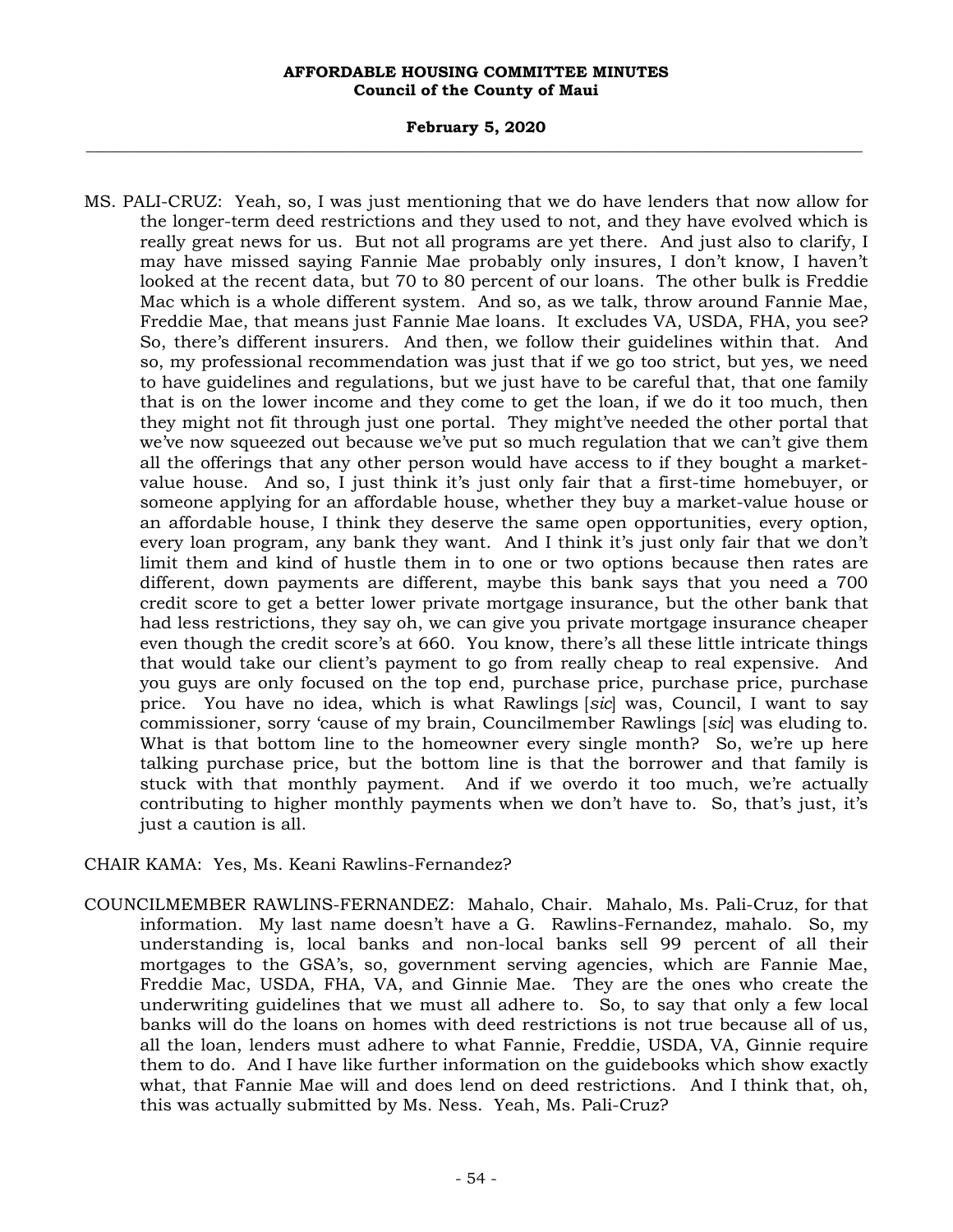#### **February 5, 2020 \_\_\_\_\_\_\_\_\_\_\_\_\_\_\_\_\_\_\_\_\_\_\_\_\_\_\_\_\_\_\_\_\_\_\_\_\_\_\_\_\_\_\_\_\_\_\_\_\_\_\_\_\_\_\_\_\_\_\_\_\_\_\_\_\_\_\_\_\_\_\_\_\_\_\_\_\_\_\_\_\_\_\_\_\_\_\_\_\_\_\_\_\_\_\_\_\_\_\_**

- MS. PALI-CRUZ: May I respond? So, you ended with Fannie Mae will, but you just named five other agencies besides Fannie Mae. And that's just what I'm commenting on. Fannie Mae is one, and it's a portion of the 99. But then, Freddie Mac has a portion, Ginnie Mae has a portion, they all have different portions and they all have different guidelines and different set of rules. Ginnie Mae does not follow Fannie Mae rules. Government, FHA, VA, USDA, they don't follow Freddie Mac rules, I mean, Fannie Mae rules, they all have their own set. And so, as I mentioned in my opening statement, because it's January, well, it was January, we just opened the new year, they all start to update their guidelines and programs. And so, every January I have to send out to all of the different hubs, Fannie Mae, Ginnie Mac [*sic*], Fannie Mae, Freddie Mac, all of them to just see where are you now, what are the changes that you're introducing January 1, 2020. And so, when I get that back, which should probably be in a couple weeks, I'm going to provide that for you for all the agencies, not just Fannie Mae.
- COUNCILMEMBER RAWLINS-FERNANDEZ: So, to clarify, are you saying that the Freddie Mac will not follow Fannie Mae's rules?
- MS. PALI-CRUZ: I'm saying Freddie Mac has its own --
- COUNCILMEMBER RAWLINS-FERNANDEZ: Right.
- MS. PALI-CRUZ: --selling guide. It's about 2,000 page, and they all have different --
- COUNCILMEMBER RAWLINS-FERNANDEZ: But my question is, will it…does it not?
- MS. PALI-CRUZ: --guidelines. It has, my answer would be, it has its own guidelines. Fannie Mae has its own guidelines for Fannie Mae loans, Freddie Mac has its own…
- COUNCILMEMBER RAWLINS-FERNANDEZ: Okay. But that doesn't answer my question.
- MS. PALI-CRUZ: Yeah.
- COUNCILMEMBER RAWLINS-FERNANDEZ: Does it not?
- MS. PALI-CRUZ: The reason why I can't answer that is because there are similarities. Fannie Mae will have rules on certain agenda items, and so will Freddie Mac. They'll agree on some things. But they disagree heavily on many other things. So, their own set of rules.
- COUNCILMEMBER RAWLINS-FERNANDEZ: Okay. So, this might not be an item that they would disagree on.
- MS. PALI-CRUZ: I don't know that.

COUNCILMEMBER RAWLINS-FERNANDEZ: Yeah. Okay.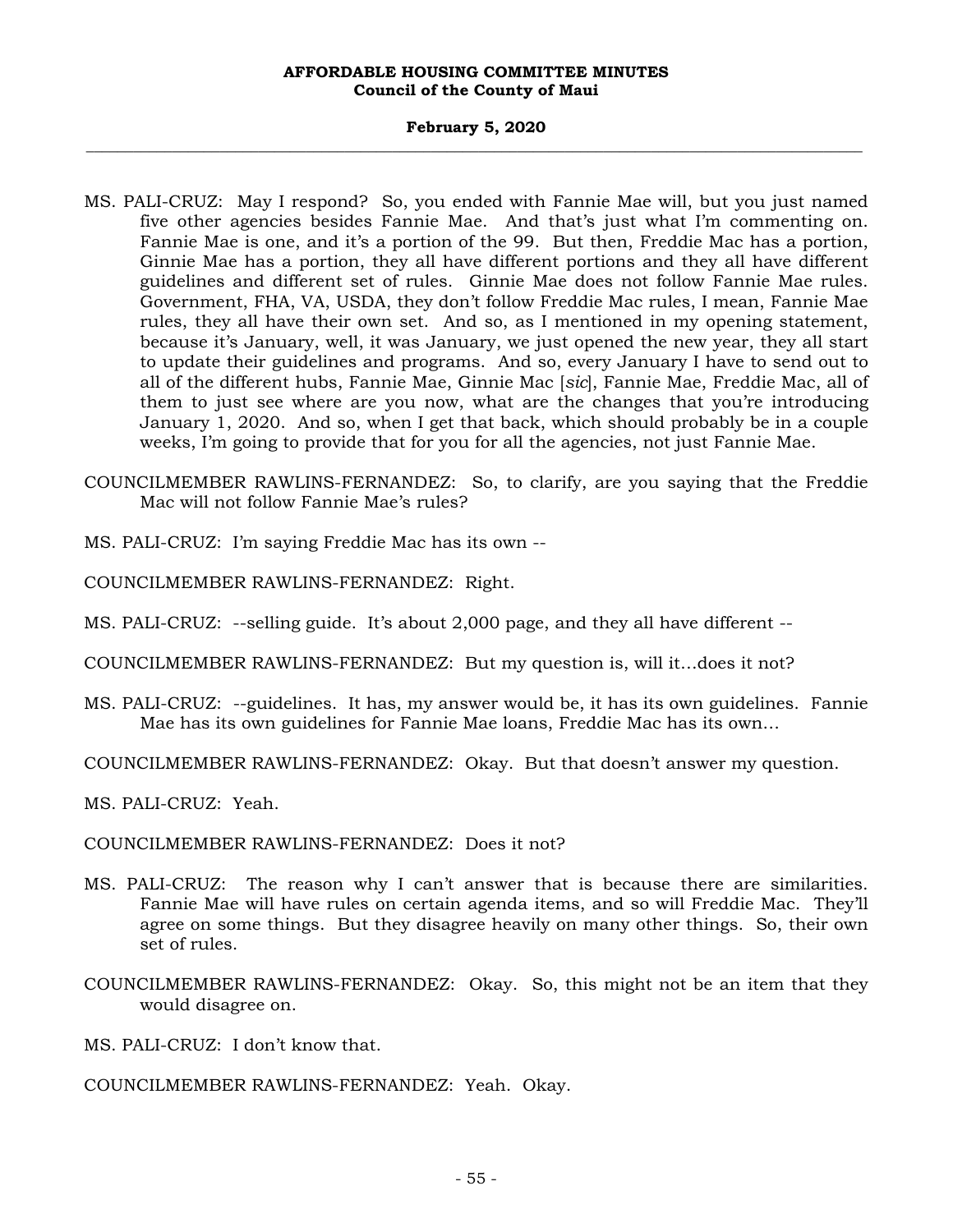#### **February 5, 2020 \_\_\_\_\_\_\_\_\_\_\_\_\_\_\_\_\_\_\_\_\_\_\_\_\_\_\_\_\_\_\_\_\_\_\_\_\_\_\_\_\_\_\_\_\_\_\_\_\_\_\_\_\_\_\_\_\_\_\_\_\_\_\_\_\_\_\_\_\_\_\_\_\_\_\_\_\_\_\_\_\_\_\_\_\_\_\_\_\_\_\_\_\_\_\_\_\_\_\_**

- MS. PALI-CRUZ: And so, as I mentioned, you're just confirming that you have something from the selling guide from Fannie Mae that says they have relieved, they don't have deed restrictions. And I've already confirmed Freddie Mac has released deed restrictions. I actually called you I think, Chair Kama, your people to let them know that we have confirmed that Freddie Mac has released any timeline for deed restrictions. But I have not gotten the documentation from the selling guides on all the other entities. So, until we have that proof, but it would be a mistake to assume that because Freddie Mac allows it that the other ones do until you get the selling guides in your hands.
- COUNCILMEMBER RAWLINS-FERNANDEZ: Right. Okay. Last question, Chair? So, if we were to require subsidized homes to be deed restricted for 30 years, or even in perpetuity, can you see more local banks amending their lending guidelines to make their loan terms more favorable since that's what the portion of the market would be demanding?
- MS. PALI-CRUZ: I don't know what the direction would go. But I'll tell you a few things about some local banks. One of my favorite local banks is First Hawaiian Bank. They offered another program called MCC, and it's a Federal-funded program where you can apply for it, you meet income limits, and they'll let you reduce your employer tax that gets taken from your payroll so that your checks are bigger. And then in exchange when you go to file your Federal return that your tax requirement is lower because ultimately, they want more money into the homes. Because of whatever reason, they actually eliminated this program last year. And it's a program that not many local banks use. I also know that some local banks, if we're talking banks, now banks mean depository lenders and then there's banks that you can't do depository, they're more just like wholesale, or retail, or even correspondence. But so, just to identify when I say local banks, I'm talking about depository lenders. And so, Bank of Hawaii, they might not allow the zero-down program. Actually, I believe they do not. And so, as a broker, it's been my experience, and my testimony, that when I have a first-time homebuyer, I'm actually not using local banks. Will in the future they strive to be more open and more generous with their loan programs for first-time homebuyers? I would love that opportunity. But right now, when I'm closing zero-down loan programs, I'm not using banks here in the State of Hawaii.
- COUNCILMEMBER RAWLINS-FERNANDEZ: Okay. Mahalo, Ms. Pali-Cruz. Mahalo, Chair. I really want to see our Committee start taking more action. I really like a lot of the ideas that Member Hokama brought up in this meeting. And I really want to see us make those things happen, like quickly. Our people need us, and we need to take action. Mahalo, Chair.
- CHAIR KAMA: So, it is the intent of the Chair to bring this back, to defer this today, bring it back on the next meeting in February 19 I think is my next, our next meeting. And maybe to start the establishment of a TIG just so that we can dive deep and really get down and take care of not only some of the things that we talked about here, but things that you're going to probably discover that we didn't know, like the wow. Okay. So, thank you.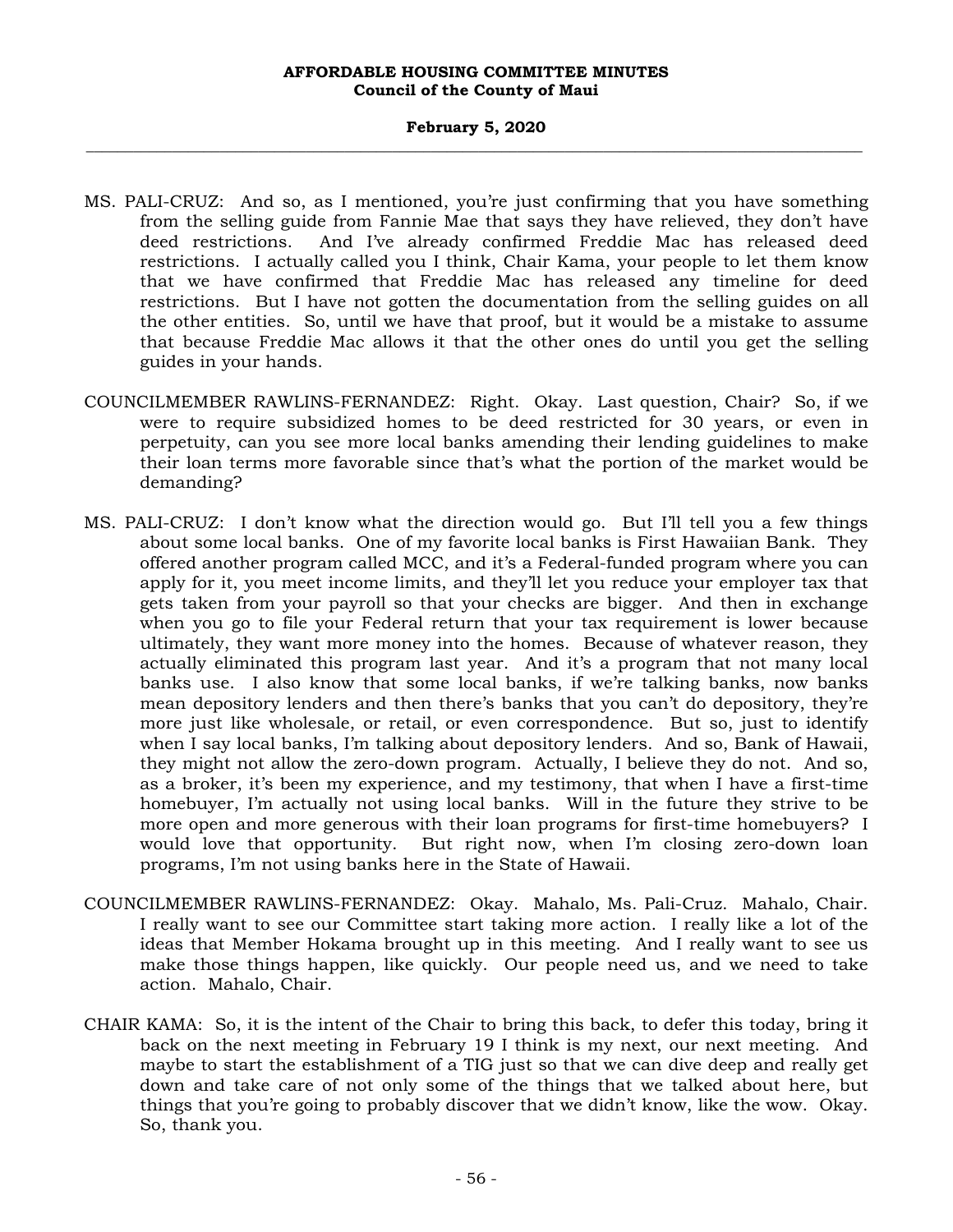COUNCILMEMBER RAWLINS-FERNANDEZ: Mahalo, Chair. I'd love to be on that TIG.

- CHAIR KAMA: Well, we'll talk about that at the next meeting 'cause it's not on the agenda and we already went out of the agenda today. Thank you. But thank you…what is this. The B, Section B5.2 loans with resale restrictions, and the Chapter 13 Special Property Types. Okay. Well, thank you for that. Yes?
- COUNCILMEMBER HOKAMA: So, prior to your next meeting, if I can ask you maybe to consider under your signature a couple of requests --

CHAIR KAMA: Yes.

- COUNCILMEMBER HOKAMA: --for information. One, I think Ms. Pali can assist --
- CHAIR KAMA: Are you writing this down, Alison?
- COUNCILMEMBER HOKAMA: --us, I would like to know what is the magic of 20 percent down?

CHAIR KAMA: Okay. The magic of 20 percent down.

COUNCILMEMBER HOKAMA: Why is that the number?

CHAIR KAMA: Okay.

COUNCILMEMBER HOKAMA: And who establishes it, does this Council have ability to talk to a potential lenders to make adjustments if it makes sense. But I just need to know why 20 percent is the not --

CHAIR KAMA: Okay.

COUNCILMEMBER HOKAMA: --for, at this current time in the housing situation. And then, second, Chair, is also…wait, the first one was what I asked you, the 20 percent…oh and what I asked you the 20 percent --

CHAIR KAMA: The moratorium?

COUNCILMEMBER HOKAMA: --oh second, the ability, and I've chatted with you before --

CHAIR KAMA: Yes.

COUNCILMEMBER HOKAMA: --what I would call the 21st Century tanamoshi.

CHAIR KAMA: Yes.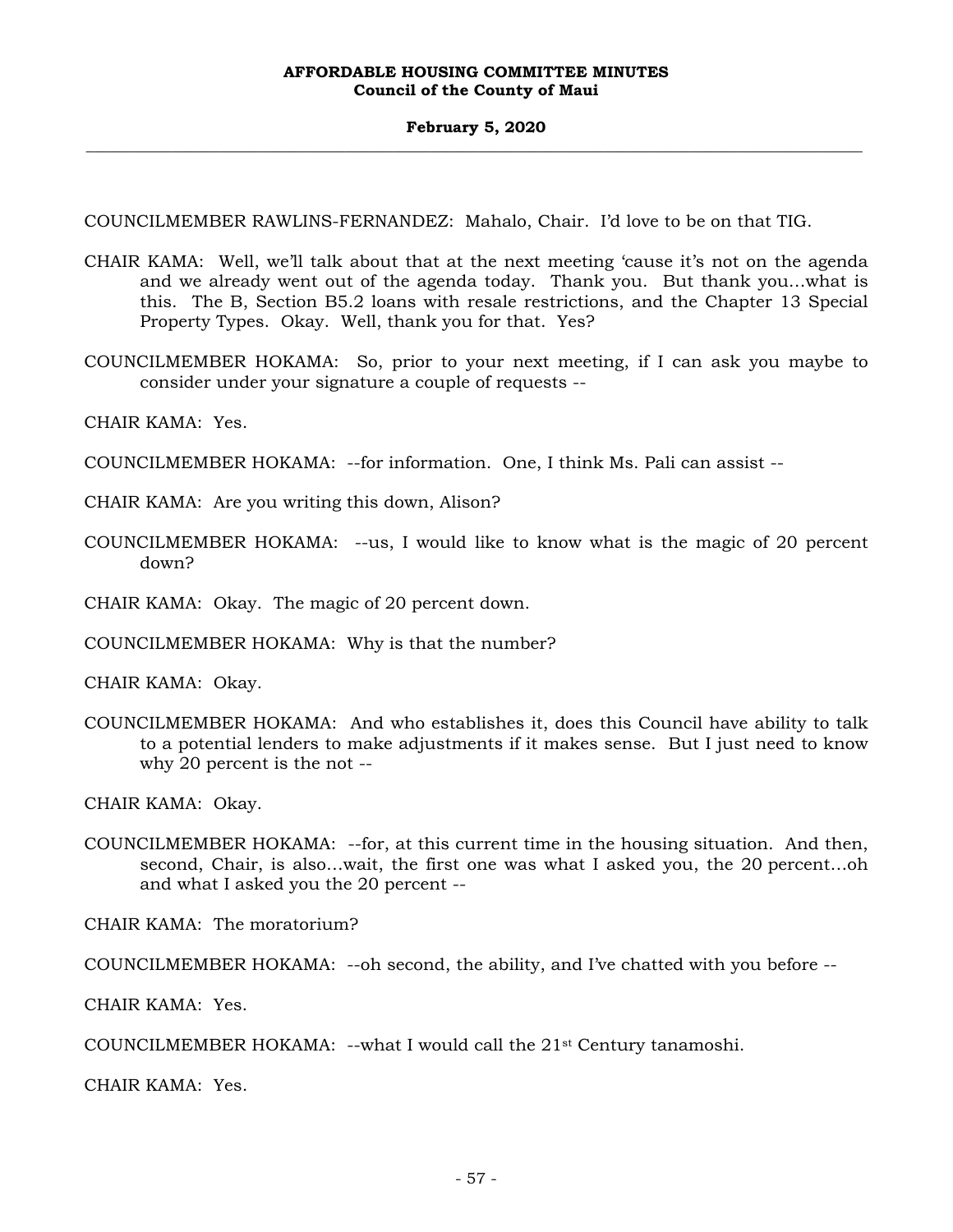#### **February 5, 2020 \_\_\_\_\_\_\_\_\_\_\_\_\_\_\_\_\_\_\_\_\_\_\_\_\_\_\_\_\_\_\_\_\_\_\_\_\_\_\_\_\_\_\_\_\_\_\_\_\_\_\_\_\_\_\_\_\_\_\_\_\_\_\_\_\_\_\_\_\_\_\_\_\_\_\_\_\_\_\_\_\_\_\_\_\_\_\_\_\_\_\_\_\_\_\_\_\_\_\_**

COUNCILMEMBER HOKAMA: Why aren't we considering the use of credit unions more since that's community-based --

CHAIR KAMA: Absolutely.

COUNCILMEMBER HOKAMA: --and the money's going to stay within the community --

CHAIR KAMA: Yes.

COUNCILMEMBER HOKAMA: --for community benefit than always looking at lenders who want to take our money out of County.

CHAIR KAMA: Yes.

COUNCILMEMBER HOKAMA: So, that would be my two areas --

CHAIR KAMA: Okay.

COUNCILMEMBER HOKAMA: --that I would ask if you would consider getting some information for us, please.

CHAIR KAMA: Okay.

- COUNCILMEMBER HOKAMA: Thank you.
- CHAIR KAMA: We can do that. Any particular credit union, or you want all the credit unions? All of them?
- COUNCILMEMBER HOKAMA: *. . .(inaudible). . .* we just need to address the Maui County league, Chair.

CHAIR KAMA: Okay. Maui County league. Okay. Yes, Ms. Paltin?

COUNCILMEMBER PALTIN: And then, not sure if you got it like how Member Hokama was saying maybe Finance could be here --

CHAIR KAMA: Finance?

- COUNCILMEMBER PALTIN: --next time, too?
- CHAIR KAMA: Yeah, we'll bring them on the 19th, too.

COUNCILMEMBER HOKAMA: Thank you.

CHAIR KAMA: Members, anything else? If not, I would like to be able to defer our agenda and adjourn this meeting.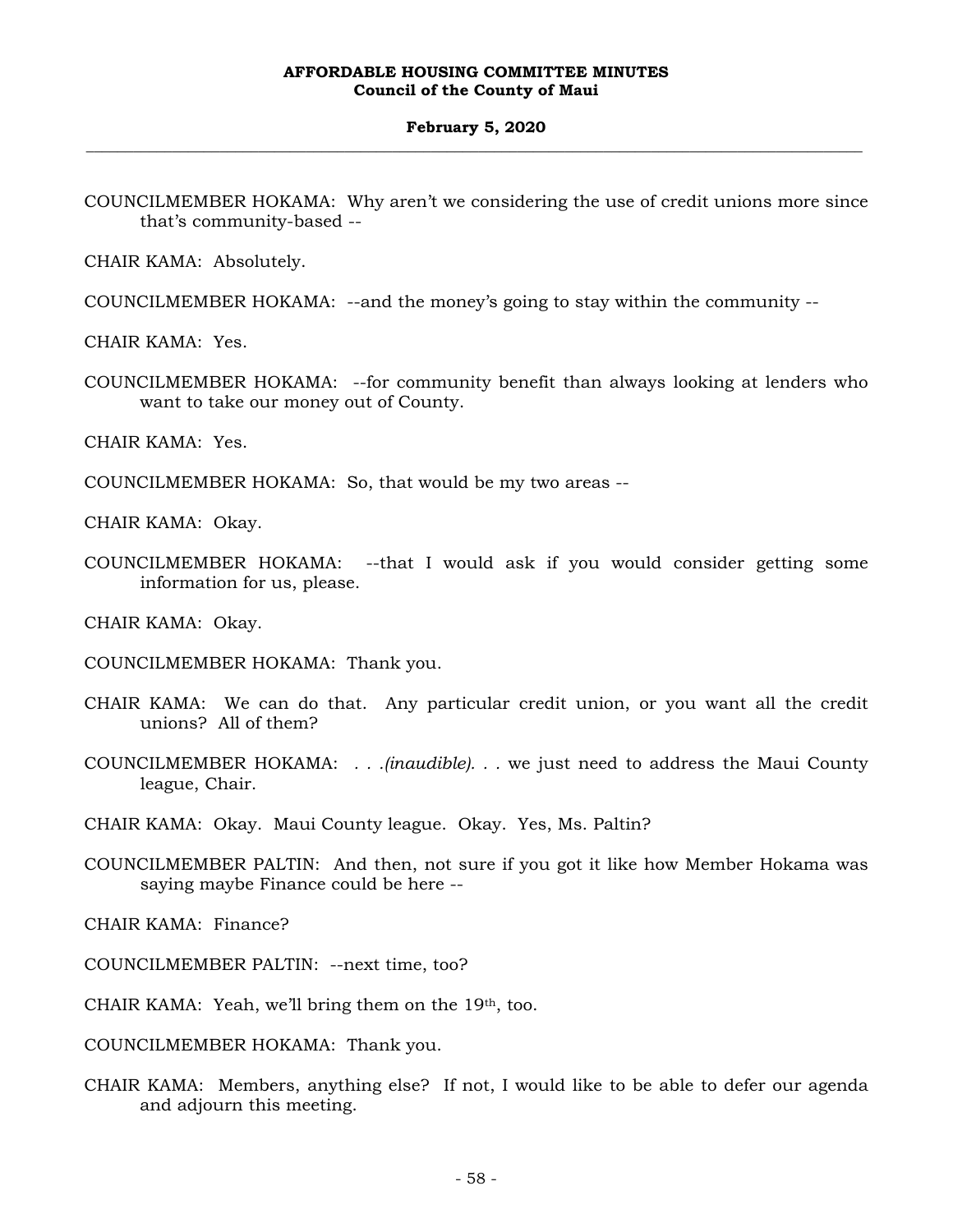**February 5, 2020** 

COUNCILMEMBERS: No objections.

**COUNCILMEMBERS VOICED NO OBJECTIONS** (excused: KK, MM).

## **ACTION: DEFER PENDING FURTHER DISCUSSION.**

CHAIR KAMA: And thank you very much, Mr. Ige, Ms. Pali. Thank you, Ms. Munsell and Ms. DesJardins. Thank you, Members, for staying so long. I appreciate it. This meeting is now adjourned. . . *.(gavel). . .* 

**ADJOURN:** 4:24 p.m.

APPROVED:

TASHA KAMA, Chair Affordable Housing Committee

ah:min:200205min:mt Transcribed by: Marie Tesoro